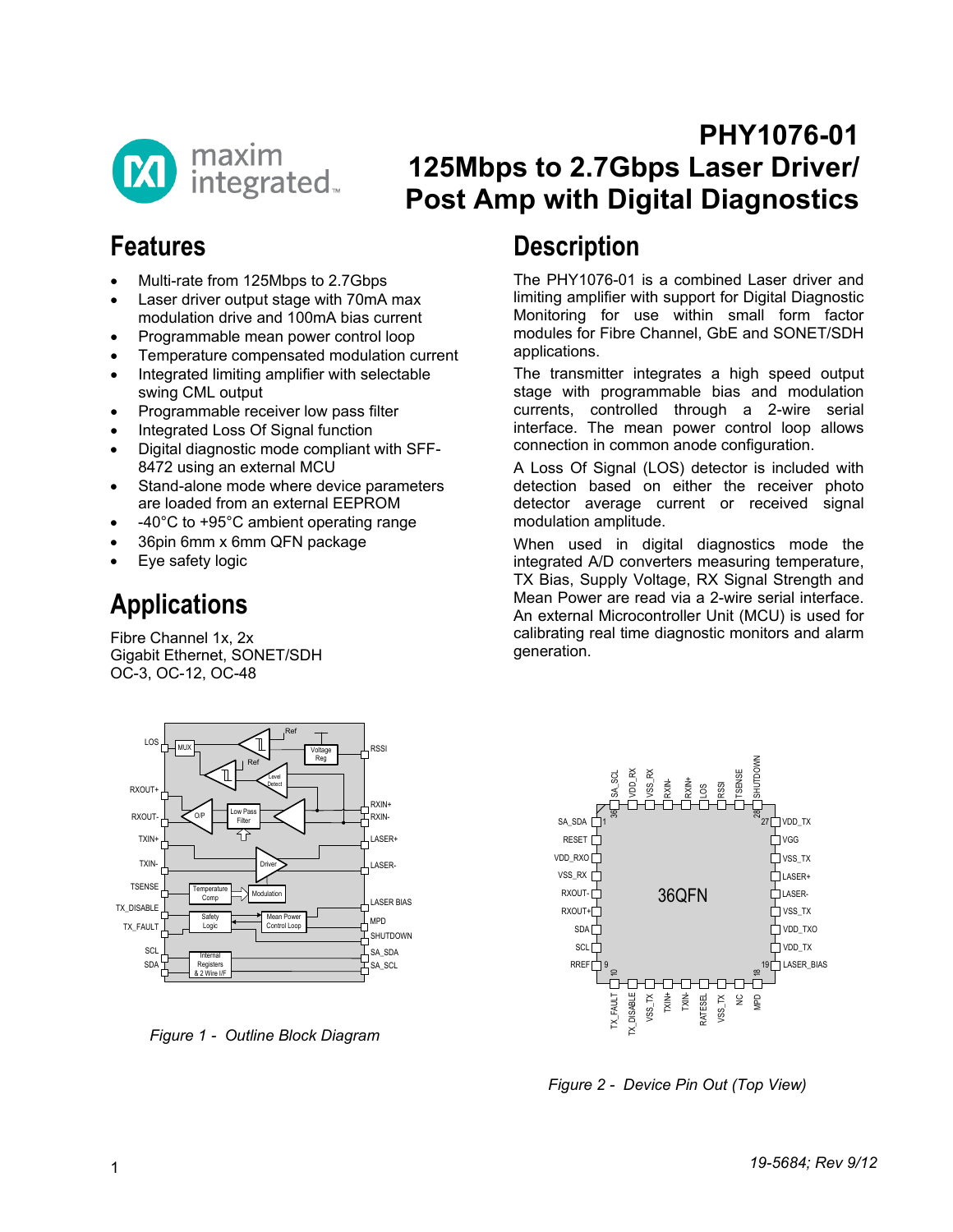# **Table of Contents**

| 2.              |  |
|-----------------|--|
| 3.              |  |
| 3.1.            |  |
| 3.2.            |  |
| 3.3.            |  |
| 3.4.            |  |
| 3.5.            |  |
| 3.6.            |  |
|                 |  |
| 4.1             |  |
| 4.2.            |  |
| 4.3.            |  |
| 4.4.            |  |
| 4.5.            |  |
|                 |  |
| 5.1.            |  |
| 5.2.            |  |
| 5.3.            |  |
| 5.4.            |  |
| 5.5.            |  |
| 6.              |  |
| 7.              |  |
| 8.              |  |
| 8.1.            |  |
| 9.              |  |
| 10 <sub>1</sub> |  |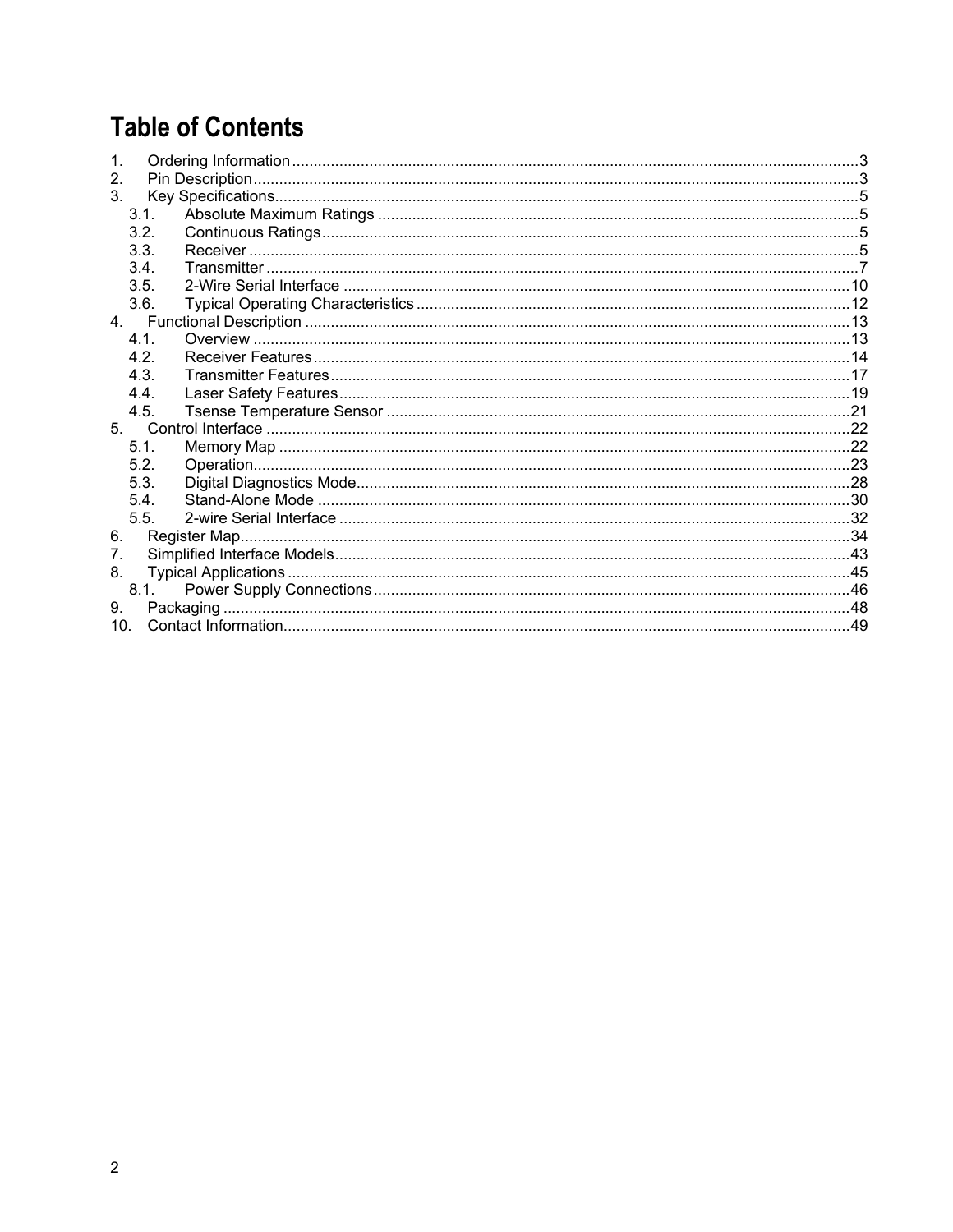# <span id="page-2-0"></span>**1. Ordering Information**

Please refer to the Packaging section for test and package location ordering code definitions.

| <b>Part Number</b>                                   | <b>Description</b>                         | Package                                                            |
|------------------------------------------------------|--------------------------------------------|--------------------------------------------------------------------|
| PHY1076-01QD-RR                                      | Enhanced 2.7G LASER driver and<br>Post Amp | QFN36, 6mmx6mm in Tape and Reel,<br>RoHS compliant (see Figure 41) |
| PHY1076-01QS-RR<br><b>NOT FOR USE IN NEW DESIGNS</b> | Enhanced 2.7G LASER driver and<br>Post Amp | QFN36, 6mmx6mm in Tape and Reel,<br>RoHS (see Figure 41)           |

# <span id="page-2-1"></span>**2. Pin Description**

| Pin<br><b>No</b> | <b>Name</b>             | <b>Direction</b> | <b>Type</b>                      | <b>Description</b>                                                                                                               |
|------------------|-------------------------|------------------|----------------------------------|----------------------------------------------------------------------------------------------------------------------------------|
| 1                | SA SDA <sup>1,4</sup>   | 1/O              | <b>LVTTL</b>                     | 2-wire serial interface. Connects to EEPROM in stand-alone mode                                                                  |
| $\overline{2}$   | <b>RESET</b>            | I/P              | <b>CMOS</b>                      | Reset                                                                                                                            |
| 3                | $VDD_RXO^2$             |                  | Power                            | Limiting amplifier output power supply                                                                                           |
| 4                | $VSS_RX^3$              |                  | Ground                           | Receiver section ground connection                                                                                               |
| 5                | RXOUT-                  | O/P              | <b>CML</b>                       | Limiting amplifier differential serial data output.                                                                              |
| 6                | RXOUT+                  | O/P              | <b>CML</b>                       | Limiting amplifier differential serial data output.                                                                              |
| 7                | SDA <sup>4</sup>        | 1/O              | <b>LVTTL</b>                     | 2-wire serial data interface. Used in Digital Diagnostics Mode.                                                                  |
| 8                | SCL <sup>4</sup>        | $_{\text{UP}}$   | <b>LVTTL</b>                     | 2-wire serial interface clock. Used in Digital Diagnostics Mode.                                                                 |
| 9                | <b>RREF</b>             | I/P              | Analog                           | Connect to Ground through a 10k resistor                                                                                         |
| 10               | TX_FAULT                | O/P              | <b>LVTTL</b><br>(open collector) | Transmit fail alarm. A logic 1 indicates a fault in the transmission<br>system. Requires external pull up for SFP MSA compliance |
| 11               | TX_DISABLE <sup>4</sup> | $_{\text{IP}}$   | <b>LVTTL</b>                     | Output disable (active high). Disables Laser drive. On chip 8k pull<br>up                                                        |
| 12               | $VSS_TX^3$              |                  | Ground                           | Transmission circuitry ground connection                                                                                         |
| 13               | TXIN+                   | I/P              | <b>CML</b>                       | Differential Laser driver input from host                                                                                        |
| 14               | <b>TXIN-</b>            | I/P              | <b>CML</b>                       | Differential Laser driver input from host                                                                                        |
| 15               | <b>RATESEL</b>          | I/P              | <b>LVTTL</b>                     | Toggles between two low pass filter characteristics. External 30k<br>pull down resistor required for SFP MSA compliance          |
| 16               | VSS_TX <sup>3</sup>     |                  | Ground                           | Transmission circuitry ground connection                                                                                         |
| 17               | <b>NC</b>               |                  |                                  | No connection. Leave open circuit                                                                                                |
| 18               | <b>MPD</b>              | I/P              | Analog                           | Monitor photodiode input                                                                                                         |
| 19               | LASER_BIAS              | O/P              | Analog                           | Laser bias current output                                                                                                        |
| 20               | $VDD_TX^2$              |                  | Power                            | Transmission circuitry power supply connection                                                                                   |
| 21               | $VDD_TXO^2$             |                  | Power                            | Transmission circuitry power supply connection                                                                                   |
| 22               | $VSS_TX^3$              |                  | Ground                           | Transmission circuitry ground connection                                                                                         |
| 23               | LASER-                  | O/P              | High speed                       | Laser differential driver output                                                                                                 |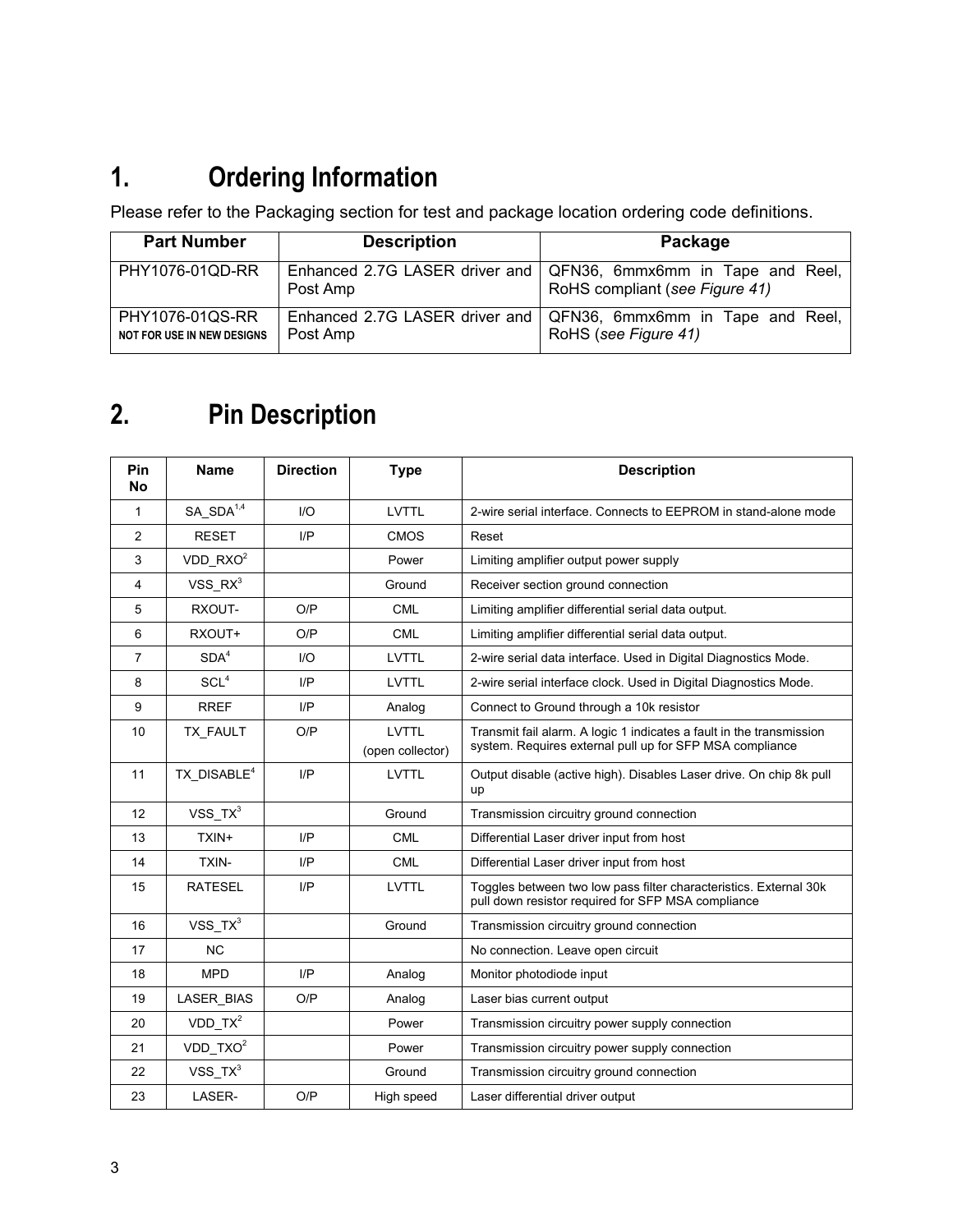| 24 | LASER+              | O/P | High speed                       | Laser differential driver output                                           |
|----|---------------------|-----|----------------------------------|----------------------------------------------------------------------------|
| 25 | $VSS_TX^3$          |     | Ground                           | Transmission circuitry ground connection                                   |
| 26 | <b>VGG</b>          |     | Ground                           | Ground substrate connection                                                |
| 27 | $VDD_TX^2$          |     | Power                            | Transmission circuitry power supply connection                             |
| 28 | <b>SHUTDOWN</b>     | O/P | <b>CMOS</b>                      | Gate drive for optional Laser shutdown FET switch                          |
| 29 | TSENSE              | I/P | Analog                           | External temperature sensing transistor connection                         |
| 30 | <b>RSSI</b>         | I/P | Analog                           | Receive signal strength indicator & regulated supply for Rx<br>photodiode  |
| 31 | <b>LOS</b>          | O/P | <b>LVTTL</b><br>(open collector) | Loss of signal output. Requires external pull up for SFP MSA<br>compliance |
| 32 | RXIN+               | I/P | <b>CML</b>                       | Limiting amplifier differential serial data input                          |
| 33 | RXIN-               | I/P | <b>CML</b>                       | Limiting amplifier differential serial data input                          |
| 34 | VSS RX <sup>3</sup> |     | Ground                           | Receiver ground connection                                                 |
| 35 | VDD RX <sup>2</sup> |     | Power                            | Limiting amp power supply                                                  |
| 36 | $SA\_SCL^{1,4}$     | I/P | LVTTL                            | EEPROM 2-wire serial interface clock                                       |
|    | PADDLE              |     | Ground                           | Ground / Thermal Paddle                                                    |

1 Used in stand-alone mode only

2 All VDDs are internally connected by back-to-back protection diodes. VDDs should not be powered up independently.

3 All VSSs are internally connected to the IC substrate connection.

4 Internally pulled high with an 8kΩ pull-up resistor.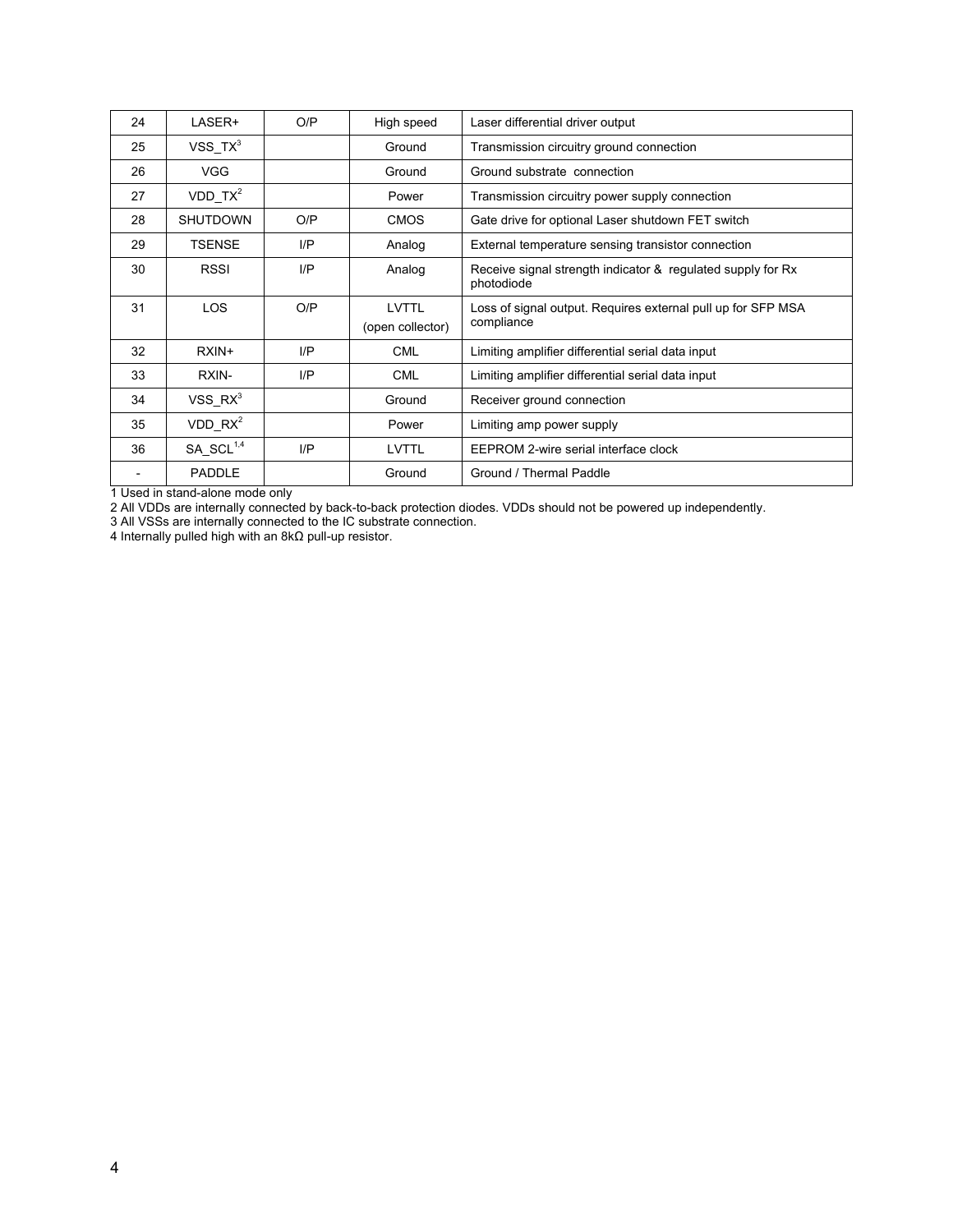# <span id="page-4-0"></span>**3. Key Specifications**

### <span id="page-4-1"></span>3.1. Absolute Maximum Ratings

| <b>Parameter</b>             | $\tilde{\phantom{a}}$<br><b>Conditions</b> | Min         | Typ | Max         | Unit |
|------------------------------|--------------------------------------------|-------------|-----|-------------|------|
| Supply Voltage               |                                            | $-0.5$      |     | $+6.5$      |      |
| Voltage on any pin           |                                            | $VSS - 0.5$ |     | $VDD + 0.5$ |      |
| Storage Temperature          |                                            |             |     | 150         | °C   |
| <b>Soldering Temperature</b> | For 25 seconds                             |             |     | 260         | °C   |
| Junction Temperature         |                                            |             |     | 140         | °C   |
| <b>ESD</b>                   | Human Body Model                           | ົ           |     |             | kV   |

Under absolute maximum rating conditions device not guaranteed to meet specifications; permanent damage may be incurred by operating beyond these limits.

### <span id="page-4-2"></span>3.2. Continuous Ratings

| <b>Parameter</b>                | <b>Conditions</b>                                                         | Min  | Typ | <b>Max</b> | Unit |
|---------------------------------|---------------------------------------------------------------------------|------|-----|------------|------|
| <b>Operating Supply Voltage</b> | Continuous operation                                                      | 2.97 | 3.3 | 3.63       | v    |
| Current consumption             | $\mathsf{Idd} = \mathsf{Iddo} + (\mathsf{Km*Imod}) + (\mathsf{Kb*lbias})$ |      |     |            | mA   |
| Current Consumption (Iddo)      | High Swing, OMA LOS, Vref = 113<br>2448Mbps Filter<br>155Mbps Filter      |      |     | 118<br>110 | mA   |
| Current consumption (Km)        |                                                                           |      |     | 0.536      |      |
| Current consumption (Kb)        |                                                                           |      |     | 0.075      |      |
| Operating temperature           | Ambient Still Air, Max Bias and Modulation<br>Current                     | -40  | 25  | $+95$      | °€   |

## <span id="page-4-3"></span>3.3. Receiver

### 3.3.1. Receive Limiting Amplifier

| <b>Parameter</b>             | Symbol | <b>Conditions</b>                                          | Min        | Typ | Max         | Unit          |
|------------------------------|--------|------------------------------------------------------------|------------|-----|-------------|---------------|
| Sensitivity                  |        | Differential, BER=1*10 <sup>-12</sup> (125 - 2.125Gbps)    |            | 5   | 7.5         | mVpp          |
| Max Differential Input       |        | TJ within spec                                             | 1200       |     |             | mVpp          |
| Input Return Loss            |        | Differential, f<2GHz, device powered on                    |            | 10  |             | dB            |
| <b>Output Return Loss</b>    |        | Differential, f<2GHz, device powered on                    |            | 10  |             | dB            |
| Low Frequency Cutoff         |        | High pass 3dB point for RX system                          |            | 15  |             | kHz           |
| Differential Output<br>Swing |        | High swing mode<br>Low swing mode                          | 800<br>400 |     | 1100<br>520 | mVpp          |
| Total Jitter, Ti             |        | Measured over RX input voltage range 125Mbps<br>$-2.7Gbps$ |            |     | 100         | mUI pp        |
| Duty Cycle Distortion        |        | 125Mbps - 2.7Gbps                                          | 40         |     | 60          | $\frac{0}{0}$ |
| <b>Output Resistance</b>     |        | RXOUT+/- Single ended to VDD RXO                           | 40         | 50  | 60          | Ω             |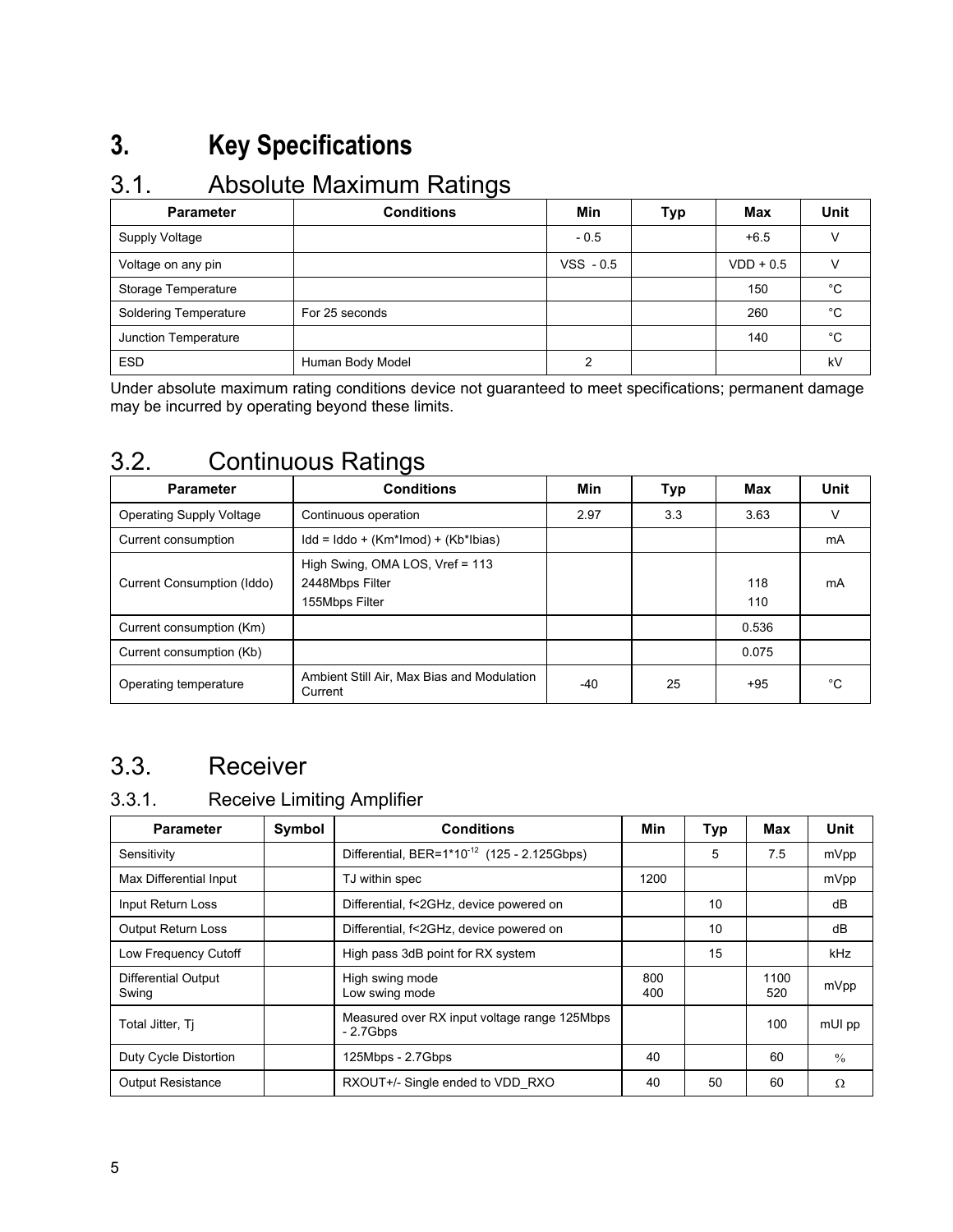| <b>Parameter</b>        | Symbol    | <b>Conditions</b>                                  | Min | Typ | Max | Unit |
|-------------------------|-----------|----------------------------------------------------|-----|-----|-----|------|
| Input Impedance         |           | Differential RXIN+ to RXIN-. DC                    | 85  |     | 115 | Ω    |
| Rate select change time | t ratesel | Using RATESEL pin                                  |     |     | 5   | μS   |
|                         |           | 155 Mbps filter, slow CMLslew = '1', low swing     |     | 200 | 300 |      |
|                         |           | 155 Mbps filter, fast CMLslew = $0'$ , low swing   |     | 192 | 300 | ps   |
|                         |           | 155 Mbps filter, slow CMLslew = '1', high swing    |     | 261 | 400 |      |
| Output Rise and Fall    |           | 155 Mbps filter, fast CMLslew = $0'$ , high swing  |     | 253 | 400 | ps   |
| Times (20%-80%)         |           | 2488 Mbps filter, slow CMLslew = $1'$ , low swing  |     | 71  | 100 |      |
|                         |           | 2488 Mbps filter, fast CMLslew = $0'$ , low swing  |     | 63  | 90  | ps   |
|                         |           | 2488 Mbps filter, slow CMLslew = $1'$ , high swing |     | 96  | 120 |      |
|                         |           | 2488 Mbps filter, fast CMLslew = $0'$ , high swing |     | 83  | 110 | ps   |

### 3.3.2. RSSI Indicator and Rx PD Regulator

| <b>Parameter</b>               | Symbol | <b>Conditions</b>                           | Min | тур | Max  | Unit |
|--------------------------------|--------|---------------------------------------------|-----|-----|------|------|
| Voltage on RSSI pin            |        | Ireq=2mA (10nF & 100 $\Omega$ minimum load) | 2.4 |     |      |      |
| Current sourced by<br>RSSI pin |        | Measured using Rx Power ADC                 |     |     | 2000 | μA   |

### 3.3.3. Receive Photocurrent LOS

| <b>Parameter</b>               | Symbol | <b>Conditions</b>                               | Min | Typ | Max | Unit |
|--------------------------------|--------|-------------------------------------------------|-----|-----|-----|------|
| RSSI LOS assert time           |        |                                                 |     |     | 10  | μS   |
| RSSI LOS de-assert<br>time     |        |                                                 |     |     | 40  | μS   |
| <b>Electrical Hysteresis</b>   |        | 20log <sub>10</sub> (RSSIdeassert / RSSIassert) | 2   |     | 4   | dB   |
| RSSI LOS assert level<br>range |        | Set by AVG LOS set, Address F4h                 | 4.0 |     | 411 | μA   |

### 3.3.4. OMA LOS

| <b>Parameter</b>             | Symbol   | <b>Conditions</b>                         | Min | <b>Typ</b> | Max | Unit |
|------------------------------|----------|-------------------------------------------|-----|------------|-----|------|
| OMA LOS assert time          | loss on  |                                           |     |            | 100 | μS   |
| OMA LOS de-assert<br>time    | loss off |                                           |     |            | 20  | μS   |
| <b>Electrical Hysteresis</b> |          | 20log <sub>10</sub> (Vdeassert / Vassert) | 2.5 |            | 5.5 | dB   |
| OMA LOS assert level         |          | Set by OMA LOS set, Address F3h           | 10  |            | 50  | mV   |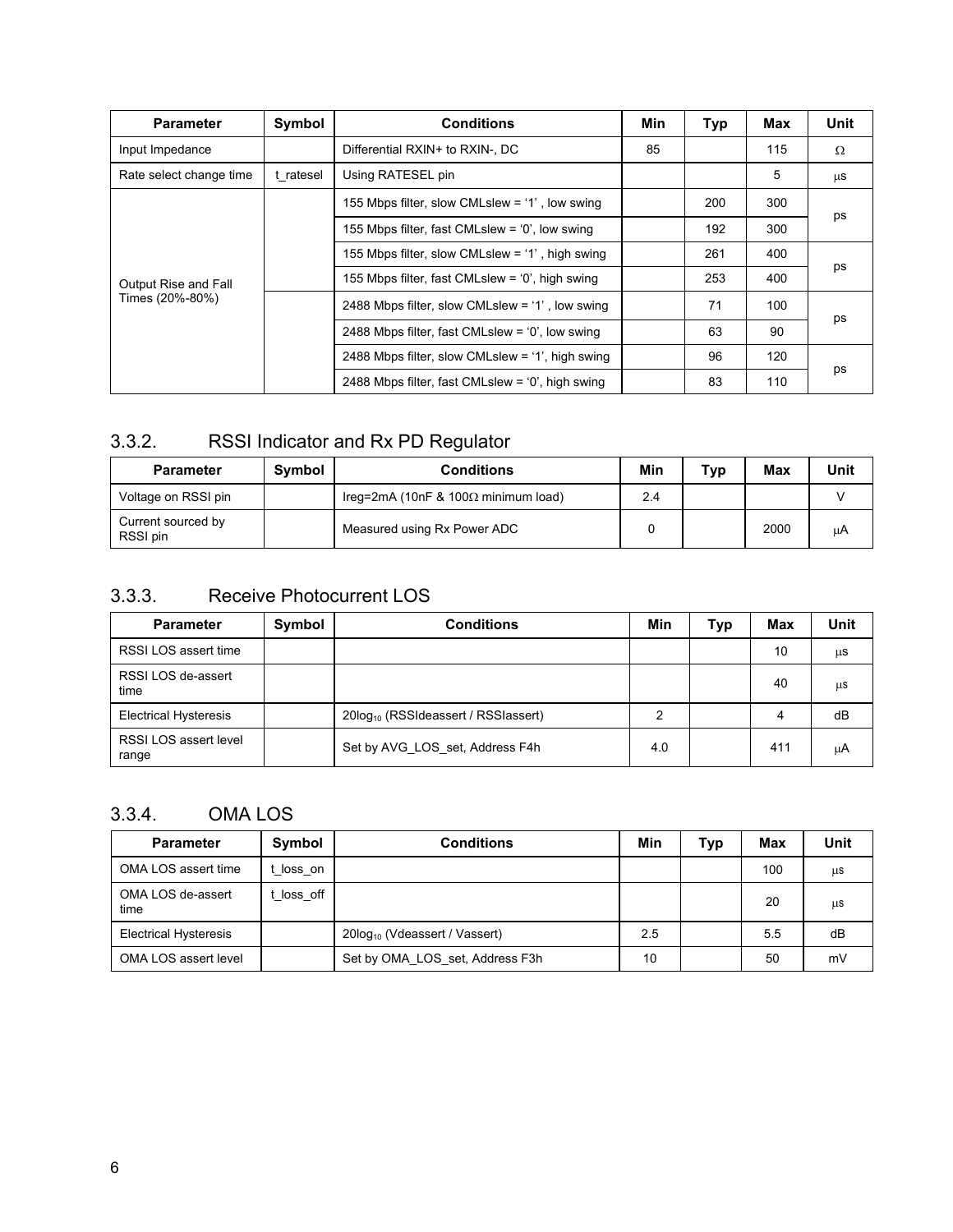

*Figure 3 - OMA LOS Detection*

# <span id="page-6-0"></span>3.4. Transmitter

| <b>Transmitter Inputs</b> |
|---------------------------|
|                           |

| <b>Parameter</b>                                     | Symbol | <b>Conditions</b>                                                                              | Min | Typ | Max  | Unit |
|------------------------------------------------------|--------|------------------------------------------------------------------------------------------------|-----|-----|------|------|
| High-Speed Data Input<br>Signal Voltage <sup>1</sup> |        | Differential, AC-coupled, from 125Mbps to<br>2.7Gbps                                           | 200 |     | 2400 | mVpp |
| High-Speed Data Input<br>Impedance                   |        | Differential, DC                                                                               | 80  | 100 | 120  | Ω    |
| Input Return Loss                                    |        | Differential, f<2GHz, device powered on                                                        |     | 10  |      | dB   |
| Input common mode<br>return loss                     |        | Both inputs shorted together, measured using<br>$25\Omega$ Source termination, 100MHz - 2.5GHz |     | 10  |      | dB   |

### 3.4.2. Laser Driver

| <b>Parameter</b>                          | Symbol    | <b>Conditions</b>                                                                                       | Min | Typ | Max | Unit   |
|-------------------------------------------|-----------|---------------------------------------------------------------------------------------------------------|-----|-----|-----|--------|
| <b>Modulation Current</b>                 | $I_{mod}$ |                                                                                                         | 7   |     | 70  | mA     |
| Electrical 20% to 80%<br>rise / fall time |           | Measured using $50\Omega$ effective termination, AC<br>and DC coupled applications                      |     | 55  | 65  | ps     |
| Total Jitter contribution                 |           | Measured over modulation current range                                                                  |     |     | 100 | mUI pp |
| Laser output compliance<br>range          |           | Allowed voltage for Laser driver output pins in<br>dynamic operation, referenced to ground<br>(VSS TX). | 600 |     |     | mV     |
| Bias current output<br>compliance         |           | Minimum allowed voltage for pin LASER BIAS,<br>referenced to ground (VSS_TX)                            | 300 |     |     | mV     |

### 3.4.3. Laser Mean Power Control Loop

| <b>Parameter</b>           | Symbol                  | <b>Conditions</b>                  | Min | Typ      | Max | Unit       |
|----------------------------|-------------------------|------------------------------------|-----|----------|-----|------------|
| <b>Bias Current</b>        |                         |                                    | 0.5 |          | 100 | mA         |
| Bias current off           |                         | Transmitter disabled               |     |          | 10  | μA         |
| Max current at MPD pin     |                         | Sink current                       |     |          | 2.6 | mA         |
| Turn on/off overshoot      |                         | Bias current overshoot, Loop BW=1  |     |          | 15  | $\%$       |
| APC -3dB Loop<br>Bandwidth | $f_{\mathsf{Loop\_BW}}$ | Loop $BW = "0"$<br>$Loop_BW = "1"$ |     | 5<br>15  |     | <b>kHz</b> |
| Bias loop settling time    | t settle                | $Loop_BW = "0"$<br>$Loop_BW = "1"$ |     | 5<br>500 |     | ms<br>μS   |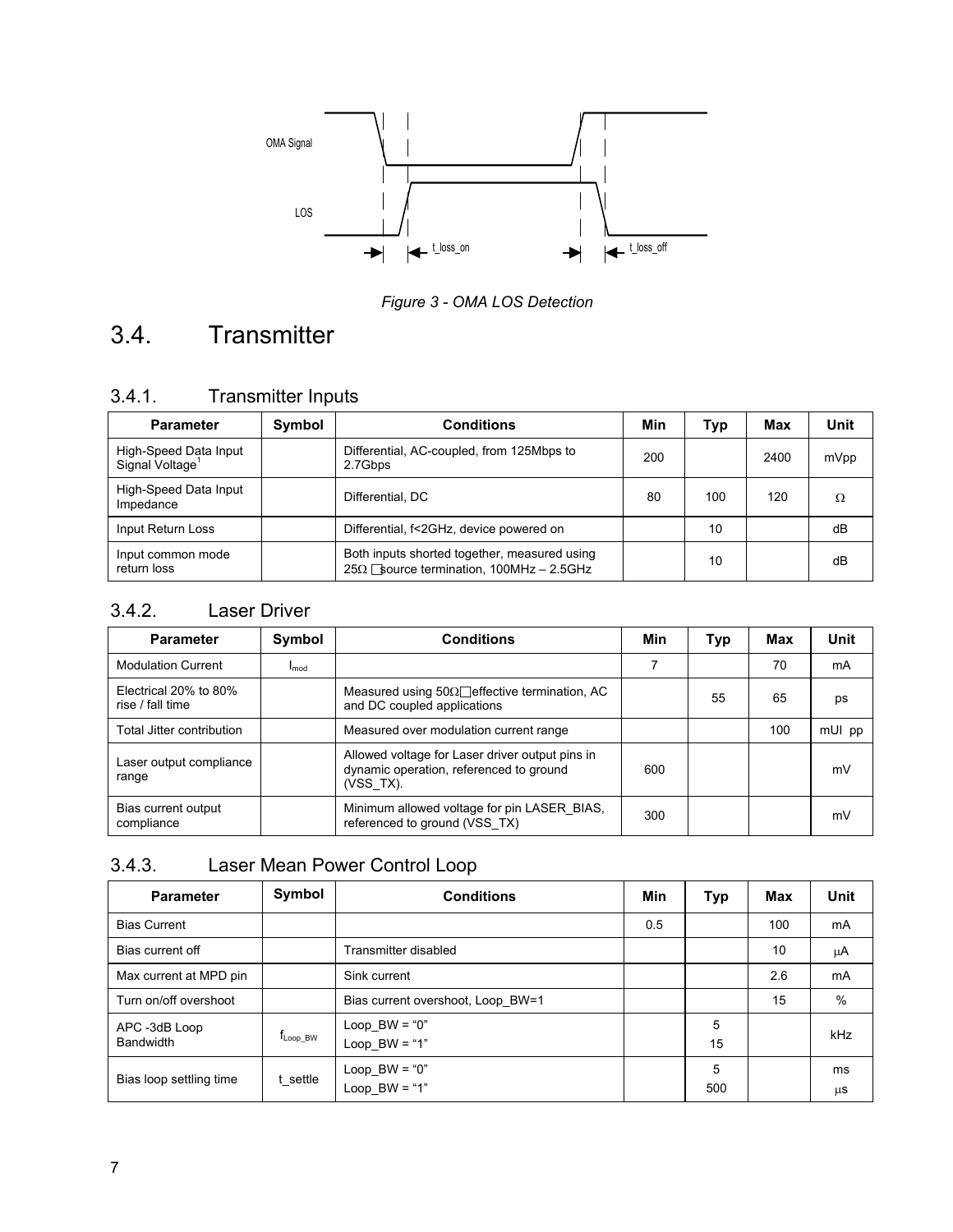### 3.4.4. Eye Safety Internal Fixed Limits

| <b>Parameter</b>                        | Symbol             | <b>Conditions</b>                             | Min        | <b>Typ</b> | Max        | <b>Unit</b> |
|-----------------------------------------|--------------------|-----------------------------------------------|------------|------------|------------|-------------|
| High supply voltage<br>assert limit     | $V_{eyeHa}$        |                                               | 3.75       |            | 4.10       | V           |
| High supply voltage<br>de-assert limit  | V <sub>eyeHd</sub> |                                               | 3.65       |            | 4.05       | $\vee$      |
| <b>High Supply</b><br><b>Hysteresis</b> |                    |                                               | 0.05       |            | 0.15       | $\vee$      |
| <b>Parameter</b>                        | Symbol             | <b>Conditions</b>                             | <b>Min</b> | <b>Typ</b> | <b>Max</b> | <b>Unit</b> |
| Low supply voltage<br>assert limit      | $V_{\text{eyeLa}}$ |                                               | 2.70       |            | 2.95       | $\vee$      |
| Low supply voltage<br>de-assert limit   | V <sub>eveld</sub> |                                               | 2.75       |            | 2.95       | $\vee$      |
| Low Supply Hysteresis                   |                    |                                               | 0.01       |            | 0.15       | $\vee$      |
| RREF pin voltage limit                  |                    | RREF voltage applied to pin after calibration | 0.9        |            | 1.1        | V           |

Operation outside these limits causes a TX\_FAULT to be asserted

### 3.4.5. Fault Timing

| <b>Parameter</b>               | Symbol      | <b>Condition</b>                                                                                           | Min | Typ | Max | Unit |
|--------------------------------|-------------|------------------------------------------------------------------------------------------------------------|-----|-----|-----|------|
| Time to initialize             | t init      | From power on or application of Vcc>2.97V<br>during plug in                                                |     |     | 300 | ms   |
| Hard TX DISABLE<br>assert time | t off       | Time from rising edge of TX DISABLE to when<br>the optical output falls below 10% of nominal               |     |     | 2   | μS   |
| Hard TX_DISABLE<br>negate time | t on        | Time from falling edge of TX DISABLE to when<br>the modulated optical output rises above 90%<br>of nominal |     |     | 800 | μS   |
| Hard TX FAULT<br>assert time   | t fault     | Time from fault to TX FAULT on                                                                             |     |     | 100 | μS   |
| TX DISABLE pulse<br>width      | t reset     | Time TX DISABLE must be held high to reset<br><b>TX FAULT</b>                                              | 5   |     |     | μS   |
| TX FAULT deassert<br>time      | t faultdass | Time to deassert TX FAULT after<br>TX DISABLE                                                              |     |     | 300 | ms   |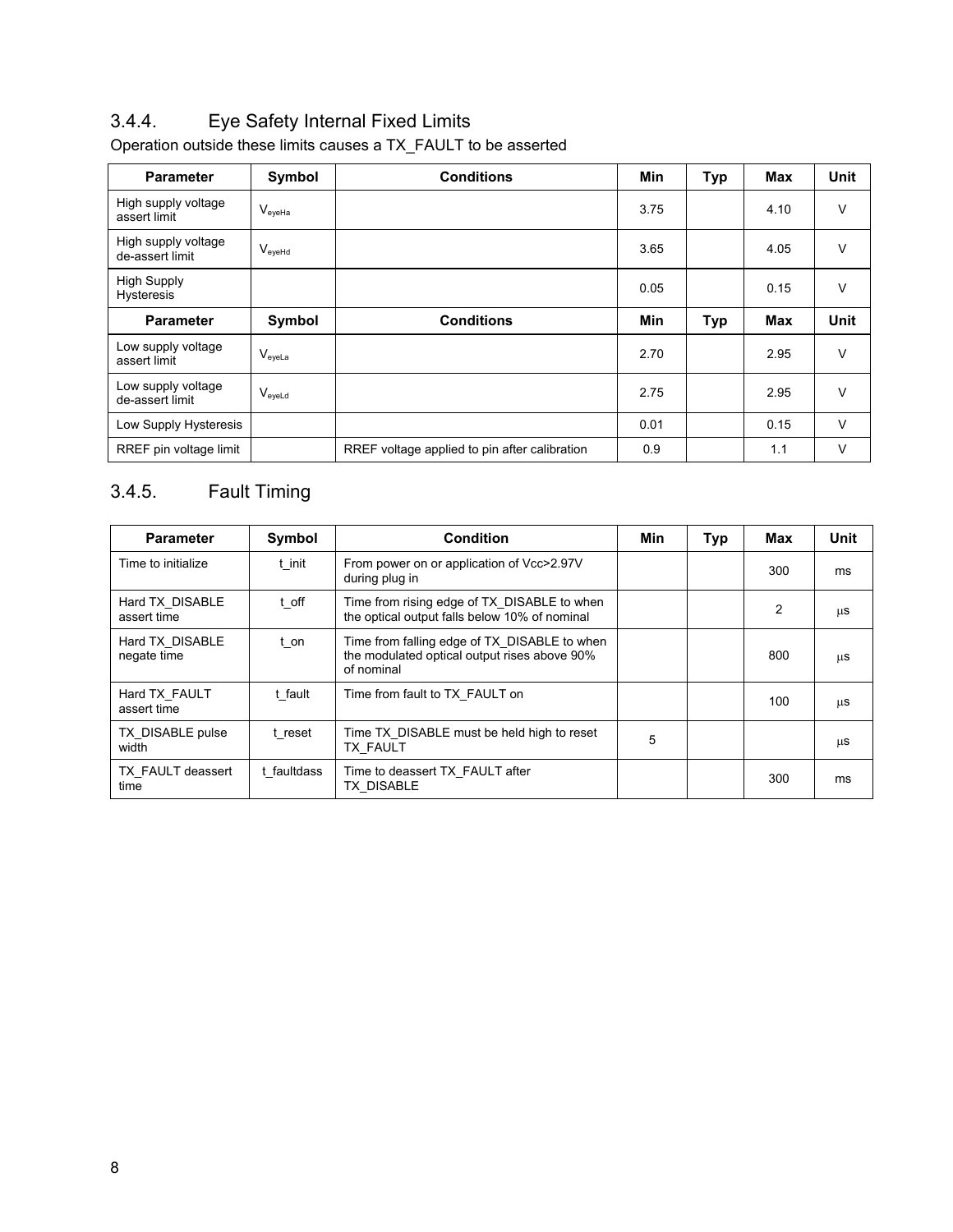3.4.6. Diagnostic Timing Diagrams



*Figure 4 - Device turn on*



*Figure 5 - Fault detection*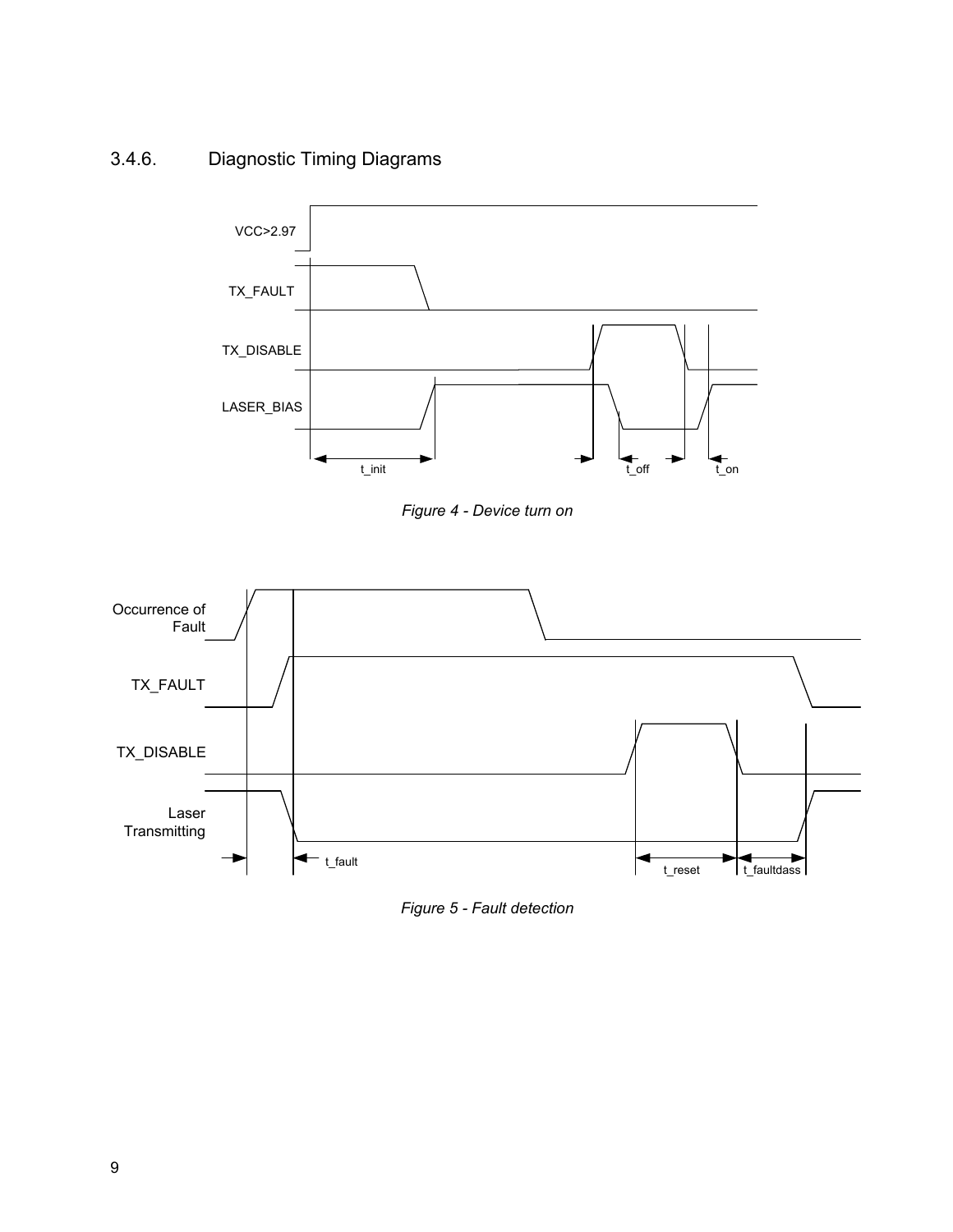## <span id="page-9-0"></span>3.5. 2-Wire Serial Interface

| <b>Parameter</b>                                       | Symbol                          | <b>Comment</b>          | <b>Min</b>  | <b>Typ</b> | <b>Max</b> | <b>Unit</b> |
|--------------------------------------------------------|---------------------------------|-------------------------|-------------|------------|------------|-------------|
| SCL clock frequency                                    | $f_{\rm SCL}$                   |                         | $\mathbf 0$ |            | 100        | <b>kHz</b>  |
| LOW period of the SCL<br>clock                         | $t_{LOW}$                       |                         | 4.7         |            |            | $\mu$ S     |
| HIGH period of the SCL<br>clock                        | $t_{HIGH}$                      |                         | 4.0         |            |            | $\mu$ S     |
| Set-up time for a<br>repeated START<br>condition       | $t_{\scriptstyle\text{SU:STA}}$ |                         | 4.7         |            |            | $\mu$ S     |
| Hold time (repeated)<br><b>START</b> condition         | $t_{HD:STA}$                    |                         | 4.0         |            |            | $\mu$ S     |
| Data hold time                                         | $t_{HD:DAT}$                    |                         | $\Omega$    |            | 3.45       | $\mu$ S     |
| Data set-up time                                       | $t_{\text{SU:DAT}}$             |                         | 250         |            |            | ns          |
| Rise time of both SDA<br>and SCL signals               | $t_{\mathsf{R}}$                |                         |             |            | 1000       | ns          |
| Fall time of both SDA<br>and SCL signals               | $t_F$                           |                         |             |            | 300        | ns          |
| Set-up time for STOP<br>condition                      | $t_{\text{SU:STO}}$             |                         | 4.0         |            |            | $\mu$ S     |
| Bus free time between a<br>STOP and START<br>condition | $t_{\text{BUF}}$                |                         | 4.7         |            |            | $\mu$ S     |
| Output fall time from<br>VIHmin to VILmax              | $t_{of}$                        | 10pF < $C_b(1)$ < 400pF | 0           |            | 250        | ns          |
| Capacitance for each<br>I/O pin                        | $C_i$                           | See note 1              |             |            | 10         | pF          |

3.5.1. AC Electrical Characteristics

1  $C_b$  = capacitance of a single bus line in pF.



*Figure 6 - SDA and SCL bus timing*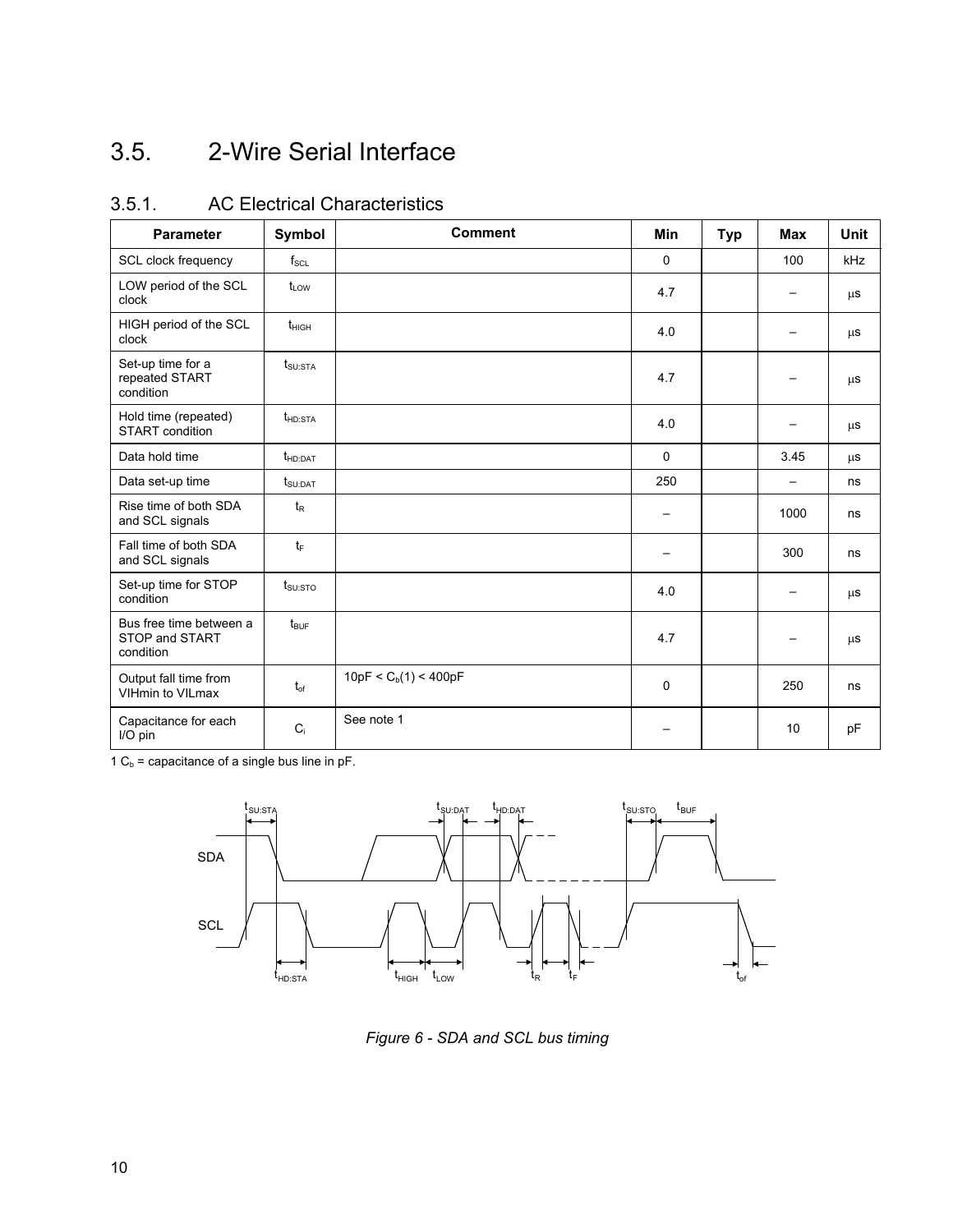| <b>Parameter</b>         | Symbol          | Condition                                         | Min          | Typ | Max                 | <b>Unit</b> |
|--------------------------|-----------------|---------------------------------------------------|--------------|-----|---------------------|-------------|
| Low level input voltage  | $V_{IL}$        |                                                   | $-0.5$       |     | 0.3 V <sub>DD</sub> |             |
| High level input voltage | V <sub>IH</sub> |                                                   | $0.7 V_{DD}$ |     | $V_{DD}$ + 0.5      |             |
| Low level O/P voltage    | $V_{OL}$        | 3 mA sink current                                 |              |     | 0.4                 |             |
| I/P current each I/O pin |                 | $0.1V_{DD}$ < V <sub>i</sub> < 0.9V <sub>DD</sub> | -10          |     | 10                  | mA          |

### 3.5.2. DC Electrical Characteristics

### 3.5.3. DC Characteristics: TX\_FAULT; TX\_DISABLE;LOS

| <b>Parameter</b>       | <b>Comment</b>               | Min                | Typ | Max                  | Unit      |
|------------------------|------------------------------|--------------------|-----|----------------------|-----------|
| LVTTL Voltage Out High | External 4.7k to 10k pull-up | Host VCC<br>$-0.5$ |     | Host VCC<br>$+0.3$   | v         |
| LVTTL Voltage Out Low  | External 4.7k to 10k pull-up | 0                  |     | 0.5                  |           |
| LVTTL Voltage In High  | Internal pull-up             | 2.0                |     | <b>VDD</b><br>$+0.3$ |           |
| LVTTL Voltage In Low   | Internal pull-up             |                    |     | 0.8                  |           |
| R pull-up              | Internal pull-up             | 6                  |     | 10                   | $k\Omega$ |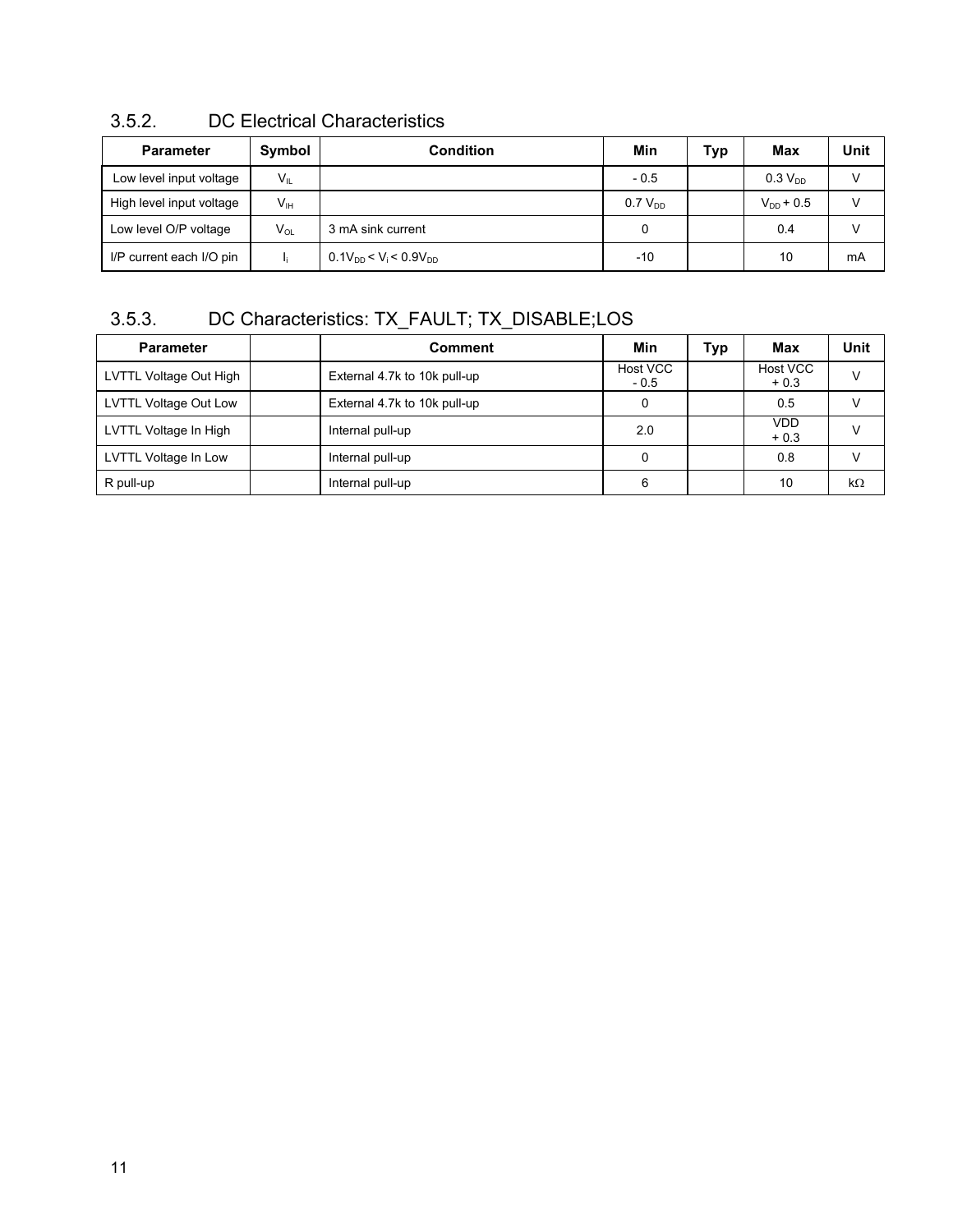## <span id="page-11-0"></span>3.6. Typical Operating Characteristics

3.6.1. Electrical Receiver Eye Diagrams (3.3V; Ta = 25<sup>o</sup>C; PRBS  $2^{7-1}$ )





*Figure 7 - 2.125Gbps High swing mode Figure 8 - 1.065Gbps High swing mode*

### 3.6.2. Optical Transmit Eye Diagrams (3.3V; Ta =  $25^{\circ}$ C; PRBS  $2^{23-1}$ )

Transmitter setup with  $P_{mean} = -3.5$ dBm; E.R. =10dB



*Figure 9 – 2.5 Gbps; STM16/OC48 Filter and mask*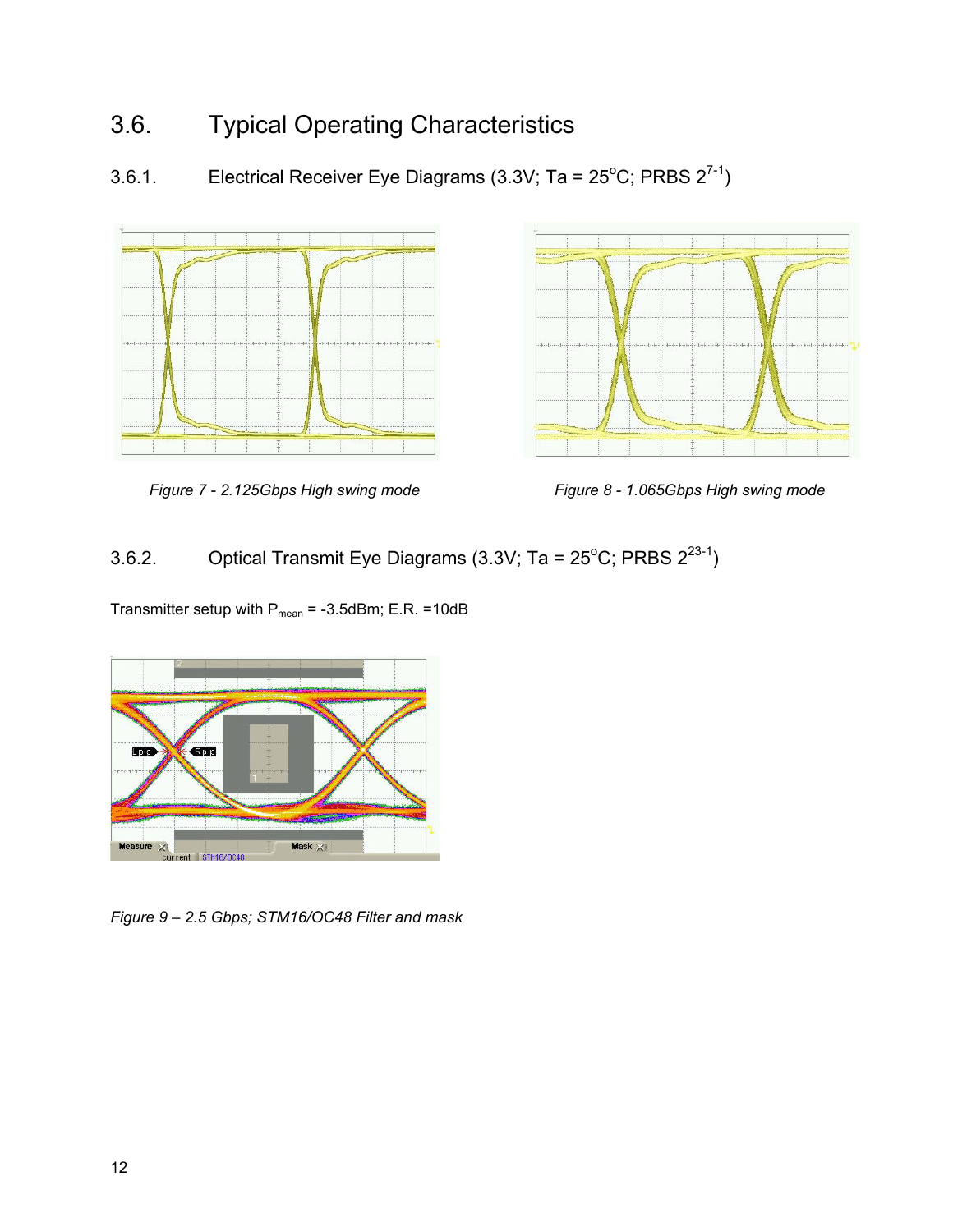# <span id="page-12-0"></span>**4. Functional Description**

### <span id="page-12-1"></span>4.1. Overview



*Figure 10 - Top-level block diagram of the PHY1076-01*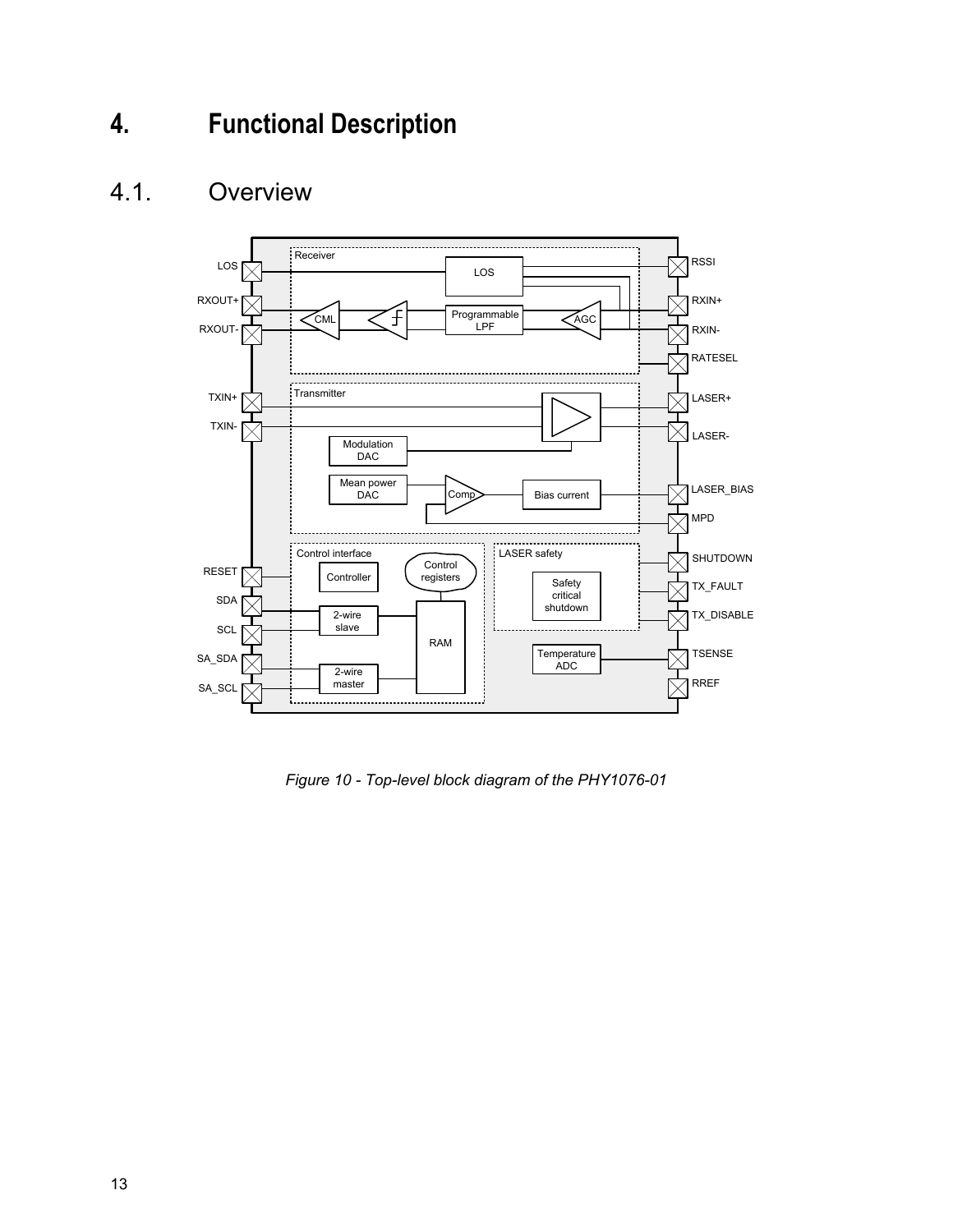### <span id="page-13-0"></span>4.2. Receiver Features

The receiver input is designed to be AC-coupled to the transimpedance amplifier, with internal 100 $\Omega$ differential termination. The AGC amplifier is followed by a low-pass filter with programmable cut-off frequency, enabling the PHY1076-01 receiver to support six discrete data rates in the range 125 Mbps to 2.7 Gbps.

The filter output is followed by a limiting stage. For minimum duty cycle distortion, DC feedback from the limiter output is used for offset cancellation.

The output CML buffer completes the receiver chain, delivering the output at pins RXOUT+ and RXOUT-. The output edge rate is dependent on the programmable filter setting. Additionally, the output swing is programmable to satisfy different interface requirements (e.g. CML, AC-coupled LVPECL compatible).

The PHY1076-01 includes a regulator to deliver a controlled voltage to the receiver photodiode cathode at the RSSI pin. The current at RSSI is digitized for use in measuring the received signal strength. This signal can also be used to generate a Loss of Signal (LOS) alarm, with a pre-set hysteresis for assert and de-assert levels. The LOS assert threshold can be adjusted using the LOSS LEVEL DAC.

Alternatively, the LOS alarm can be programmed to detect the amplitude of the AC signal, the Optical Modulation Amplitude (OMA) at the receiver input. The OMA LOS assert threshold can be adjusted using the RX AMP DAC.

#### 4.2.1. Input Stage Configuration

The differential RXIN inputs from the ROSA can be terminated to a common mode voltage. This should be used for all recommended application frequencies of the PHY1076-01, where the inputs are AC coupled. The common mode voltage should be connected by setting **RX\_dccouple** = '0' (E8h **rxControl0** bit 3).

#### 4.2.2. Rate Selection



*Figure 11 - Low pass filter rate selection*

A programmable low pass filter provides band limiting in the received signal path. The filter bandwidth is set to 0.75 x signal data rate for optimum signal to noise performance and is controlled by a 3-bit control word as shown in Table 1.

The rate selection register, **rateSel**, stores two 3-bit codes for controlling the filter; code A in bits 0 to 2, and code B in bits 3 to 5. The selection between the two codes is determined by the RATESEL pin and the **Soft Rate Select** bit as shown in Figure 11. Thus, the RATESEL pin can be used to switch between two pre-selected rates.

The **rateSel** register is unique in that it is directly accessible from the 2-wire serial slave interface. Write accesses are routed to both the register in hardware and the RAM. Read accesses read the **rateSel** value from the hardware. This enables the PHY1076-01 to respond more quickly to updates of this register. This also means that during the intialization sequence, the bandwidth of the receiver can be set up before the **dsfail** alarm is cleared (see Section 5.2.2). This feature does not exist in the 2-wire serial master interface. When loading registers from EEPROM, **rateSel** is loaded via RAM in the same way as all other registers.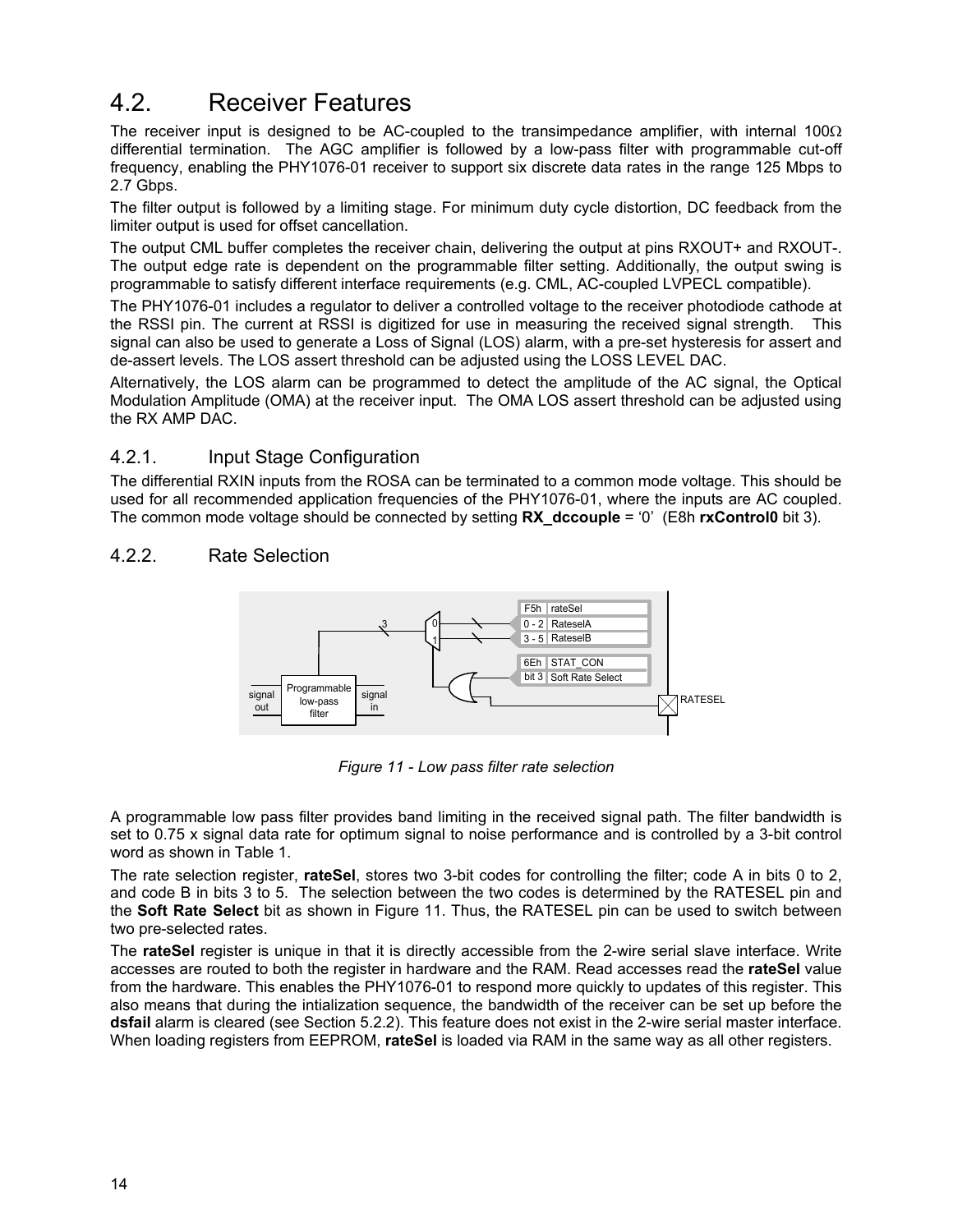|              | Bit |   | Data Rate    |
|--------------|-----|---|--------------|
| $\mathbf{2}$ |     | O |              |
| 0            | 0   | 0 | 125/155 Mbps |
| ი            | 0   |   | 622 Mbps     |
| 0            | 1   | ი | 1062 Mbps    |
| ი            | 1   |   | 1250 Mbps    |
|              | 0   | ი | 2125 Mbps    |
|              | 0   |   | 2488 Mbps    |
|              | 1   |   | No Filter    |
|              |     |   | N/A          |

*Table 1 - Signal data rates supported by the low pass filter*

#### 4.2.3. CML Output Stage Configuration

The CML output stage has two slew rate settings. For maximum receiver eye opening set **CMLslew** = '0' (E8h **rxControl0** bit 0). To minimize emitted radiation set **CMLslew** = '1'. The slew rates are defined in the table of Parametric Performance characteristics for the Receive limiting amplifier (Section 3.3.1).

The signal swing can also be adjusted. Set **HiLoSwing** = '1' (E9h **rxControl1** bit 1) for higher amplitude differential output swing as defined in the table in section 3.3.1. Set **HiLoSwing** = '0' for lower amplitude output swing.

#### 4.2.4. Loss Of Signal



*Figure 12 - Control of the LOS pin*

Loss of signal (LOS) is determined in one of two ways. If **LOStype** = '1' then the optical modulation amplitude (OMA) method is selected. The signal amplitude measured at RXIN+/- is compared against a threshold level set by the **OMA\_LOS\_set** register. If the OMA does not exceed the threshold then the LOS pin and consequently the **LOS** bit in **STAT\_CON** will be asserted.

If **LOStype** = '0' then the mean received power based method is selected. The signal power detected on the receiver signal strength indicator (RSSI) pin is compared against a threshold level set by **AVG\_LOS\_set**. If the RSSI does not exceed the threshold then the LOS pin and LOS bit are asserted.

The polarity of the LOS pin is controlled by **LOSpolarity**. If **LOSpolarity** = '0' then LOS is set high during a loss of signal condition. Conversely, if **LOSpolarity** = '1' then LOS is set high when a signal is detected.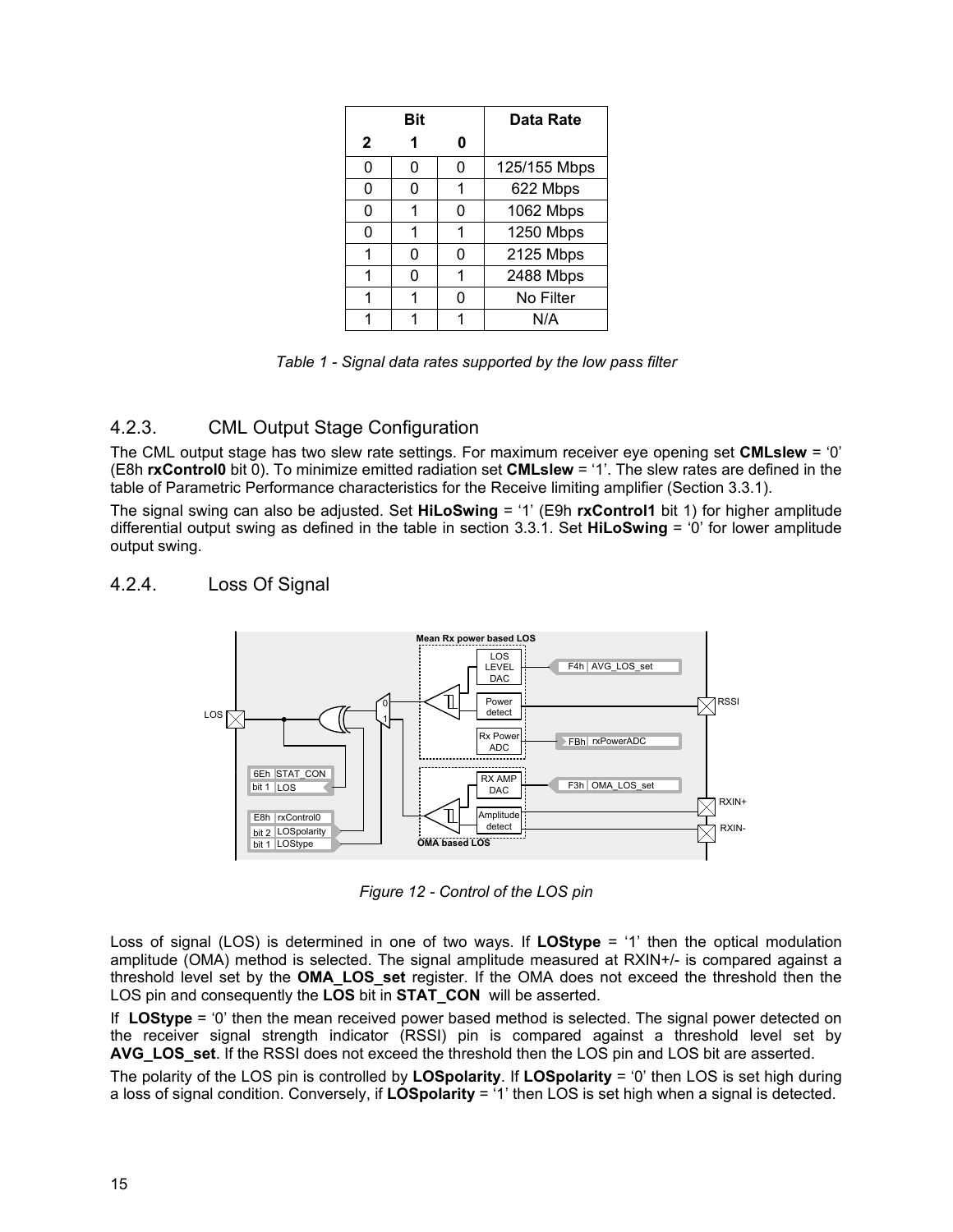| <b>Register</b> | <b>DAC</b>                          | <b>Step Size</b>                                                                                                          | <b>Threshold Range</b>                           |
|-----------------|-------------------------------------|---------------------------------------------------------------------------------------------------------------------------|--------------------------------------------------|
| AVG LOS set     | LOS LEVEL DAC<br>$(8 \text{ bits})$ | For Codes 00h - 1Fh Step Size = $1.3\mu$ A $\pm$ 0.4 $\mu$ A<br>For Codes $1Fh - 7Eh$ Step Size = $4.6\mu A \pm 1.0\mu A$ | $0\mu A$ to $31\mu A$<br>$31\mu$ A to $411\mu$ A |
| OMA LOS set     | RX AMP DAC<br>$(8 \text{ bits})$    | Use Codes 28h to C8h Step Size = $250\mu$ V<br>(nominal DAC range = 0mV to 64mV)                                          | 10mV to 50mV                                     |

For measurement of RSSI, which is used by SFF-8472 Digital Diagnostics Monitoring, the PHY1076-01 can be connected as shown in Figure 13, sourcing the photodiode bias current. This shows a PHY1093 TIA interfacing to the PHY1076-01. The photodiode used is biased using the regulated output of the PHY1076-01, providing a stable and low noise bias for the photodiode. The PHY1076-01 measures the photodiode current and generates a report of received signal strength via an on board A-D converter.



*Figure 13 - Connection to TIA for RSSI method of LOS detection*

In some cases the TIA may produce an output current which is proportional to the Received Signal Strength. In this case the application circuit shown in Figure 14 should be used. The current  $I_{RSSI}$  is mirrored using a dual NPN transistor as shown. This sinks an output current from the PHY1076-01 which can then be measured using the on chip ADC.



*Figure 14 - Connection to TIA with integrated RSSI output*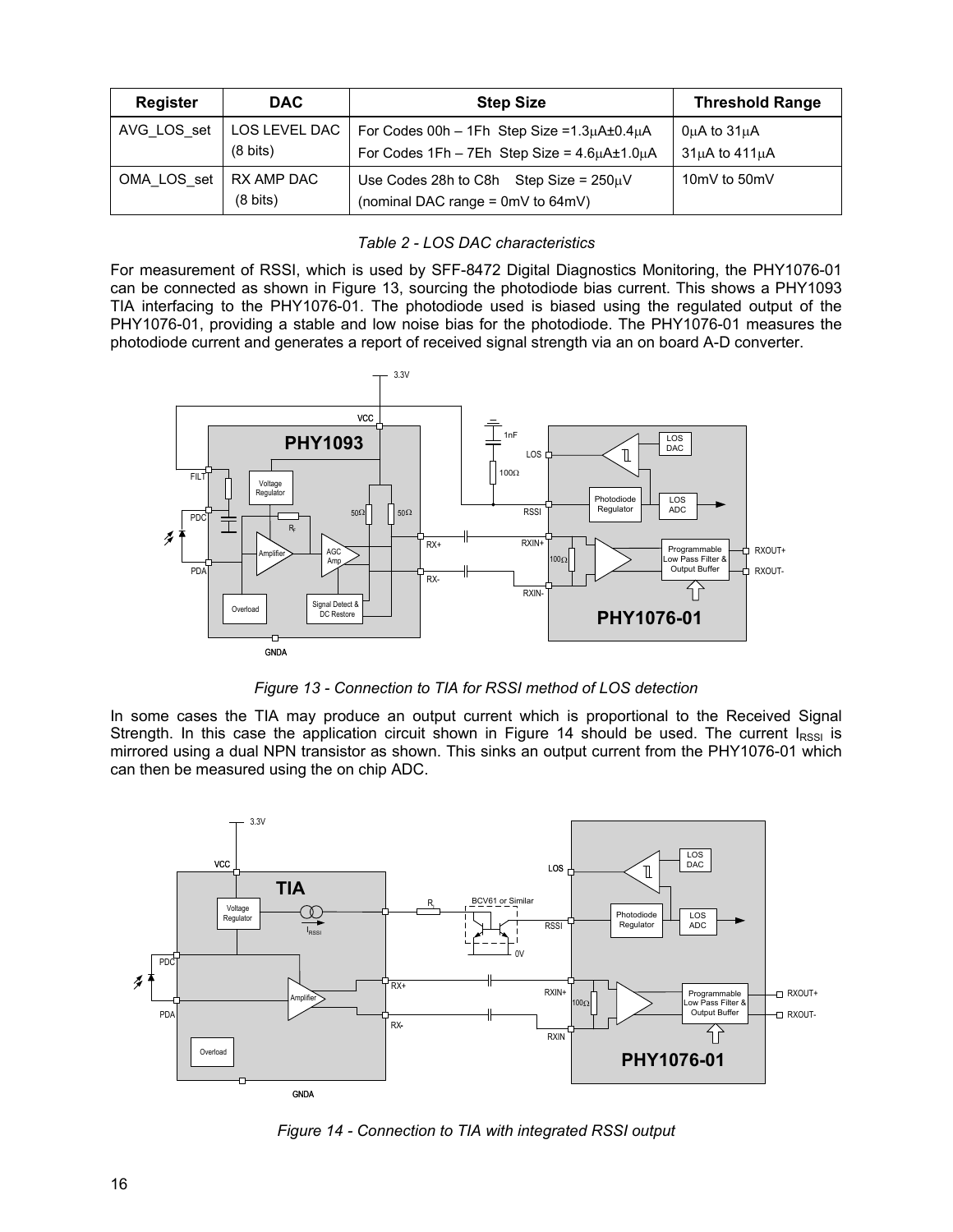### <span id="page-16-0"></span>4.3. Transmitter Features

The transmitter input buffer provides the necessary drive to the Laser driver output stage. It is designed to be AC-coupled, with an internal 100Ω differential termination.

The Laser driver output is designed to drive Lasers in common-anode configuration, using either AC or DC coupling. The driver circuit delivers a maximum peak to peak modulation current of 70mA. The maximum current delivered in DC-coupled mode is dependent on the Laser impedance. The voltage swing must remain in the compliance range of the output stage as specified in section 3.4.2.

The PHY1076-01 Laser driver operates with an analog mean-power control loop, which is digitally programmed using the Mean Power DAC. Modulation current is controlled by a Laser modulation DAC with the characteristics shown in Table 3. The modulation DAC has a 375µA/bit resolution which suggests an upper limit of 96mA at full scale, however the modulation output stage is rated to 70mA only for jitter compliance. To satisfy the digital diagnostics requirements, the mean power, as represented by the monitor photocurrent, is measured using the MPD current monitor analogue to digital converter (Tx Power ADC). The bias current ADC (Tx Bias ADC) samples the Laser bias current.

| <b>Register</b>      | <b>DAC</b>                                              | <b>Step Size</b>                                | <b>Rated Range</b> |
|----------------------|---------------------------------------------------------|-------------------------------------------------|--------------------|
| tx power set         | Mean Power DAC<br>$(8 \text{ bits})$                    | 11µA±1.0µA<br>(Actual DAC range 0µA to 3060µA)  | $0$ to 3mA         |
| modulationDACDefault | Laser modulation DAC <sup>1</sup><br>$(8 \text{ bits})$ | 363µA±50µA<br>(Actual DAC range is 0mA to 93mA) | 7mA to 70mA        |

1 Range of modulation current measured at LASER+/- (jitter within spec)



#### 4.3.1. Bias Current Control



*Figure 15 - Control registers affecting the APC loop*

The Laser bias current is controlled by the mean-power control loop in which the current from the monitor photodiode in the TOSA is compared with a reference current controlled by **tx\_power\_set**. Note: the comparator is sensitive to large step changes in the value written to **tx\_power\_set** (or a small step change at low values). This can cause the safety critical shutdown module to assert a TX\_FAULT, as will writing zero to **tx\_power\_set**.

Loop bandwidth and Kselect are used to optimize APC loop dynamics providing stability of the mean power control and the required transmitter start up time. These settings are affected by the coupling coefficient (Kfactor) between the Laser and monitor photodiode. The **Kselect** bits shown in Table 4 should be used as a guide for the set-up. For example, for a TOSA with Kfactor of 1/100 (Laser bias current = 50mA, monitor diode current = 0.5mA) set **Kselect** = "01".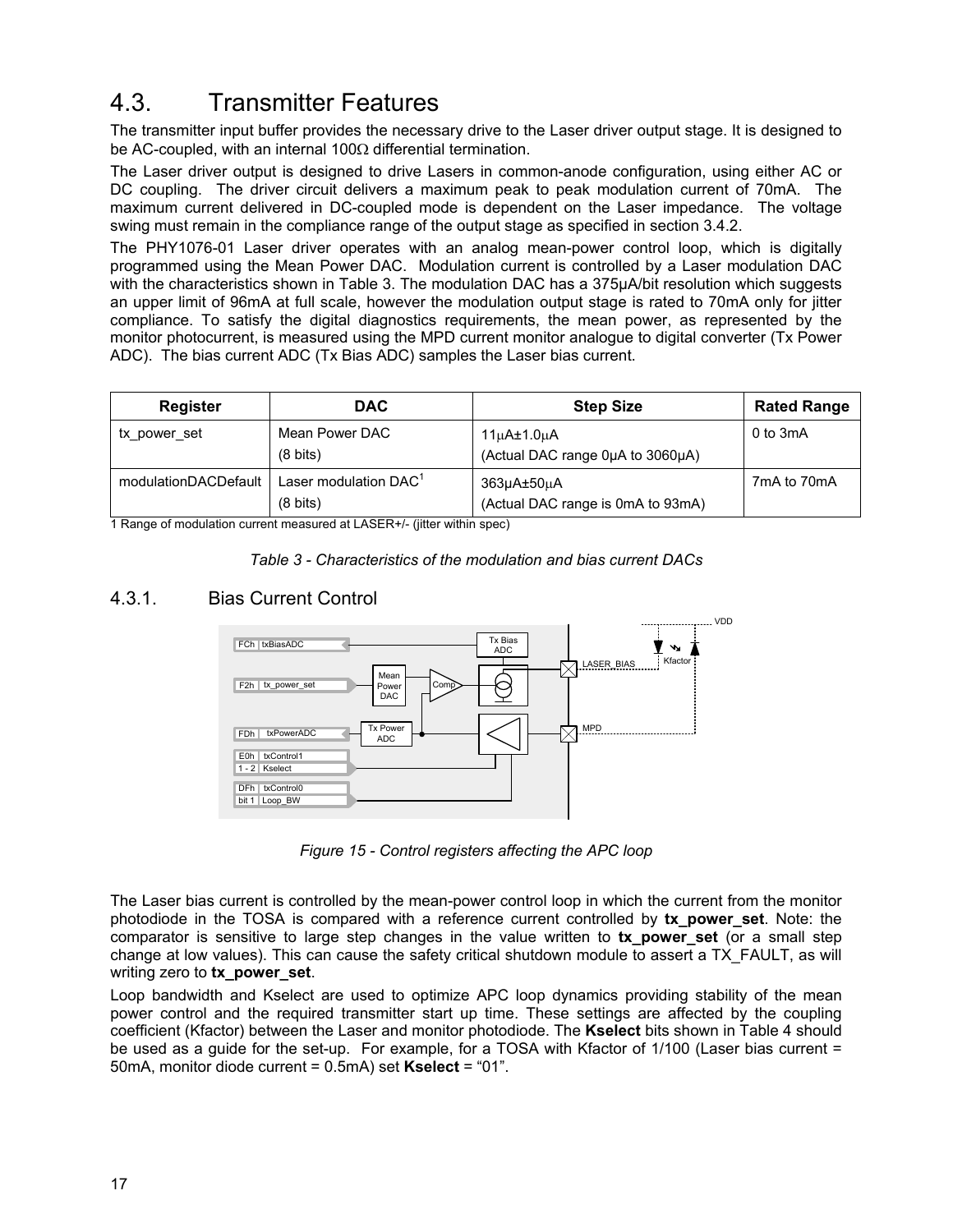Table 4 shows Kselect values that can be chosen to meet the start-up time and APC loop stability requirements:

| Coupling       | <b>Kselect value</b> |  |  |
|----------------|----------------------|--|--|
| coefficient    |                      |  |  |
| N/A            |                      |  |  |
| $1/500 - 1/50$ |                      |  |  |
| $1/50 - 1/25$  |                      |  |  |
| $1/25 - 1/8$   |                      |  |  |

#### *Table 4 – Kselect guide for the APC loop*

The bandwidth of the control loop response can be controlled with **Loop BW**. For a critically damped loop, set **Loop\_BW** to '0'. For a more rapid response, set **Loop\_BW** to '1'. The frequency response of the loop is detailed in section 3.4.3 Laser Mean Power Control Loop.

#### 4.3.2. Modulation Current Control

The modulation current can be controlled in two ways:

Set **ModLUTdisab** (DFh **txControl0** bit5) to '1' to directly access the modulation DAC. Then, adjust modulation current by writing to **modulationDACDefault** (D5h).

Set **ModLUTdisab** to '0' to enable the modulation current vs. temperature look-up table (LUT) in the PHY1076-01. The 45 byte LUT is indexed by the value in **temperatureADC** (FEh), where Index is given by:

$$
Index = (temperatureADC × 45) / 255
$$

and the index rounds down to the lower temperature. When the LUT is switched from the enabled to disabled state, the last control value from the LUT will persist. On disabling the LUT the modulation DAC will not revert back to a value previously written to **modulationDACDefault**. A new value must be explicitly written to **modulationDACDefault** once the LUT has been disabled.

On power up the modulation DAC will not be programmed with the value uploaded from the EEPROM and will default to taking the value from the LUT for the measured temperature.

#### 4.3.3. Laser Driver Setup

There is a trimming network on the output driver which adjusts the time constant for output damping on LASER  $\pm$ . It is controlled by the value in **txDriverCap** (F6h) which is used to set the value of the time constant as shown in Table 5 based on the number of RC networks turned on. Set **txDriverCap** to '00' for no damping and fastest edges. It is possible to enable combinations by programming **txDriverCap** with values that set more than one bit high. e.g. **txDriverCap** = 07h enables RxC/2 + RxC + Rx2C.

| txDriverCap | Time constant (RC=34ps) |
|-------------|-------------------------|
| Bit 0       | RxC/2                   |
| Bit 1       | <b>RxC</b>              |
| Bit 2       | Rx <sub>2</sub> C       |
| Bit 3       | Rx3C                    |
| Bit 4       | Rx4C                    |
| Bits 5 to 7 | Not used                |



*Table 5 -Time constant selection for the Tx output damping network.*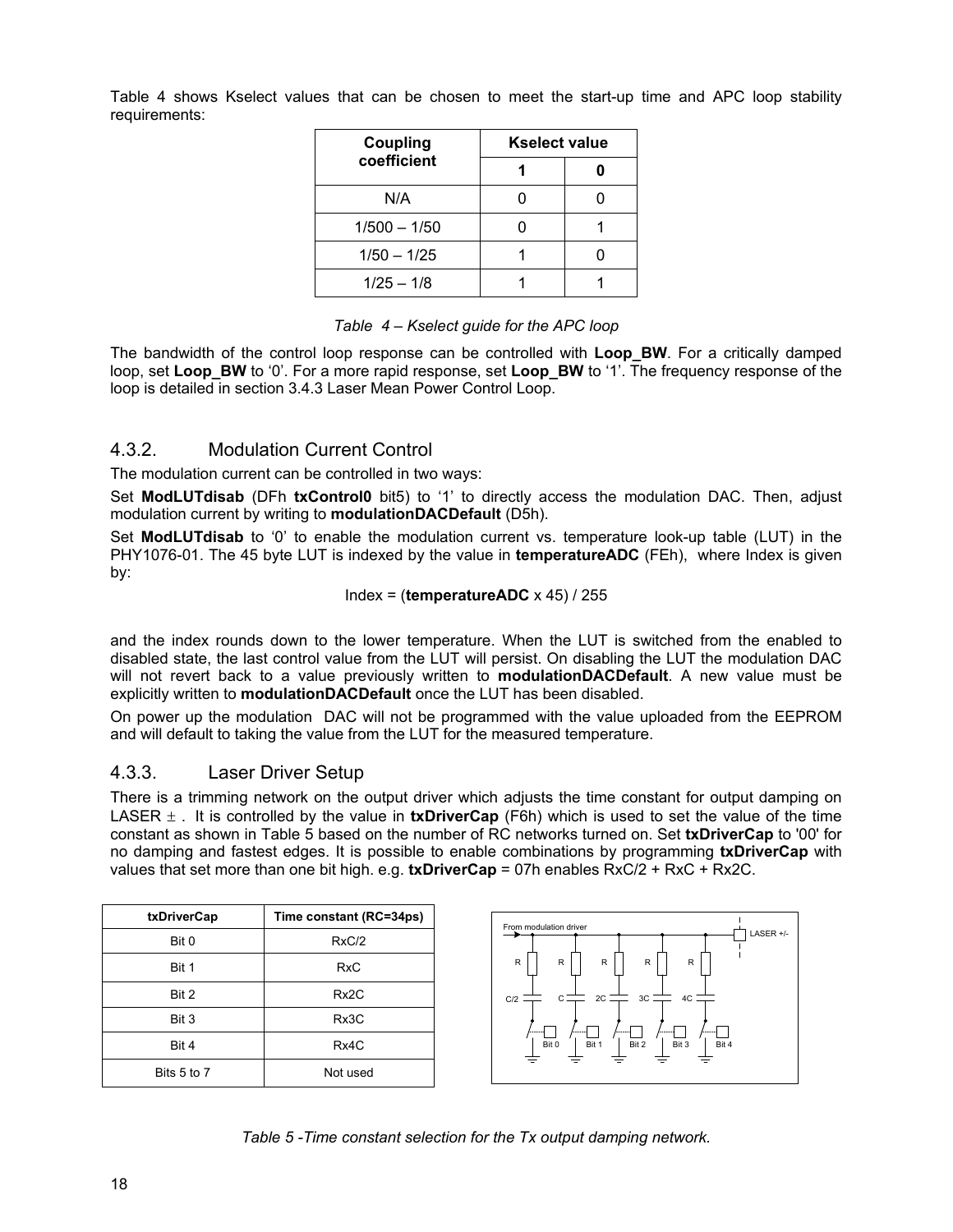## <span id="page-18-0"></span>4.4. Laser Safety Features

The Laser safety circuitry monitors the device for potential faults. If a fault is detected, the safety logic turns off the transmitter bias and modulation currents and indicates the fault condition at pin TX\_FAULT.

The Laser output driver can be disabled in one of four ways:

- 1. The TX DISABLE pin is taken high.
- 2. The internal safety critical shutdown circuitry detects a fault with
	- a. the APC loop or bias current
	- b. power supply 2.7V>VDD or VDD>3.9V
	- c. RREF shorted to Ground, VDD or open circuit
- 3. The **Soft Tx Disable** bit in **STAT\_CON** is asserted
- 4. The watchdog timer times out, indicating that communication with the host/MCU has been interrupted.

In all cases the modulation current and the current to the LASER\_BIAS pin will be disabled, and the SHUTDOWN pin will be asserted. The purpose of the SHUTDOWN pin is to provide a means by which the Laser can be isolated from VDD (common anode configuration) when an electrical fault is detected. In cases 2 and 4, TX\_FAULT will also be set.



*Figure 16 - TX\_FAULT and SHUTDOWN pin control logic*

#### 4.4.1. PHY1076-01 Fault Management

The safety critical shutdown circuit will shutdown and isolate the Laser if it senses a fault with the bias current, the supply voltage or the reference voltage.

For example, consider a Laser arranged in common anode configuration. The Laser cathode connects to the LASER\_BIAS pin and the anode connects to VDD. If a short circuit to Ground occurs on the route between the cathode and LASER BIAS then the safety critical shutdown circuit will switch off the bias current. However, this will not protect the Laser as a current path from VDD to ground still exists. A FET device can provide the required isolation when switched off by the SHUTDOWN pin as shown in Figure 16. The SHUTDOWN pin is controlled by the same signal which switches off the bias current. The SHUTDOWN pin output response to faults and polarity setting is shown in Table 6.

The safety critical shutdown circuit can be disabled in software by setting **Hardware\_ignore** = '1', and entering the value 42h to the **shutDownPassword** register. In this case the Laser will not be disabled when a fault is detected; however, a TX\_FAULT will still be reported. **This feature should be used with great caution as the eye safety features of the device will be disabled.** The PHY1076-01 will respond to TX\_DISABLE being set even if **Hardware\_ignore** is set.

Power supply and RREF faults result in the TX FAULT latching and the laser being disabled momentarily. Once the fault condition is removed the laser will be reactivated, however the TX\_FAULT output must be cleared by toggling TX\_DISABLE (or **Soft Tx Disable**). An APC loop fault results in the TX\_FAULT latching and the laser being disabled. TX\_DISABLE (or **Soft Tx Disable**) must be pulsed high as shown in Figure 5 to remove this latching condition and reactivate the laser. When the Laser is turned on, during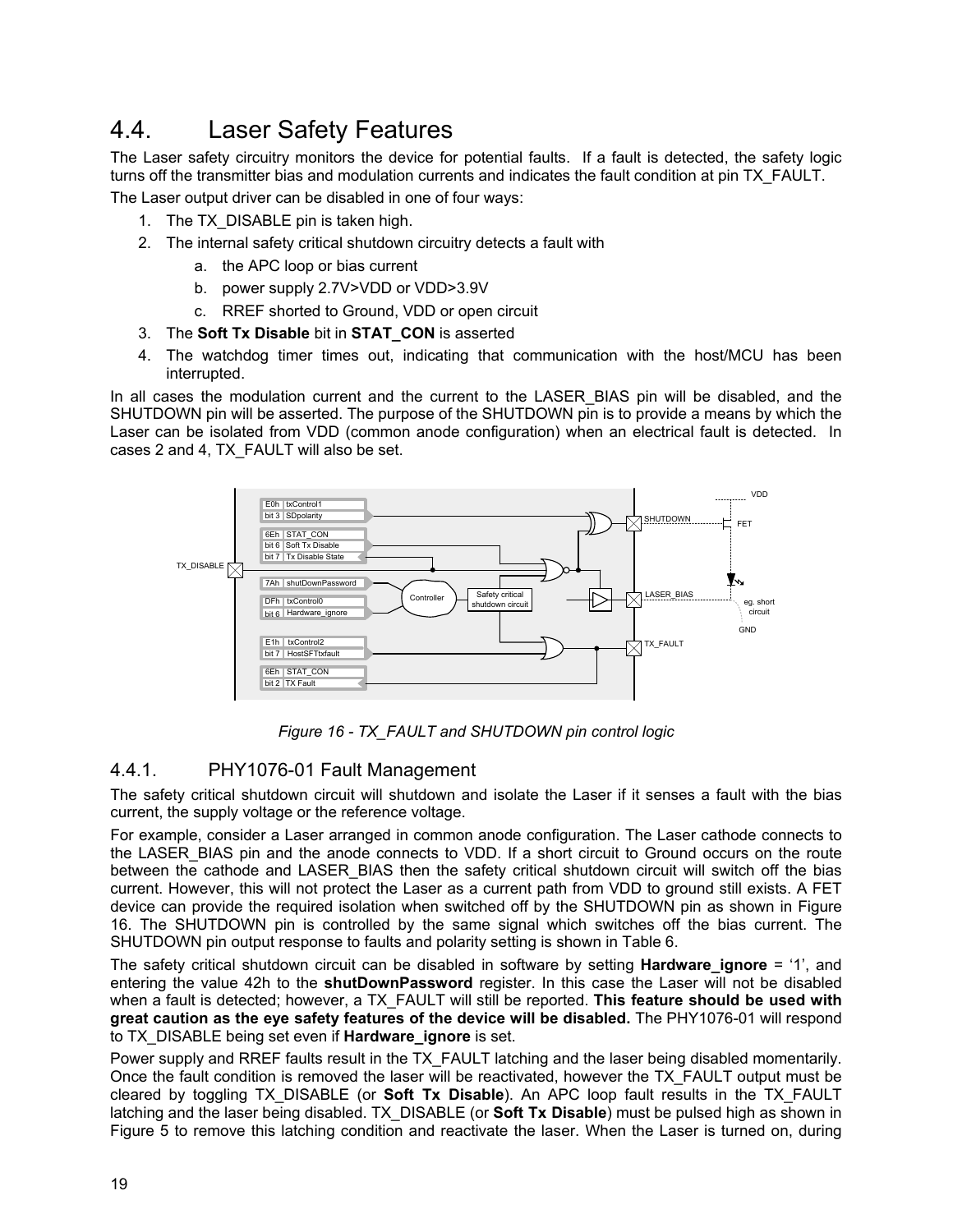power up or after a fault, there will be a short period during which the bias control loop is allowed to settle (t\_settle, see Section 3.4.3) before the safety control loop circuit is enabled.

| <b>Fault Status</b> | <b>SDpolarity</b><br>(TxControl2, Bit 3) | <b>SHUTDOWN</b><br><b>Pin Voltage</b> |
|---------------------|------------------------------------------|---------------------------------------|
| No Fault            |                                          | High                                  |
|                     |                                          | Low                                   |
| Fault               |                                          | Low                                   |
|                     |                                          | High                                  |

| Table 6 - Shutdown Output Voltage under Fault/No Fault conditions |  |  |
|-------------------------------------------------------------------|--|--|
|-------------------------------------------------------------------|--|--|

#### 4.4.2. MCU and Host Fault Management

The MCU is responsible for maintaining and reporting alarms and warnings in accordance with the SFF-8472 specification. When an alarm is triggered, the MCU must set **HostSFTtxfault** = '1'. This will cause the PHY1076-01 to report a fault on the TX\_FAULT pin and in the **STAT\_CON** register. The PHY1076-01 will not disable the Laser at this point. The MCU or the host could disable the Laser when a **TX Fault** is detected in **STAT\_CON** by asserting **Soft Tx Disable**.

#### 4.4.3. Watchdog

A watchdog is implemented by the PHY1076-01 to monitor the activity of the attached MCU in digital diagnostics mode. When **WatchdogEn** (E1h **txControl2** bit0) is set to '1', the PHY1076-01's watchdog feature is enabled. The MCU is required to increment the **Watchdog[0:5]** counter (E1h **txControl2**) at least every 100ms. If no change is detected in the counter, the PHY1076-01 will disable the Laser and will assert TX\_FAULT. The Laser will be re-enabled, and TX\_FAULT de-asserted when either the watchdog counter is incremented, or the watchdog feature is disabled by writing '0' to **WatchdogEn**. On power up the watchdog feature is disabled.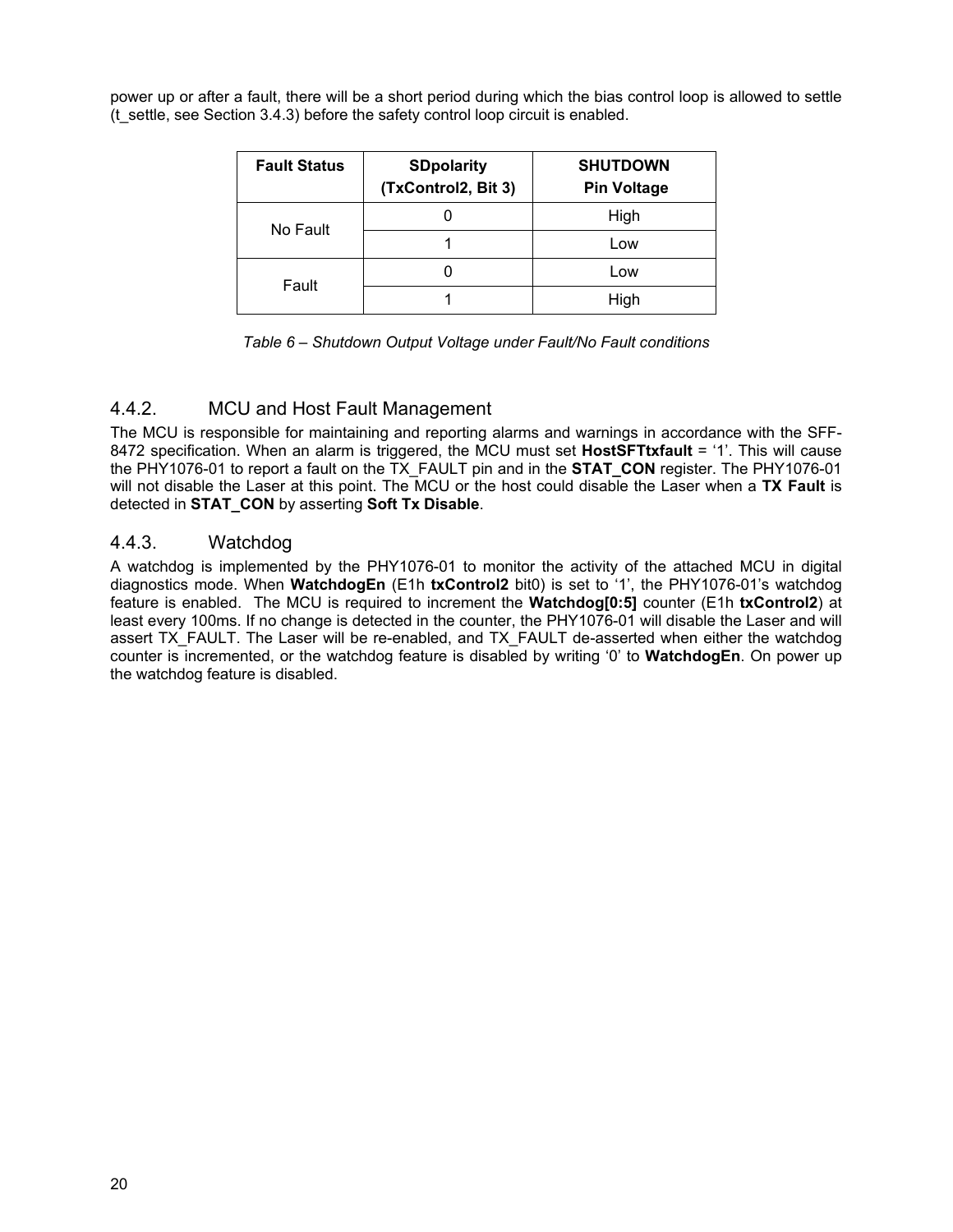## <span id="page-20-0"></span>4.5. Tsense Temperature Sensor

The temperature is determined by measuring the  $\Delta V_{BE}$  across an external transistor connected to the TSENSE pin. The transistor can be any standard npn silicon transistor with a beta > 100 connected in diode mode (base and collector tied together). It is recommended to use a BC847B or similar.

Calibration and averaging of the temperature sensor readings using an external microcontroller are required to optimize the accuracy. Once optimized, the PHY1076-01 can report temperature to SFF8472 requirements over the recommended operating conditions.

The temperature sensor operating range and corresponding TSENSE input levels are shown in Table 7.

|                                   | Symbol                           | Unit   | <b>Minimum</b> | Maximum |
|-----------------------------------|----------------------------------|--------|----------------|---------|
| Temperature                       |                                  | $\sim$ | -70            | $+115$  |
| <b>TSENSE delta input voltage</b> | $\Delta\mathsf{V}_{\mathsf{BE}}$ | mV     | 50             | 100     |

*Table 7 – Temperature sensor operating range*



*Figure 17 – Temperature sensor functional block diagram*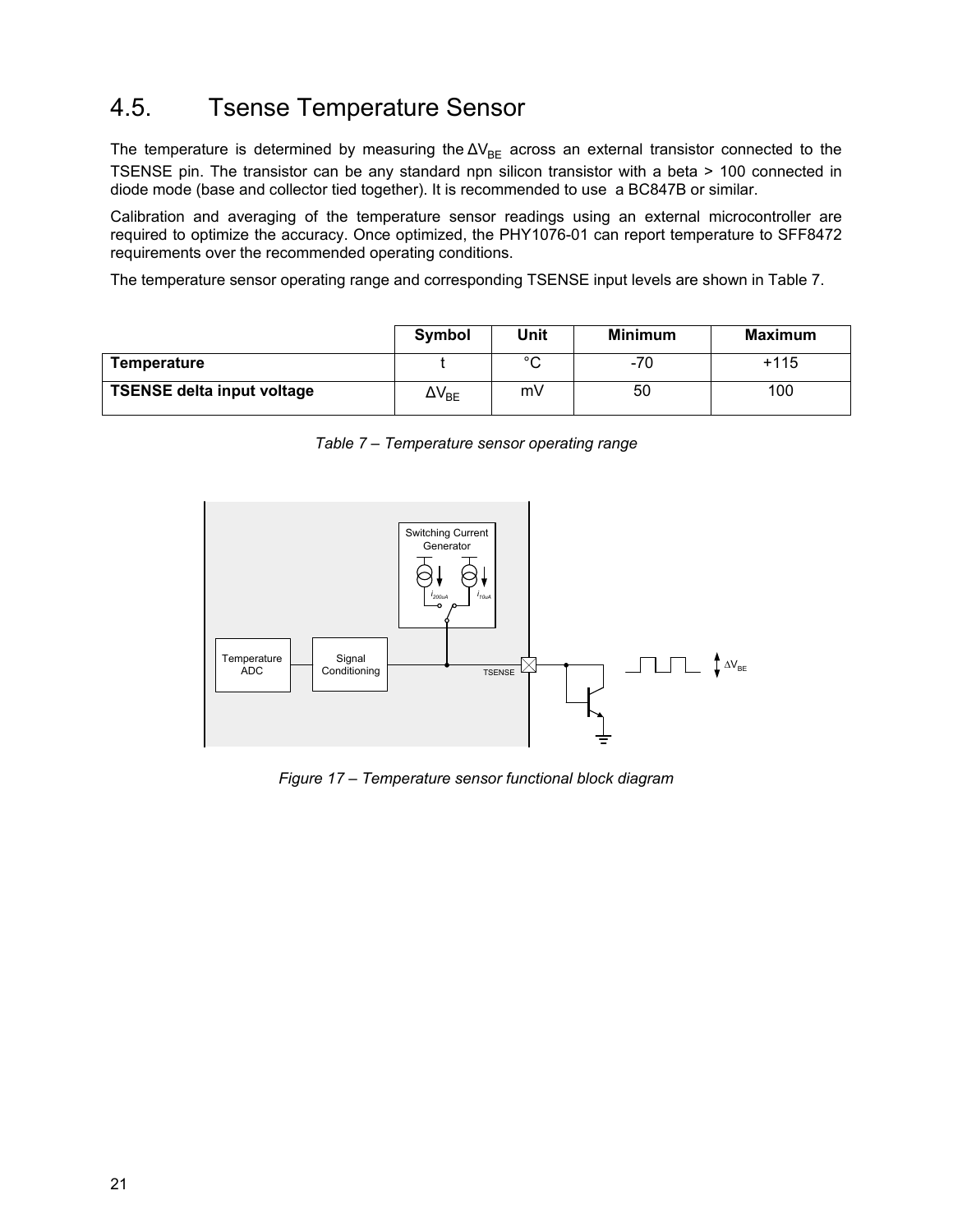## <span id="page-21-0"></span>**5. Control Interface**

The PHY1076-01 can be operated in one of two modes as dictated by the design of the module. The PHY1076-01 will identify the mode by attempting to read from its 2-wire serial EEPROM interface (See section 5.4) on power up. If no EEPROM is present then diagnostic mode is inferred.

In digital diagnostics mode, the Micro Controller Unit (MCU) and EEPROM (Address A0h) present an SFF-8472 compliant interface to the host. The MCU provides read/write access to all registers in the A2h registers map, calculates digital diagnostics monitor values and maintains alarms and warnings. The MCU must initialize the PHY1076-01 control registers from EEPROM, relay control information to the PHY1076- 01, and fetch status information in real time.

In stand-alone mode, the PHY1076-01 is initialized directly from an external 4 kbit (8 x 512 bit) Serial EEPROM. Serial ID information as specified in the SFP MSA is accessible via the 2-wire serial interface. This mode supports temperature compensation of modulation current using a look-up table stored in EEPROM.



*Figure 18 - Optical transceiver module configurations*

## <span id="page-21-1"></span>5.1. Memory Map

| A0h                                                          | A2h<br>tabsel = $00h$ or $01h$                                    | A2h<br>$tabsel = 02h$                                              | A2h<br>$tabsel = 03h$                                              |     |
|--------------------------------------------------------------|-------------------------------------------------------------------|--------------------------------------------------------------------|--------------------------------------------------------------------|-----|
| SFF-8472 Serial ID<br>Serial ID (96)<br>Vendor specific (32) | SFF-8472 Diagnostics<br>SFP MSA Diag (120)<br>Vendor specific (7) | PHY1076-01<br><b>Expansion</b><br><b>EEPROM</b><br>Undefined (127) | PHY1076-01<br><b>Expansion</b><br><b>EEPROM</b><br>Undefined (127) |     |
|                                                              | tabsel                                                            | tabsel                                                             | tabsel                                                             | 7Fh |
| <b>SFF-8472</b><br>Reserved (128)                            | SFF-8472 U. EEPROM<br>User EEPROM (120)<br>Vendor specific (8)    | PHY1076-01<br><b>Expansion</b><br><b>EEPROM</b><br>Undefined (128) | <b>Device Settings</b><br>(128)                                    |     |

*Figure 19 - Memory map for a 2G SFP or SFF transceiver module containing a PHY1076-01 device*

Figure 19 shows the memory map of a module containing a PHY1076-01. An 8 kbit memory space is a natural step up from the minimum 4 kbit memory space required for SFF-8472 compliance, providing additional space in which to map the Device Settings registers of the PHY1076-01.

The internal RAM of the PHY1076-01 implements the SFF-8472 Diagnostics table and the Device Settings table. Selection between tables is achieved using the **tableSelect** (tabsel) register located at address offset 7Fh. To access the Diagnostics table, first write 00h to tabsel. To access the Device Settings table, first write 03h to tabsel.

Tabsel is effectively write-only because to write to tabsel has the effect of switching to a different register table. Thus, reading tabsel will not yield the value which was previously written.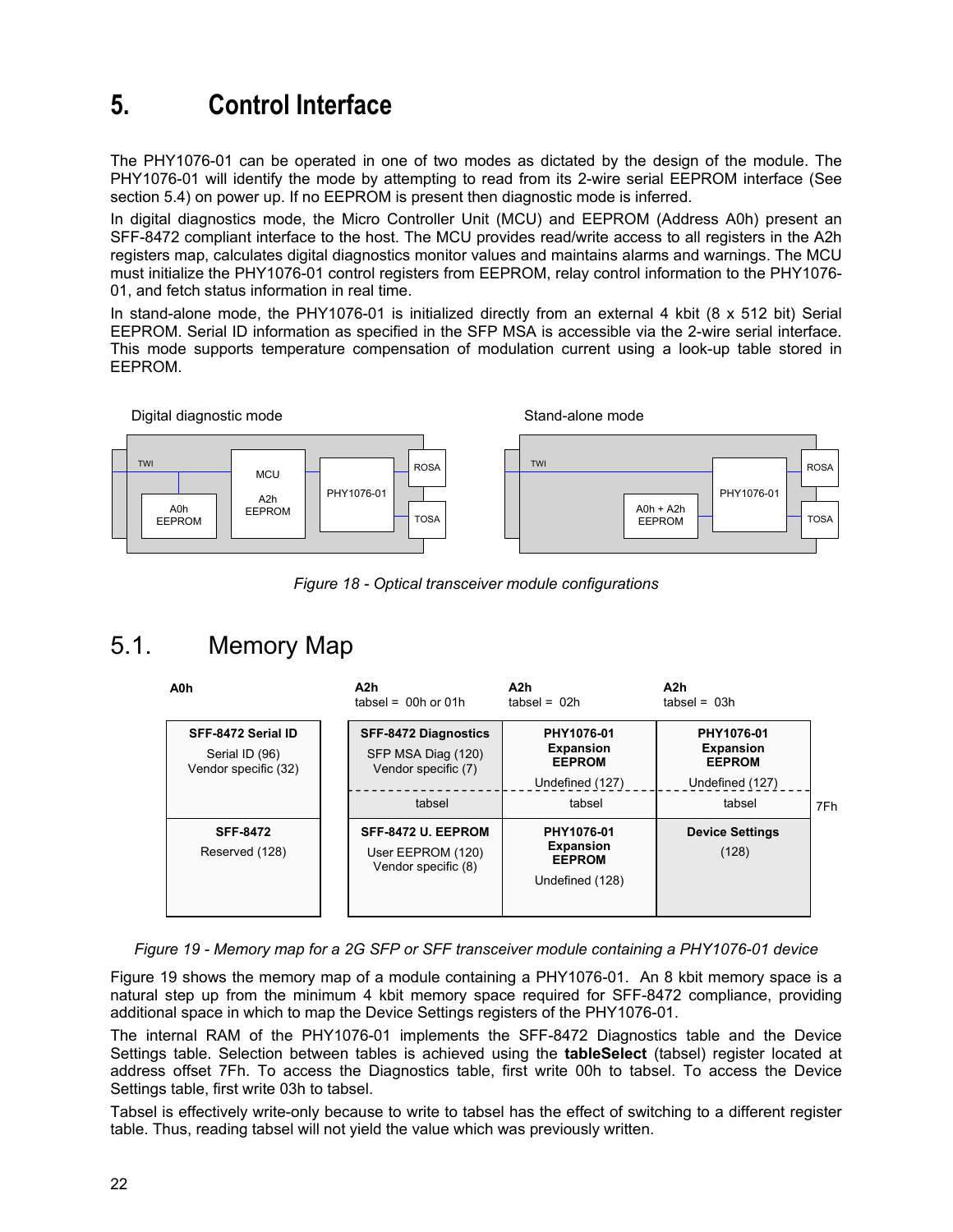### <span id="page-22-0"></span>5.2. Operation



*Figure 20 - Serial interfaces to RAM and the on-chip controller*

#### 5.2.1. Data Transfer Mechanisms

Three distinct data paths are identified in Figure 20.

When the PHY1076-01 comes out of reset, the 2-wire serial slave interface is disabled. Only path 1 is active. The controller instructs the 2-wire serial master interface to attempt to transfer A2h register tables (SFF-8472 diagnostics and device settings) from the external EEPROM to RAM. If this is successful then the PHY1076-01 will operate in stand-alone mode. If the transfer fails, then the **dsfail** and **eerxfail** alarm bits in the **alarmBytePHY1076** (78h) register will be set and the PHY1076-01 will operate in diagnostics mode. Regardless of the outcome, when the EEPROM read process is complete the controller enables the 2-wire serial slave interface. The 2-wire serial master interface is then no longer used.

The 2-wire serial slave interface has slave address A2h. In diagnostics mode, the host or external MCU uses the 2-wire serial slave interface to write to or read from copies of the device settings held in RAM. When the boot sequence is complete, the controller transfers data between the RAM and the actual registers implemented in hardware periodically every 10ms.

In stand-alone mode the RAM space is not used once the boot sequence is complete. Reading from A2h will return zero.

Path 3 is a special case which supports modules designed for stand-alone mode, enabling them to be set up or re-configured via the 2-wire serial interface slave. The PHY1076-01 can be forced into diagnostic mode if the data integrity numbers in the EEPROM are deliberately erased (see section 5.4.2). This enables the host/MCU to access both the RAM (path 2) and the EEPROM (path 3). All accesses to the A0h address space are directed to the EEPROM only. Accesses to the A2h address space are examined as they arrive by the 2-wire serial slave module, which in turn instructs the arbitration logic. The destination for the transaction depends on the value of tabsel and the register address as shown in Table 8.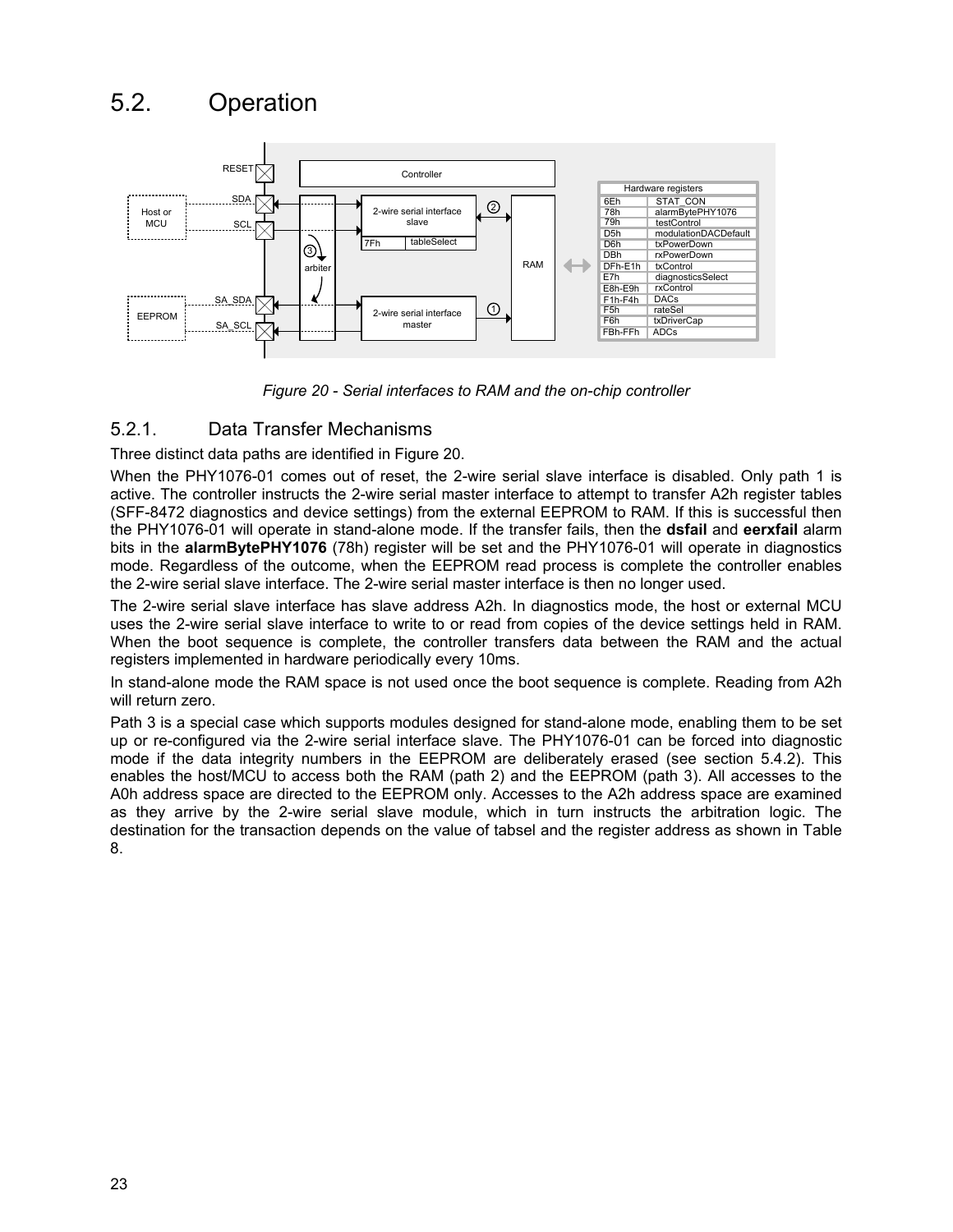| <b>Access</b><br>type | tabsel | <b>Address</b><br>range <sup>1</sup> | <b>Destination</b><br>memory |
|-----------------------|--------|--------------------------------------|------------------------------|
| read                  | 00     | lower                                | RAM                          |
| read                  | 03     | upper                                | RAM                          |
| write                 | 00     | lower                                | RAM + EEPROM                 |
| write                 | 00     | upper                                | <b>EEPROM</b>                |
| write                 | 03     | upper                                | RAM                          |

1 Addresses 00h to 7Fh = lower. Addresses 80h to FFh = upper.

*Table 8 - Destination of 2-wire serial interface transactions as a function of write protection, tabsel and address.*

#### 5.2.2. Device Initialisation Sequence

The Initialisation Sequence is illustrated in Figure 21. The **Data\_Ready\_Bar** bit in the **STAT\_CON** register indicates when data from the ADCs may be read after power up. It is first set to '1' before the 2-wire serial slave interface is enabled to indicate that the PHY1076-01 is not ready. Once initialisation is complete and the ADC data is ready **Data\_Ready\_Bar** is cleared to '0'. This event can be used by the external host/MCU as a signal that the PHY1076-01 is ready for device settings to be uploaded from the MCU to the PHY1076-01 RAM. The PHY1076-01 will not enter the main diagnostic function loop until the upload is complete. This is initiated by the host/MCU clearing the **dsfail** and **eerxfail** bits in the **alarmBytePHY1076** (78h) register. When **dsfail** is cleared and the main loop is executed the contents of RAM will be transferred into the hardware registers of the PHY1076-01.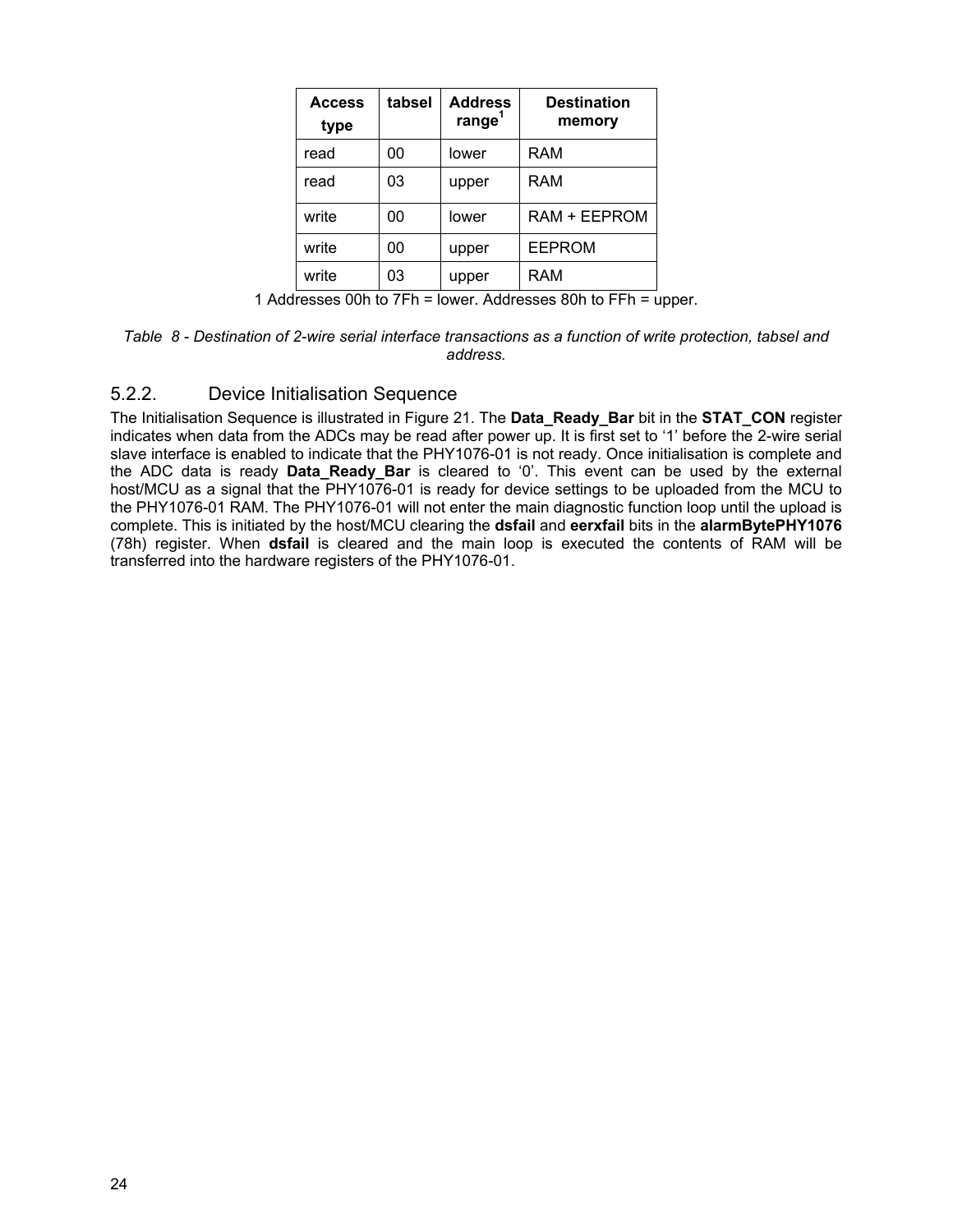

*Figure 21 - PHY1076-01 initialisation sequence. Time delays for key stages are shown in ms.*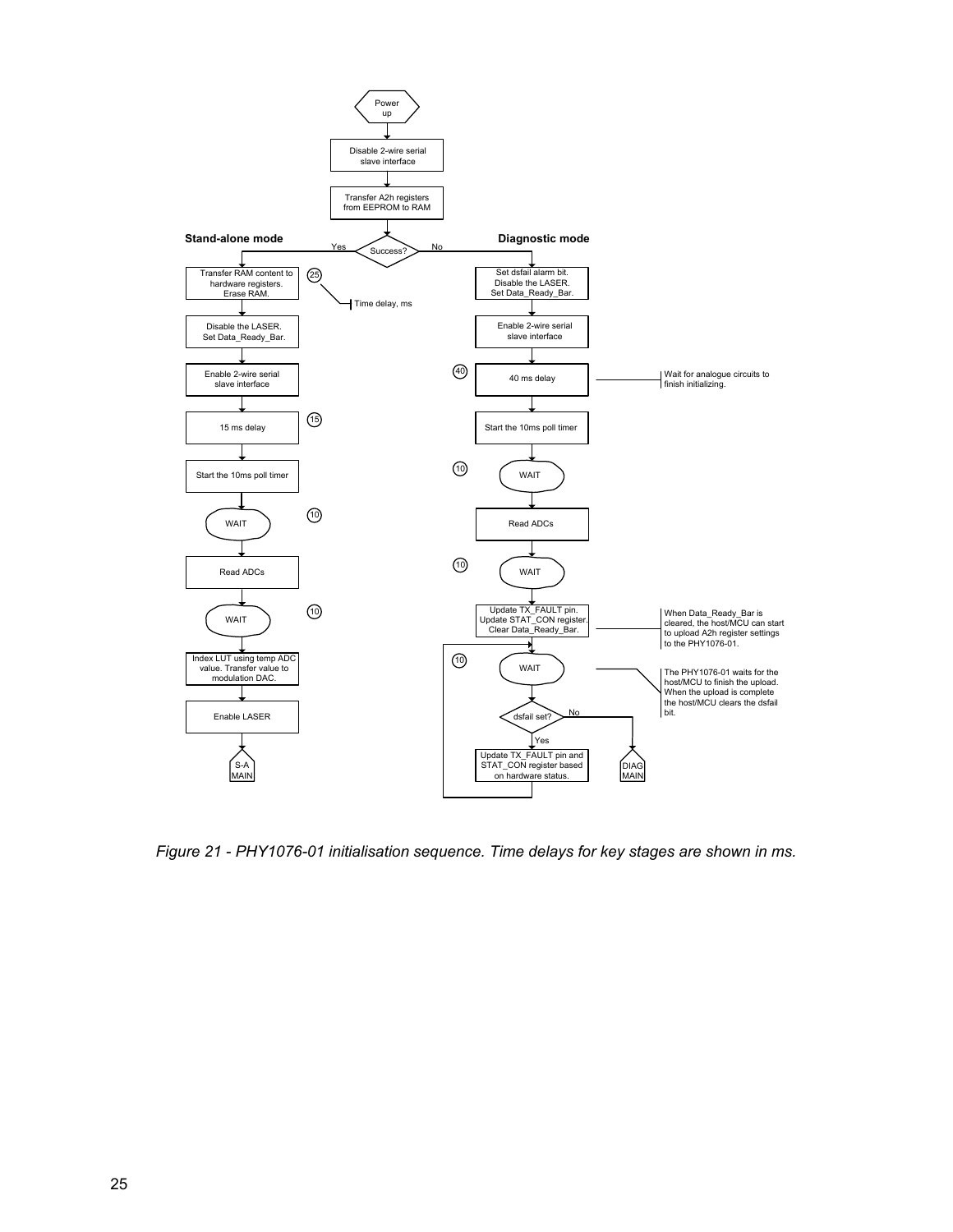### 5.2.3. Polling Loop Timer



*Figure 22 - PHY1076-01 polling loop timer function.*

A polling loop timer is implemented in the controller which expires every 10ms. This is used to schedule functions in both the boot sequence and the main diagnostic and stand-alone operating modes. The WAIT clouds shown in the flow diagrams represent the sequence of events shown in Figure 22.

The reset timer is the timer enabled by **wdInhibit** in the **diagnosticsSelect** register (E7h). Refer to the registers map for details.

The checksum function is executed in diagnostic mode only. The PHY1076-01 will generate a checksum of the device settings RAM area by addition of each of the bytes listed in Table 9, and store the result in the 16 bit **ddmChecksum** register (E5h to E6h) in big endian format. The checksum will allow the MCU to efficiently verify that the copies of these registers in the PHY1076-01 and in its own memory are coherent.

| <b>Address</b>   | Size (bytes) | <b>Name</b>  |
|------------------|--------------|--------------|
| 80h              | 40           | Reserved     |
| A8h              | 45           | currentLUT   |
| D6h              | 1            | txPowerDown  |
| D7h              | 4            | undefined    |
| DBh              | 1            | rxPowerDown  |
| <b>DCh</b>       | 3            | undefined    |
| E8h              | 2            | rxControl    |
| F <sub>1</sub> h | 1            | Vref         |
| F <sub>2</sub> h | 1            | tx_power_set |
| F3h              | 1            | OMA LOS set  |
| F4h              | 1            | AVG_LOS_set  |
| F5h              | 1            | rateSel      |

*Table 9 - Registers included in the checksum calculation*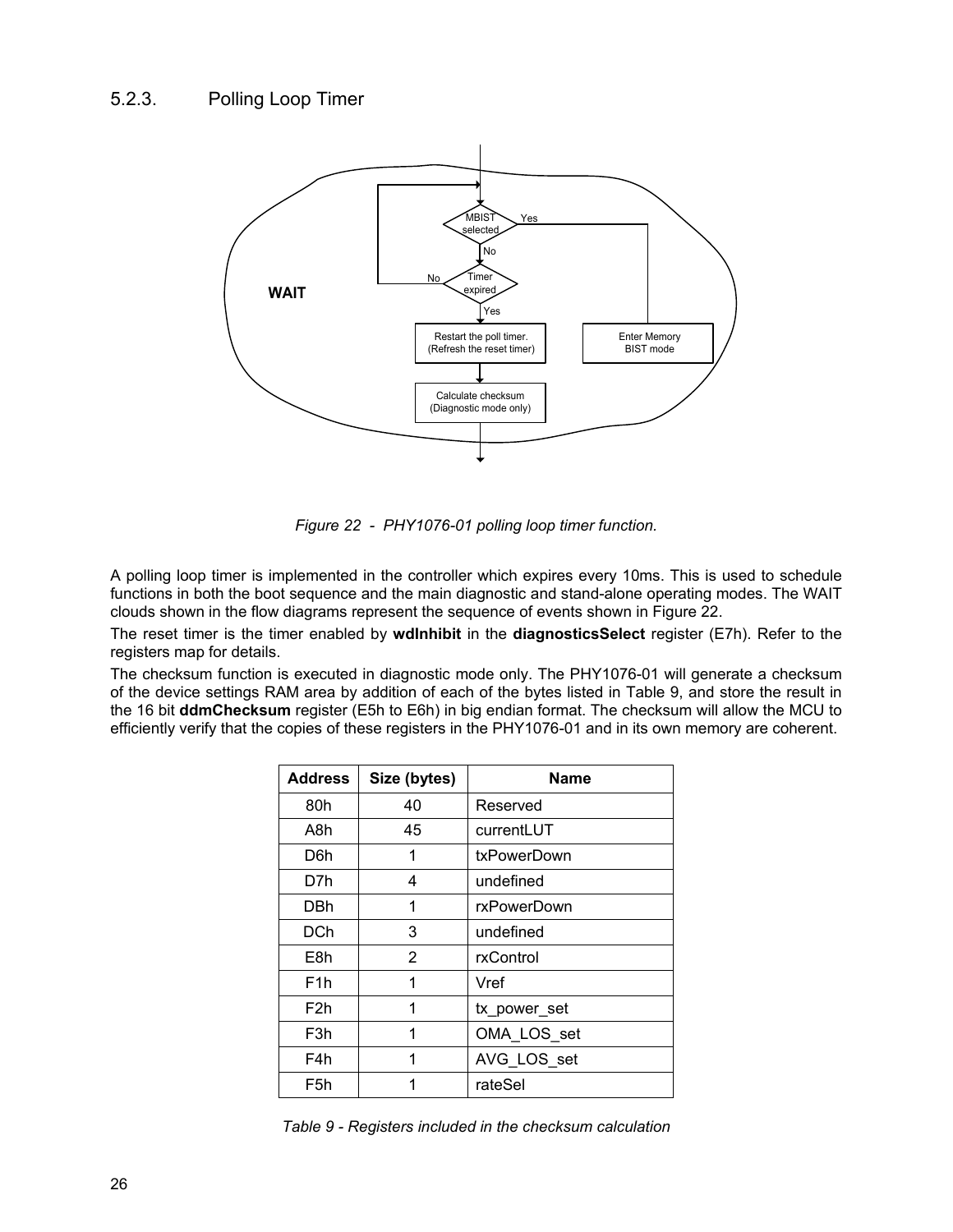### 5.2.4. Controller Main Application Loop Functions



*Figure 23 - PHY1076-01 diagnostic mode main loop function.*



*Figure 24 - PHY1076-01 stand-alone mode main loop function.*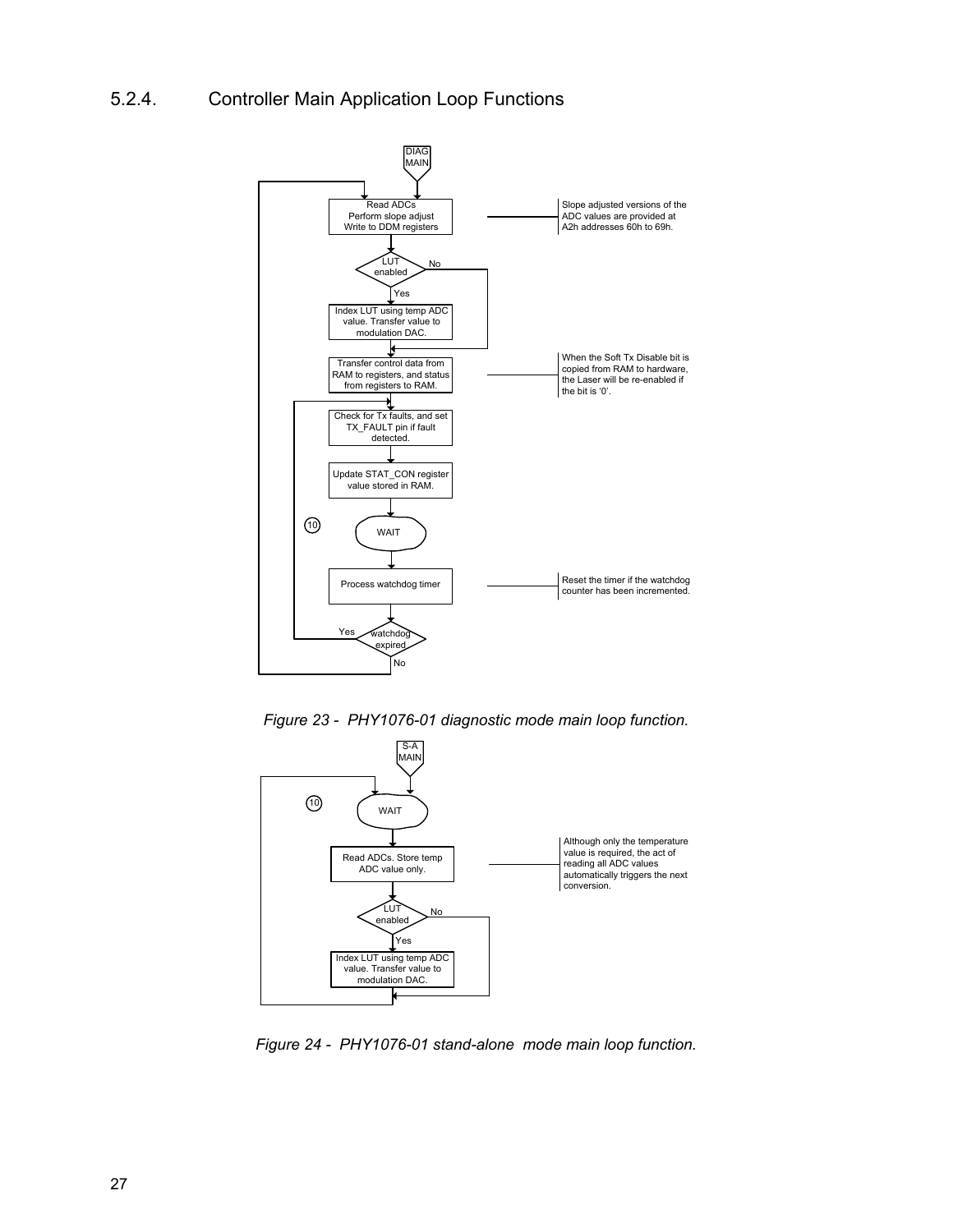## <span id="page-27-0"></span>5.3. Digital Diagnostics Mode

#### 5.3.1. Introduction

When used in digital diagnostic mode the PHY1076-01 contains all of the necessary analogue and digital circuitry to generate the real time values required for SFF-8472 DDM reporting compliance. The power supply voltage, Temperature, TxBias, MPD and RSSI are all sampled using an on board A/D converter. The digitized values are then made available over the slave 2-wire serial interface, such that they can be used in conjunction with SFF-8472 calibration constants, to provide the host user with the following five real time reports: Supply Voltage, Temperature, Tx Bias current, Tx Output Power and Rx Input Power.

#### 5.3.2. On Chip Analogue to Digital Converter

The PHY1076-01 contains a single successive approximation ADC. The ADC coding is either linear or multislope, depending on the parameter being sampled. The multi-slope stage enables the ADC to cover the very large dynamic range required for reporting Tx and Rx optical power within the SFF-8472 limits, using only 8 bits to cover an equivalent 12-bit dynamic range. The ADC conversion time takes approximately 1ms.

| <b>DDM Name</b> | <b>ADC input</b> | <b>Nominal Range</b>                  | <b>Step Size</b>    | <b>Slope Accuracy</b> | <b>Accuracy</b> |
|-----------------|------------------|---------------------------------------|---------------------|-----------------------|-----------------|
|                 | <b>VDD</b>       | Min $1.6 - 1.9V$                      |                     | ±1.5mV                |                 |
| Supply Voltage  |                  | $Max 4.1 - 5.0V$                      | 11 $mV$             |                       |                 |
| Temperature     | Temperature      | -70 $^{\circ}$ C to +115 $^{\circ}$ C | 0.83 °C             |                       |                 |
| Tx Bias         | TxBias           | 0.0 mA to 100 mA                      | 0.5 <sub>m</sub> A  |                       |                 |
|                 |                  | $0.0\mu A$ to $32.0\mu A$             | 0.96 <sub>µ</sub> A | $±0.2\mu A$           |                 |
| <b>Tx Power</b> | <b>MPD</b>       | 32.0uA to 416.0uA                     | 4.2 <sub>µ</sub> A  | ±0.4 <sub>µ</sub> A   | $±3µA$ Offset   |
|                 |                  | 416.0uA to 2448.0uA                   | 16 µA               | $±1.5\mu A$           |                 |
|                 |                  | $0.0\mu A$ to 32.0 $\mu A$            | 1.07 <sub>µ</sub> A | $±0.2\mu A$           |                 |
| <b>Rx Power</b> | <b>RSSI</b>      | 32.0uA to 416.0uA                     | 4.3 <sub>µ</sub> A  | $±0.4\mu A$           | $±3µA$ Offset   |
|                 |                  | 416.0uA to 2448.0uA                   | 17.3 <sub>µ</sub>   | $±1.5\mu A$           |                 |

#### 5.3.3. ADC Characteristics

*Table 10 – ADC electrical characteristics*

#### 5.3.4. 3-Slope ADC

Tx and Rx Power DDM reports are represented by an 8 bit (0-255) ADC value even though the overall dynamic range for both of these parameters is  $0<sub>µ</sub>A$  to 2448  $<sub>µ</sub>A$ . A linear coding scheme would only provide</sub> 9.5µA resolution at low currents. Acceptable low current resolution coupled with wide dynamic range is possible by using a multi-slope gain stage within the ADC circuitry. The following formulae are used to convert the 8-bit ADC (0 to 255) value into a linear pseudo 12-bit ADC (0 to 2448) value:

| $0 <$ ADC $\leq$ 32:  | ADC $L = ADC$                      |
|-----------------------|------------------------------------|
| $32 \le ADC \le 128$  | ADC L = $((ADC – 32) * 4) + 32$    |
| $128 \le ADC \le 255$ | ADC L = $((ADC – 128) * 16) + 416$ |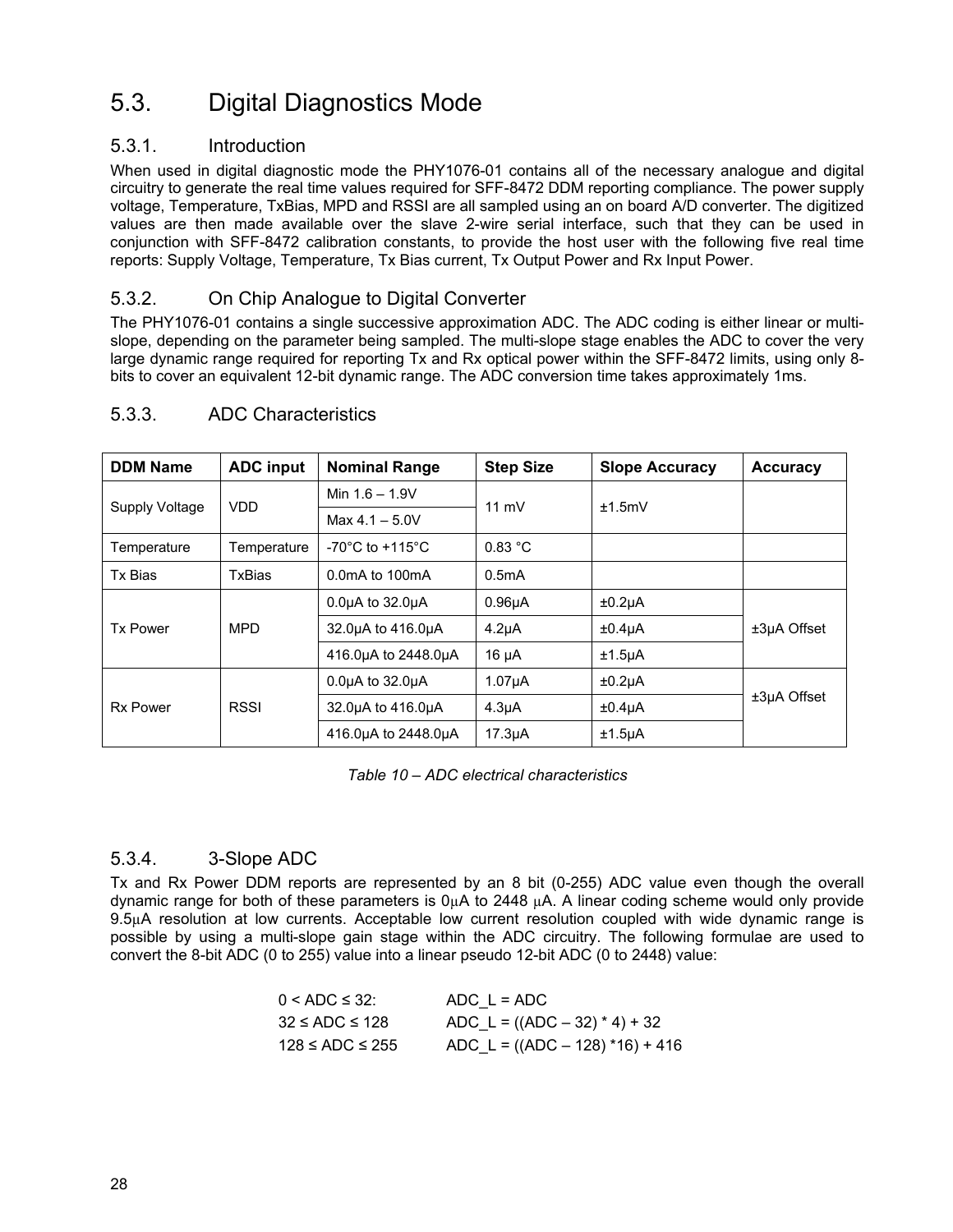

*Figure 25– 3-slope ADC Function*

#### 5.3.5. ADC DDM Register Locations

The 8-bit ADC values can be accessed in their raw format at addresses FBh to FFh (tabsel = 03h). The ADC values are also accessible at addresses 60h to 69h (tabsel = 00h) where Tx Power and Rx Power ADC values are linearized by the PHY1076-01 and, therefore, do not require any conversion from 3-slope format unlike the raw 8-bit ADC values.

An external MCU is required to apply the correct calibration *slope* and *offset* values to the PHY1076-01 ADC DDM reports in order that the real time reports are meaningful. Table 11 shows the memory locations that should be addressed on the 2-wire slave interface to access the various DDM ADC values. All 8 bit or 12 bit ADC values are left aligned into the 16 bit registers with unused bits set to zero. For example the MSBit of Tx Output Power is located at the MSBit of 66h (tabsel = 00h).

| <b>Address</b>                 | Location                       | <b>Name</b>     | <b>Size</b> |  |  |
|--------------------------------|--------------------------------|-----------------|-------------|--|--|
|                                | Table Select Byte $(7F) = 00h$ |                 |             |  |  |
| A2h                            | 60h to 61h                     | Temperature     | 16-bit      |  |  |
| A <sub>2</sub> h               | 62h to 63h                     | <b>Vcc</b>      | 16-bit      |  |  |
| A <sub>2</sub> h               | 64h to 65h                     | <b>Tx Bias</b>  | 16-bit      |  |  |
| A2h                            | 66h to 67h                     | <b>Tx Power</b> | 16-bit      |  |  |
| A <sub>2</sub> h               | 68h to 69h                     | <b>Rx Power</b> | 16-bit      |  |  |
| Table Select Byte $(7F) = 03h$ |                                |                 |             |  |  |
| A <sub>2</sub> h               | <b>FBh</b>                     | rxPowerADC      | 8-bit       |  |  |
| A <sub>2</sub> h               | <b>FCh</b>                     | txBiasADC       | 8-bit       |  |  |
| A <sub>2</sub> h               | <b>FDh</b>                     | txPowerADC      | 8-bit       |  |  |
| A <sub>2</sub> h               | <b>FEh</b>                     | temperatureADC  | 8-bit       |  |  |
| A <sub>2</sub> h               | FFh                            | vddADC          | 8-bit       |  |  |

*Table 11 – ADC DDM register locations*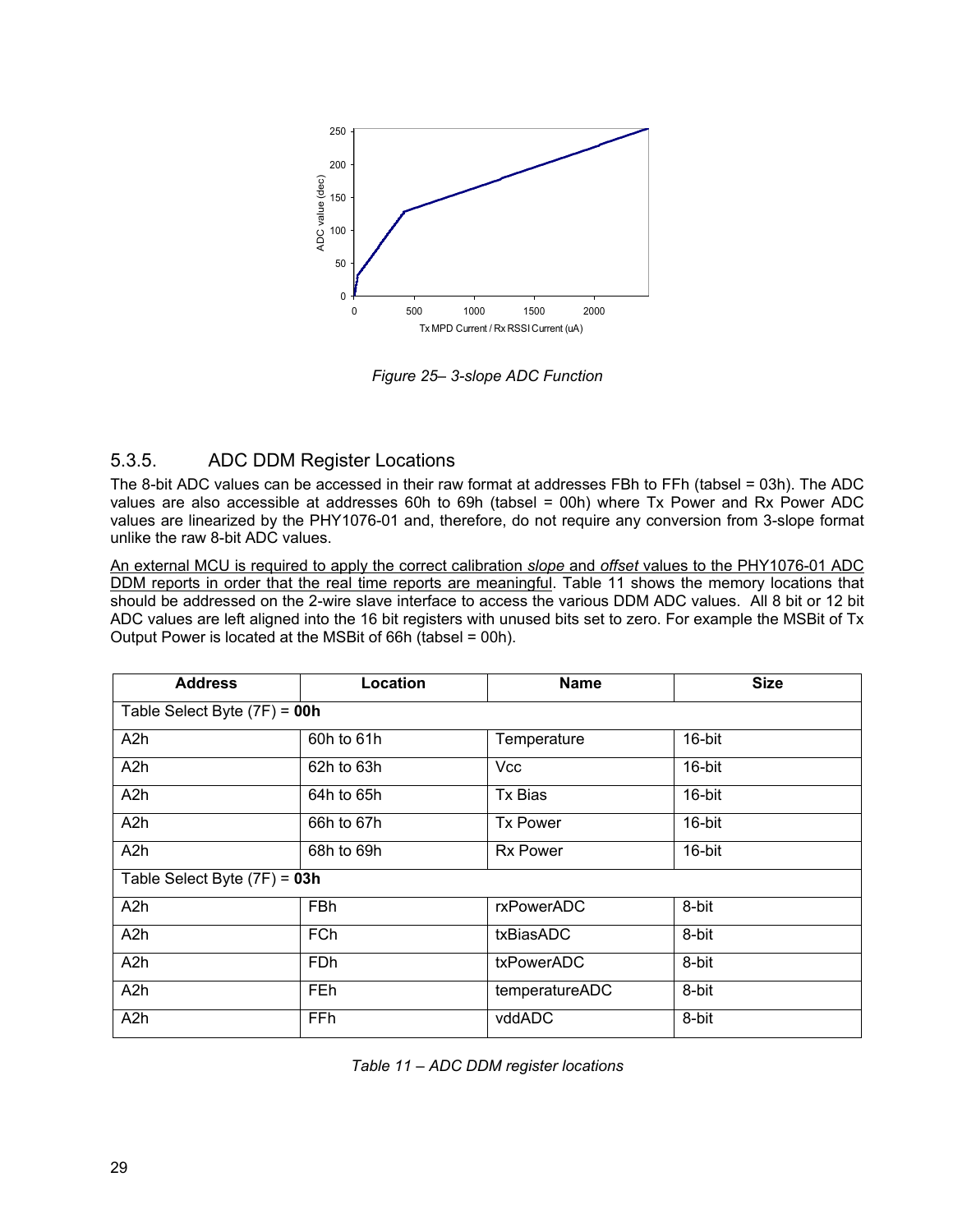### <span id="page-29-0"></span>5.4. Stand-Alone Mode

In stand-alone mode, the PHY1076-01 is initialized directly from an external 4 kbit (8 x 512 bit) Serial EEPROM. In normal operation, there is no access to the device settings information via the 2-wire serial interface. However, the Serial ID information as specified in the SFP MSA is still accessible. This mode supports temperature compensation of modulation current using a look-up table stored in EEPROM.

#### 5.4.1. Data Integrity Checking

The (read-only) ADCs located at addresses FBh to FFh are dual-functioned with (write-only) data integrity registers as follows:

| Addr       | Register                | Value(hex)      |
|------------|-------------------------|-----------------|
| FBh        | SerialEepromIdentifier0 | 1Bh             |
| <b>FCh</b> | SerialEepromIdentifier1 | 2 <sub>Ch</sub> |
| FDh        | SerialEepromIdentifier2 | 3Dh or 4Eh      |
| FEh        | SerialEepromChecksum0   |                 |
| FFh        | SerialEepromChecksum1   |                 |

*Table 12 - Mapping of the data integrity numbers*

On power-up, the PHY1076-01 will attempt to load its RAM from the EEPROM. If this is unsuccessful then **eerxfail** and **dsfail** are both set to '1' (78h **alarmBytePHY1076**) and initialisation will be stalled. If the transfer is successful then the integrity of the data will be checked. This process is carried out in the following sequence of events.

First the PHY1076-01 checks that the data read from EEPROM at addresses FBh to FCh matches the values shown in Table 12. If there is a mismatch then **dsfail** is set to '1' and initialisation will be stalled.

If **SerialEepromIdentifier2** = 3Dh then the PHY1076-01 will accumulate a 16 bit checksum for the A2h RAM address range 00h to FAh (excluding 7Fh). If this accumulated checksum does not compare correctly with the two **SerialEepromChecksum** bytes, then **dsfail** will be set to '1' and initialisation will be stalled.

Once all checks are complete, if no alarms have been set then the hardware registers in the PHY1076-01 are updated from the RAM. Data in RAM addresses FBh to FFh will subsequently be overwritten by the ADCs.

#### 5.4.2. Device Setup

If a module is powered up with a blank or corrupted EEPROM then the data integrity checking will fail and initialisation is stalled. However, the PHY1076-01 can be forced into a 'setup' mode if the **dsfail** alarm is cleared by the host. This then permits the device to be configured and the EEPROM written in-system.

To reconfigure or analyse a module with its EEPROM already written, writing zero to the data integrity register addresses in EEPROM will have the effect of forcing the PHY1076-01 into setup mode the next time it is powered up.

#### 5.4.3. Writing to EEPROM

The addressing of the RAM in the PHY1076-01 is consistent with the memory map for the module as a whole (see Figure 19). The table containing the SFF-8472 Diagnostics registers is selected by tabsel = 0 and the table containing the Device settings registers is selected by tabsel = 3.

The serial EEPROM connected to a PHY1076-01 in stand-alone mode is typically small and is organized as shown below: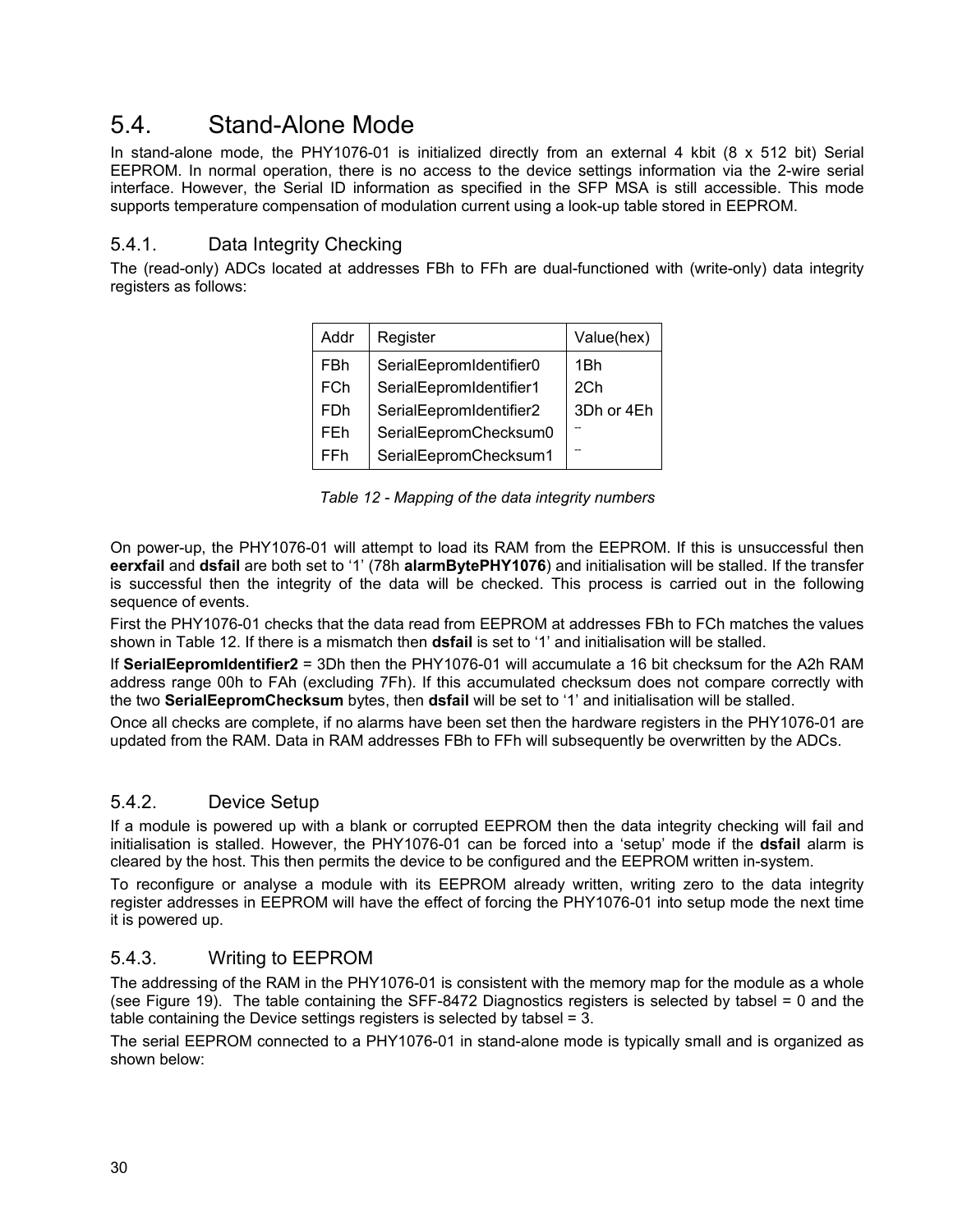

*Figure 26 - Physical mapping of register tables into the EEPROM in the stand-alone mode*

The device settings area in EEPROM is effectively stored in the address range normally occupied by the SFF-8472 User EEPROM (in Diagnostics mode). When writing to Device settings two separate write transactions are required: one write (into RAM) with tabsel = 3, and one write (into EEPROM) with tabsel = 0. It is recommended that the write protect functionality of the EEPROM is utilized to effectively protect stored settings after programming.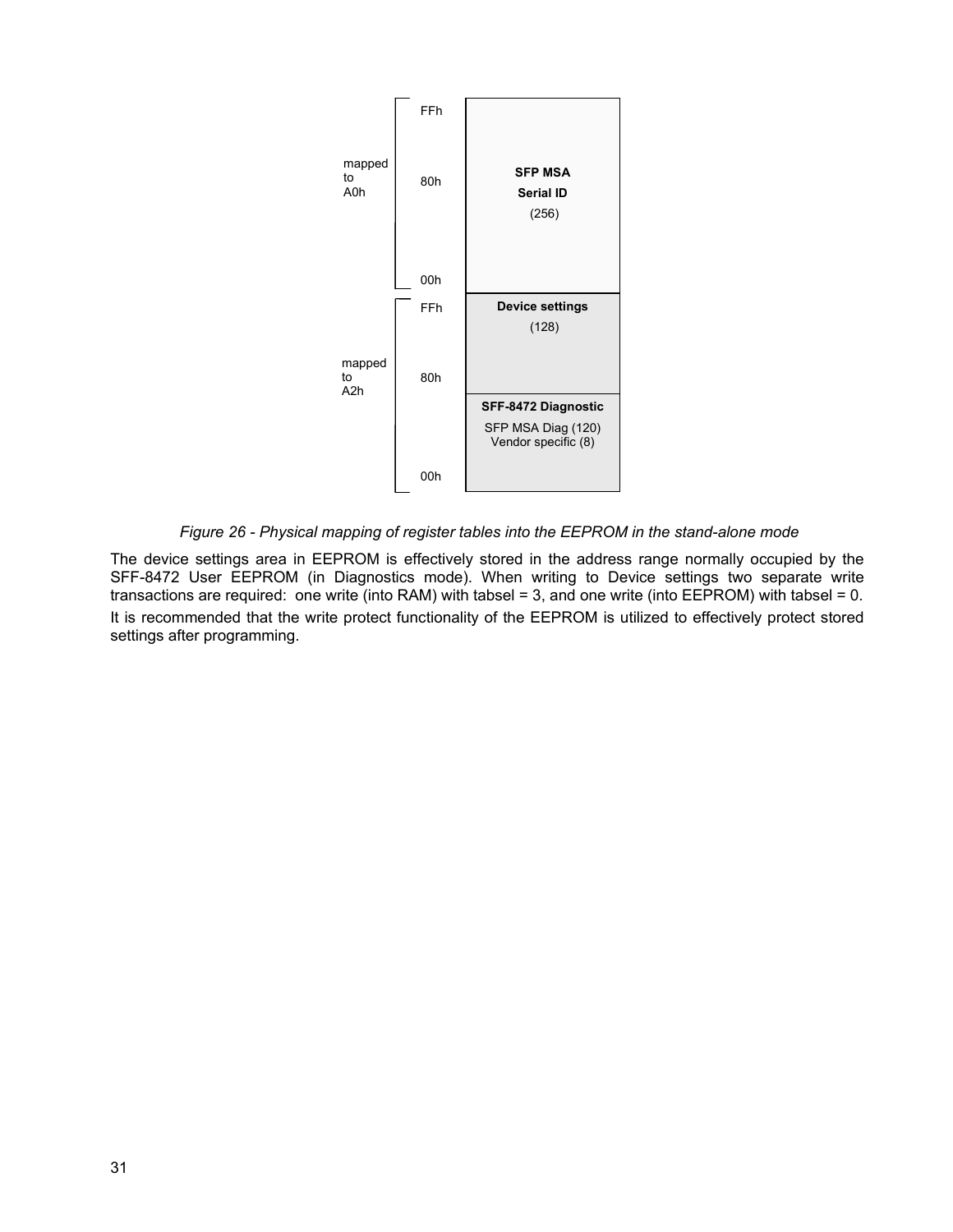### <span id="page-31-0"></span>5.5. 2-wire Serial Interface

The PHY1076-01 has a pair of 2-wire serial interfaces - a slave for interfacing to an external MCU for use in diagnostics mode and a master for interfacing to an external EEPROM for use in stand-alone mode. Both interfaces communicate using the protocol described in this section.

#### 5.5.1. Framing and Data Transfer

The 2-wire interface comprises a clock line (SCL) and a data line (SDA). When the bus is idle both are pulled high within the PHY1076-01 by 8 k $\Omega$  pullups.

An individual transaction is framed by a start condition and a stop condition. A start condition occurs when a bus master pulls SDA low while the clock is high. A stop condition occurs when the bus master allows SDA to transition low-to-high when the clock is high. Within the frame, the master has exclusive control of the bus. The PHY1076-01 does not support REPEAT START conditions whereby the master may simultaneously end one frame and start another without releasing the bus by replacing the STOP condition with a START condition.

Within a frame, the state of SDA may only change when SCL is low. A data bit is transferred on a low-tohigh transition of SCL. Data is arranged in packets of 9 bits. The first 8 bits represent data to be transferred (most significant bit first). The last bit is an acknowledge bit. The recipient of the data holds SDA low during the ninth clock cycle of a data packet to acknowledge (ACK) the byte. Leaving SDA to float high on the ninth bit signals a not-acknowledged (NACK) condition. The interpretation of the acknowledge bit by the sender will depend on the type of transaction and the nature of the byte being received.

#### 5.5.2. Device Addressing

The first byte to be sent after a START condition is an address byte. The first seven bits of the byte contain the target slave address (msb first). The eighth bit indicates the transaction type – '0' = write, '1' = read. Each slave interface on the bus is assigned a 7-bit slave address. If no slave matches the address broadcast by the master then SDA will be left to float high during the acknowledge bit and the master receives a NACK. The master must then assert a STOP condition. If a slave identifies the address then it acknowledges the master and proceeds with the transaction identified by the type bit.

The slave interface of the PHY1076-01 can decode slave addresses A0h and A2h.



*Figure 27 - Address decoding example – slave not available*

#### 5.5.3. Write Transaction

Figure 28 shows an example of a write transaction. The address byte is successfully acknowledged by the slave, and the type bit is set low to signify a write transaction. After the acknowledge the master sends a single data byte. All signalling is controlled by the master except for the SDA line during the acknowledge bits. During the acknowledge the direction of the SDA line is reversed and the slave pulls SDA low to return a '0' (ACK) to the master.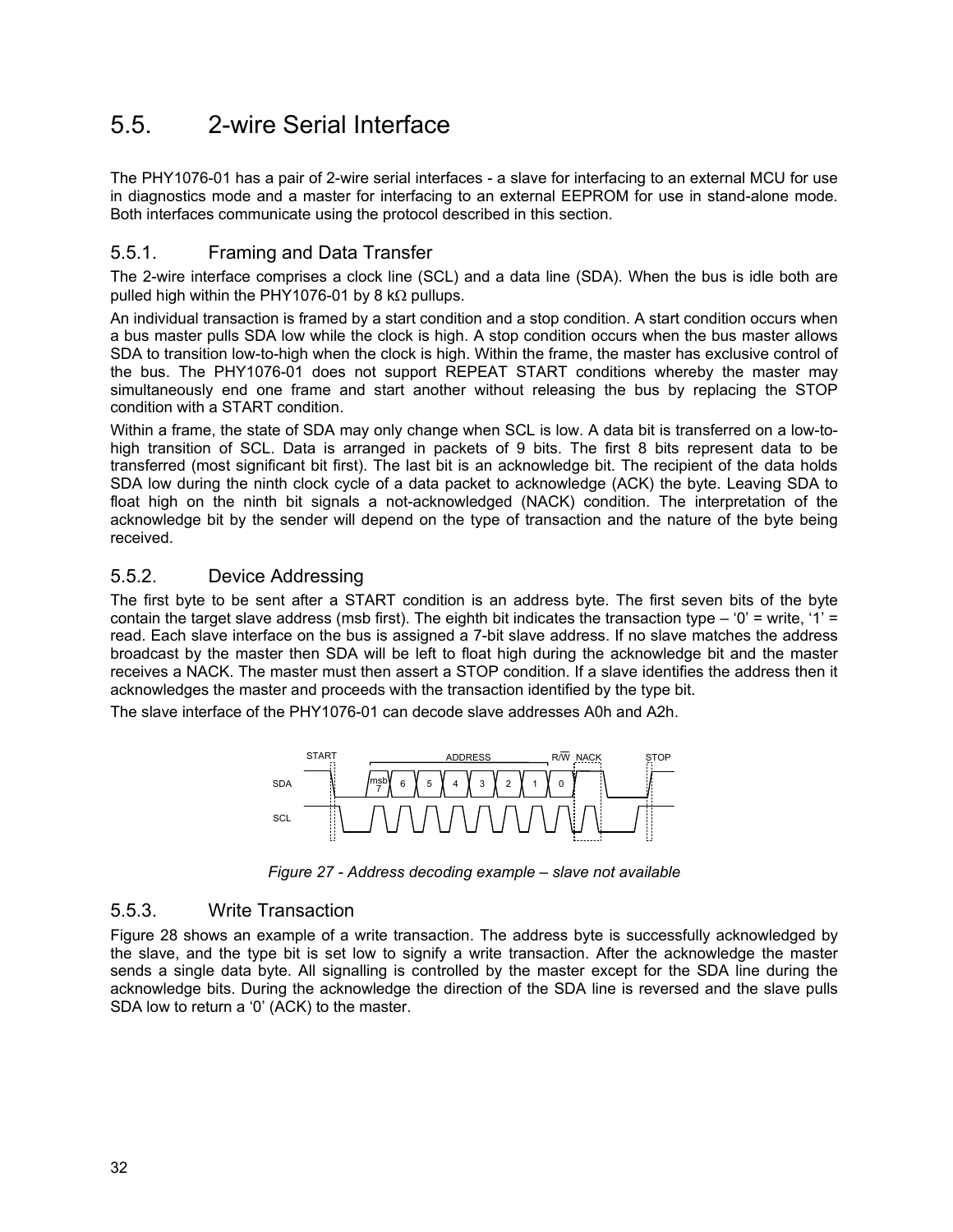

*Figure 28 - Write transaction*

If the slave is unable to receive data then it should return a NACK after the data byte. This will cause the master to issue a STOP and thus terminate the transaction.

The PHY1076-01 interprets the first data byte as a register address. This will be used to set an internal memory pointer. Subsequent data bytes within the same transaction will then be written to the memory location addressed by the pointer. The pointer is auto-incremented after each byte. There is no limit to the number of bytes which may be written in a single burst to the 256 byte internal RAM of the PHY1076-01.

If the slave is not ready to receive a byte then it may hold SCL low immediately after the acknowledge bit. When SCL is released the master starts to send the next byte. This is known as clock stretching. The PHY1076-01 slave interface will not clock stretch at up to 100 kHz SCL frequency.

#### 5.5.4. Read Transaction



*Figure 29 - Read transaction*

Figure 29 shows an example of a 2 byte read transaction. The address byte is successfully acknowledged by the slave, and the type bit is set high to signify a read. After the ACK the slave returns a byte from the location identified by the internal memory pointer. This pointer is then auto-incremented. The slave then releases SDA so that the master can ACK the byte. If the slave receives an ACK then it will send another byte. The master identifies the last byte by sending a NACK to the slave. The master then issues a STOP to terminate the transaction.

Thus, to implement a random access read transaction, a write must first be issued by the master containing a slave address byte and a single data byte (the register address) as shown in Figure 28. This sets up the memory pointer. A read is then sent to retrieve data from this address (see Figure 29).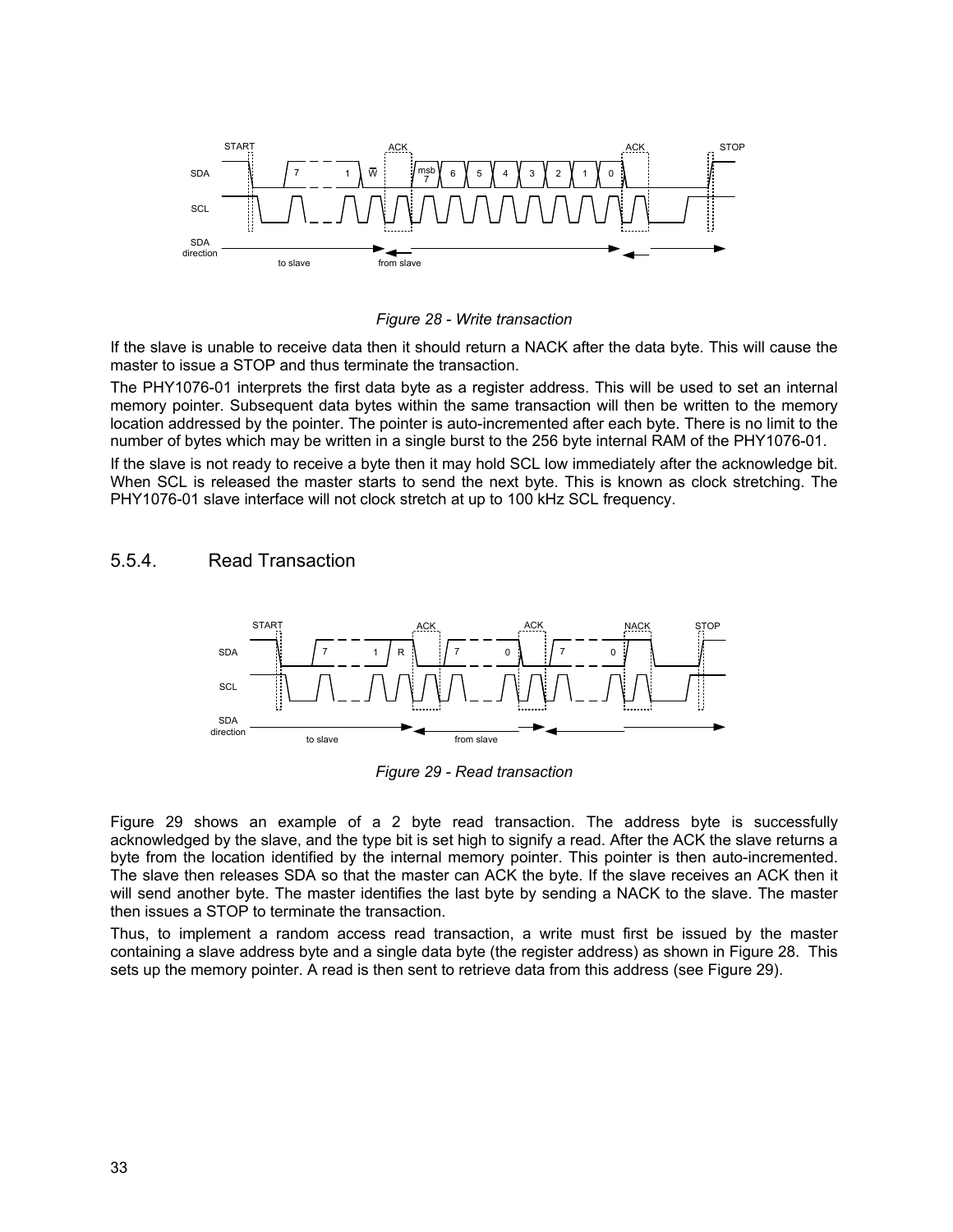## <span id="page-33-0"></span>**6. Register Map**

All Maxim Integrated-specific registers are listed in this section. For details of other registers refer to the SFF-8472 Specification for Diagnostic Monitoring Interface for Optical Transceivers.

Where a single power-on reset (PoR) value is shown for a range of addresses, that value applies to all bytes in the range. Note that the power on reset values may be overwritten during initialisation by the MCU (or from EEPROM in stand-alone mode).

For registers containing a single 8-bit field, the most significant bit of the field is stored in bit 7 of the register byte. Multi-byte registers are stored in big-endian order unless specified otherwise.

Note that 'reserved' or 'internal use only' register bits are specified as read only. These registers should not change from their PoR default settings.

| 6Eh          | STAT_CON                                |     |              | Status and Control register for some SFF-8472<br>functions                                                                                                                        |
|--------------|-----------------------------------------|-----|--------------|-----------------------------------------------------------------------------------------------------------------------------------------------------------------------------------|
| <b>Bit</b>   | <b>PoR</b><br>Field name<br><b>Type</b> |     |              |                                                                                                                                                                                   |
| 7            | <b>Tx Disable State</b>                 | R   | 0            | Digital state of the TX Disable input pin. Updated<br>within 100msec of change of pin.                                                                                            |
| 6            | <b>Soft TX Disable</b>                  | R/W | 0            | Read/write bit that allows software disable of laser.<br>Writing '1' disables laser. This bit is "OR'd" with the<br>hard TX_DISABLE pin value.                                    |
| 5            | <b>Reserved</b>                         | R   | $\mathbf{0}$ | Reserved for future use.                                                                                                                                                          |
| 4            | <b>Rx Rate Select State</b>             | R   | 0            | Digital state of the SFP RX Rate Select input pin.<br>Updated within 100msec of change on pin.                                                                                    |
| 3            | <b>Soft RX Rate Select</b>              | R/W | 0            | Soft RX Rate Select read/write bit that allows<br>software RX rate select. Writing '1' selects full<br>bandwidth operation. This bit is "OR'd" with the<br>RATE_SELECT pin value. |
| $\mathbf{2}$ | <b>TX Fault</b>                         | R   | 0            | Digital state of the TX_FAULT output pin. Updated<br>within 100msec of change on the pin.                                                                                         |
| 1            | <b>LOS</b>                              | R/W | 0            | Digital state of the LOS output pin. Updated within<br>100msec of change on the pin.                                                                                              |
| 0            | Data_Ready_Bar                          | R   | 0            | Indicates PHY1076-01 has achieved power up and<br>data is ready. Bit remains high until data is ready to<br>be read at which time the device sets the bit low.                    |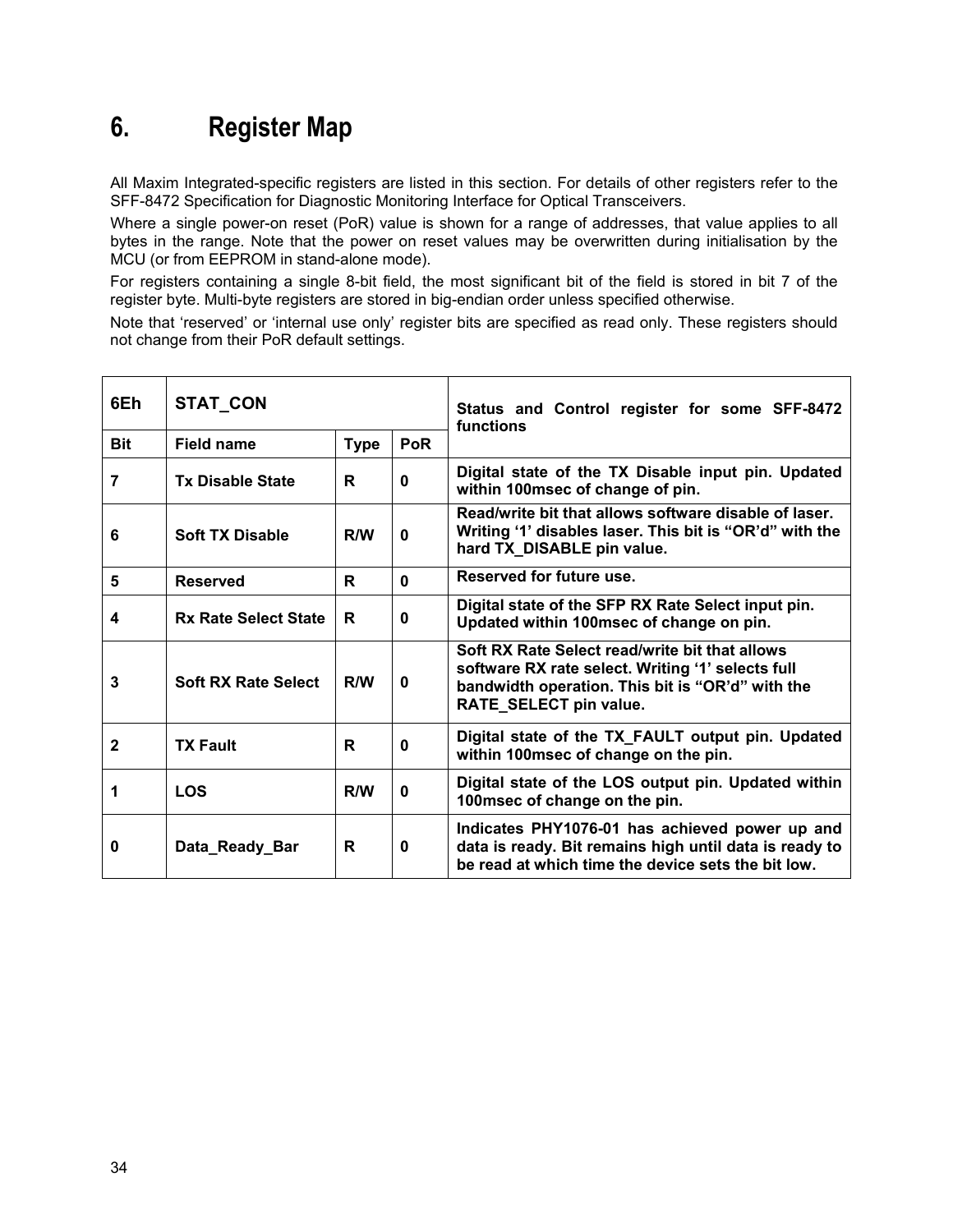| 78h        | alarmBytePHY1076 |             |              | Status register for the PHY1076-01 control module.                                                                                                                                                                                                   |  |
|------------|------------------|-------------|--------------|------------------------------------------------------------------------------------------------------------------------------------------------------------------------------------------------------------------------------------------------------|--|
| <b>Bit</b> | Field name       | <b>Type</b> | <b>PoR</b>   |                                                                                                                                                                                                                                                      |  |
| 7          | Wd4              | R           | $\bf{0}$     |                                                                                                                                                                                                                                                      |  |
| 6          | Wd <sub>3</sub>  | R           | $\bf{0}$     | This counter records the number of times that the                                                                                                                                                                                                    |  |
| 5          | Wd <sub>2</sub>  | R           | $\bf{0}$     | PHY1076-01 has reset itself due to an internal<br>timeout. The timer is controlled by wdlnhibit in the                                                                                                                                               |  |
| 4          | Wd1              | R           | $\bf{0}$     | diagnosticsSelect register.                                                                                                                                                                                                                          |  |
| 3          | Wd <sub>0</sub>  | R           | $\mathbf{0}$ |                                                                                                                                                                                                                                                      |  |
| 2          | membistPassed    | R           | $\bf{0}$     | Built-in self test (BIST) result ('1' = passed) from<br>memory test initiated by testControl register bit 1.                                                                                                                                         |  |
|            | dsfail           | R/W         | 0            | Data structure corrupt $('1)$ = data integrity bytes read<br>from EEPROM during power up are incorrect).<br>Clearing this bit during initialisation is necessary in<br>order to allow the PHY1076-01 to resume its normal<br>mission mode functions. |  |
| 0          | eerxfail         | R           | 0            | <b>EEPROM</b> dma load fail.<br>$('1)$ = no response from EEPROM during power up)                                                                                                                                                                    |  |

| 79h          | <b>testControl</b>     |             |              | This register puts the device into various test modes<br>and should not be written to during normal operation. |
|--------------|------------------------|-------------|--------------|----------------------------------------------------------------------------------------------------------------|
| <b>Bit</b>   | Field name             | <b>Type</b> | <b>PoR</b>   | It should always have value '0'.                                                                               |
| 7            | ATBcontrol5            | R/W         | 0            | <b>Analog Test Bus Control Bit0</b>                                                                            |
| 6            | ATBcontrol4            | R/W         | $\bf{0}$     | <b>Analog Test Bus Control Bit1</b>                                                                            |
| 5            | ATBcontrol3            | R/W         | $\bf{0}$     | <b>Analog Test Bus Control Bit2</b>                                                                            |
| 4            | <b>ATBcontrol2</b>     | R/W         | 0            | <b>Analog Test Bus Control Bit3</b>                                                                            |
| 3            | <b>ATBcontrol1</b>     | R/W         | $\bf{0}$     | <b>Analog Test Bus Control Bit4</b>                                                                            |
| $\mathbf{2}$ | ATBcontrol0            | R/W         | $\bf{0}$     | <b>Analog Test Bus Control Bit5</b>                                                                            |
|              | <b>startMemoryBist</b> | R/W         | $\mathbf{0}$ | Set to '1' to initiate Memory built-in self test (MBIST)                                                       |
| 0            | scanTestMode           | R/W         | 0            | Set to 1' to enter Scan test mode.                                                                             |

| 7Ah         | shutDownPassword |                   |  | Set to 42h to prevent the safety critical shutdown<br>logic from disabling the Laser when a hardware fault |
|-------------|------------------|-------------------|--|------------------------------------------------------------------------------------------------------------|
| <b>Type</b> | R/W              | <b>PoR</b><br>00h |  | is detected (see also txControl0).                                                                         |

| 7Bh -<br>7Eh | reserved |            |     | -- |
|--------------|----------|------------|-----|----|
| <b>Type</b>  | Л        | <b>PoR</b> | 00h |    |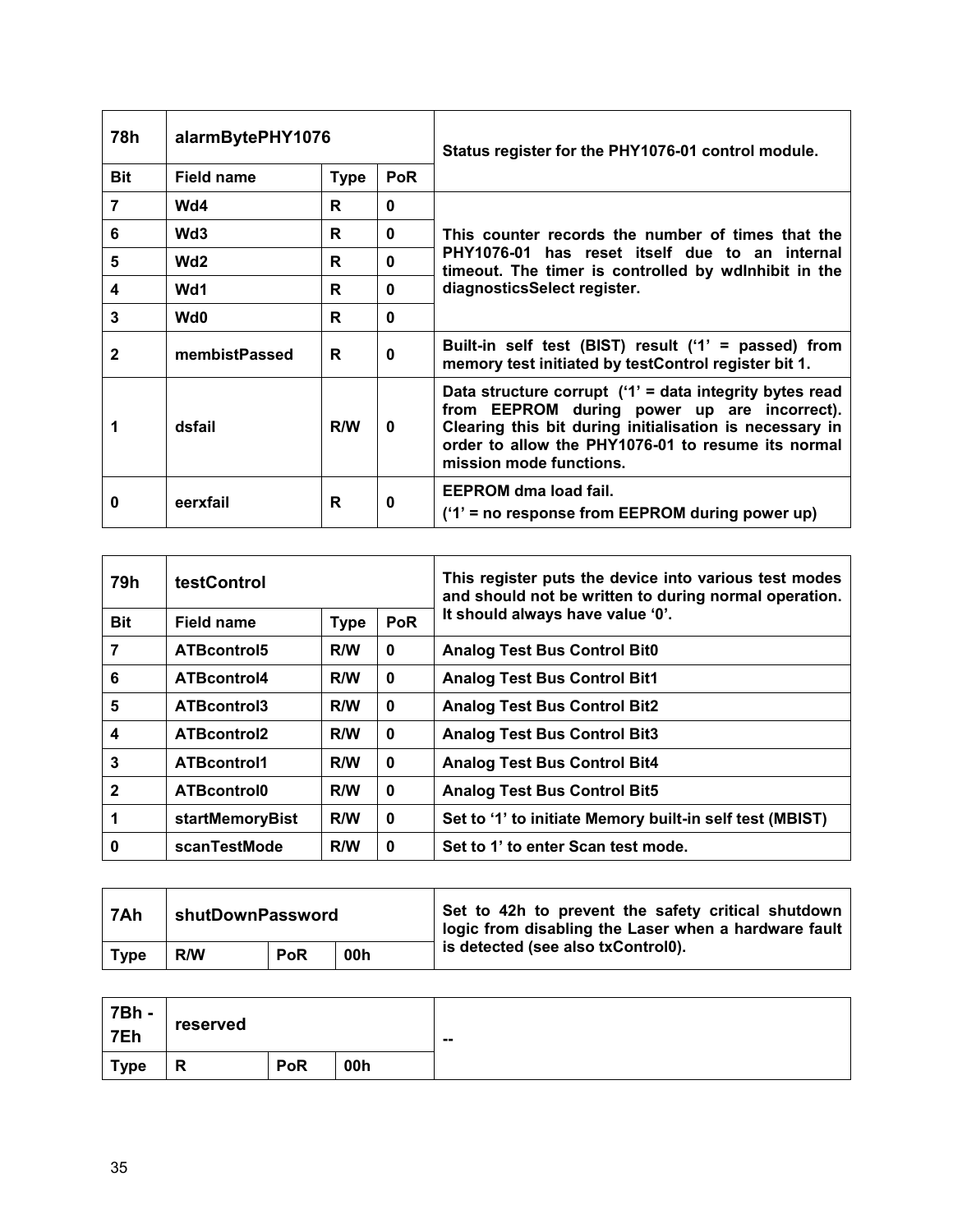| 7Fh         | tableSelect |            |     | Indirect addressing for register tables. 00h selects<br>the SFF-8472 Diagnostics and user EEPROM register<br>tables. 03h selects the PHY1076-01 Device settings |  |
|-------------|-------------|------------|-----|-----------------------------------------------------------------------------------------------------------------------------------------------------------------|--|
| <b>Type</b> | R/W         | <b>PoR</b> | 00h | table. Note that data read from this register is not<br>valid.                                                                                                  |  |

| $80h -$<br>A7h | reserved |            |     | $\sim$ |
|----------------|----------|------------|-----|--------|
| <b>Type</b>    | P<br>ĸ   | <b>PoR</b> | 00h |        |

| $A8h-$<br>D <sub>4</sub> h | currentLUT               |  |  | Modulation current vs. temperature Look-up table<br>(LUT). The 45 entry LUT is indexed using the<br>temperatureADC as follows: (temperatureADC x 45) / |
|----------------------------|--------------------------|--|--|--------------------------------------------------------------------------------------------------------------------------------------------------------|
| <b>Type</b>                | <b>PoR</b><br>00h<br>R/W |  |  | 255.                                                                                                                                                   |

| D <sub>5</sub> h | modulationDACDefault |            |     | Controls the modulation current (DAC) when the LUT<br>is disabled. During power up, the temperature is<br>sampled and the DAC is re-loaded with a value from |
|------------------|----------------------|------------|-----|--------------------------------------------------------------------------------------------------------------------------------------------------------------|
| <b>Type</b>      | R/W                  | <b>PoR</b> | 00h | the LUT.                                                                                                                                                     |

| D6h          | <b>txPowerDown</b> |             |              | Selectively turns off the power supply to circuits in<br>the transmitter module. $0'$ = power on. $1'$ = power off. |
|--------------|--------------------|-------------|--------------|---------------------------------------------------------------------------------------------------------------------|
| <b>Bit</b>   | Field name         | <b>Type</b> | <b>PoR</b>   |                                                                                                                     |
| 7            | <b>VDDmeaspwrd</b> | R/W         | $\mathbf{0}$ | ۰                                                                                                                   |
| 6            | <b>TERMpwrd</b>    | R/W         | $\mathbf{0}$ | $\blacksquare$                                                                                                      |
| 5            | <b>DACpwrd</b>     | R/W         | $\bf{0}$     | <b>Power down DAC</b>                                                                                               |
| 4            | <b>DRIVERpwrd</b>  | R/W         | $\bf{0}$     | Power down Laser driver                                                                                             |
| 3            | <b>TXBIASpwrd</b>  | R/W         | 0            | Power down transmit bandgap bias + current gen.<br>(This will completely disable the IC).                           |
| $\mathbf{2}$ | <b>DBuffApwrd</b>  | R/W         | $\mathbf{0}$ | Power down data buffer                                                                                              |
|              | <b>TEMPpwrd</b>    | R/W         | $\bf{0}$     | Power down temperature sensor                                                                                       |
| 0            | <b>SAFETYpwrd</b>  | R/W         | 0            | <b>Power down SAFETY logic</b>                                                                                      |

| D7h-<br>DAh | undefined |            |     | $\overline{\phantom{a}}$ |
|-------------|-----------|------------|-----|--------------------------|
| <b>Type</b> | R         | <b>PoR</b> | 00h |                          |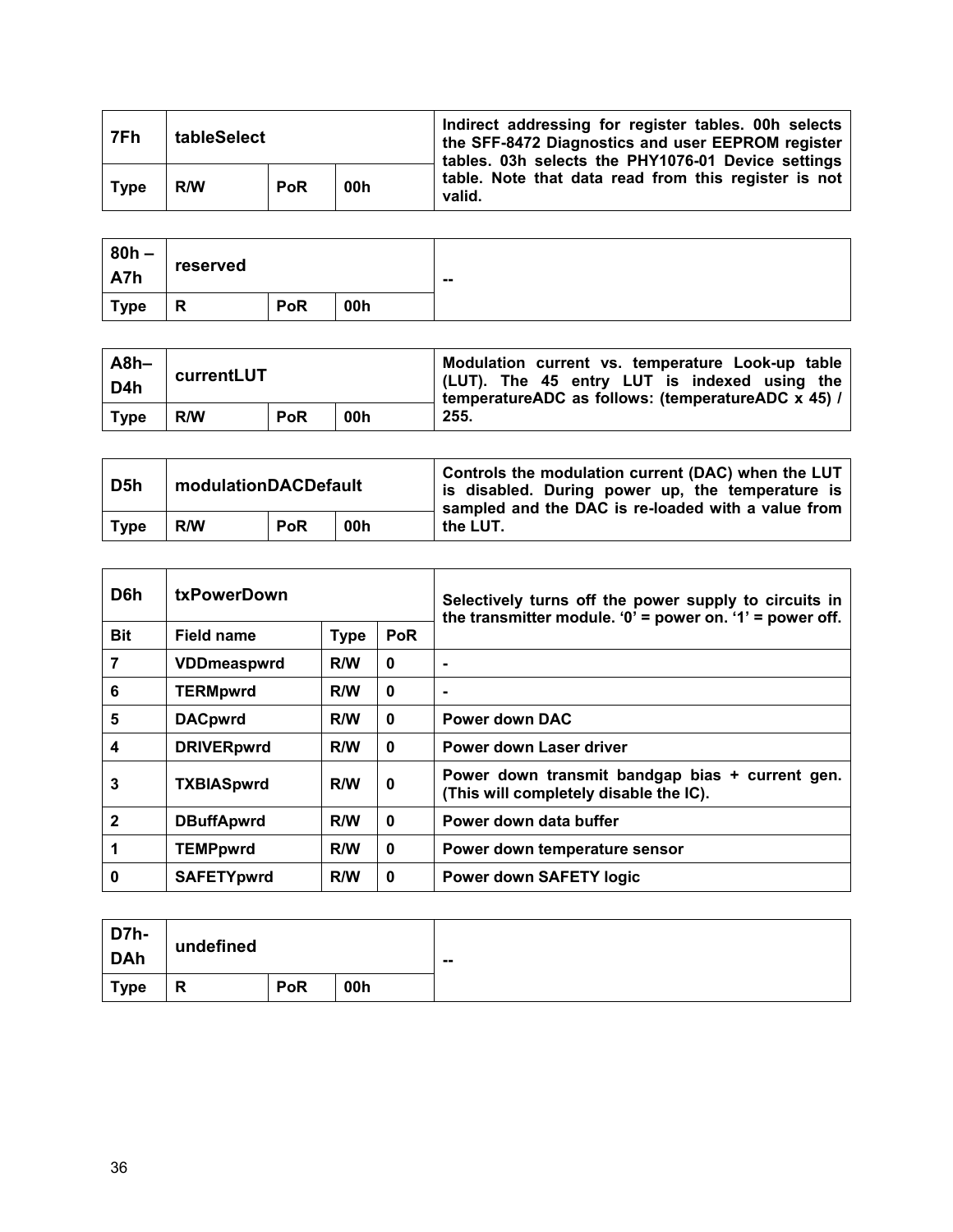| <b>DBh</b>   | rxPowerDown       |             |            | Selectively turns off the power supply to circuits in<br>the receiver module. ' $0'$ = power on. '1' = power off. |
|--------------|-------------------|-------------|------------|-------------------------------------------------------------------------------------------------------------------|
| <b>Bit</b>   | Field name        | <b>Type</b> | <b>PoR</b> |                                                                                                                   |
| 7            | <b>LIMITpwrd</b>  | R/W         | $\bf{0}$   | <b>Power down limiter</b>                                                                                         |
| 6            | <b>FILTpwrd</b>   | R/W         | 0          | Power down RX filter                                                                                              |
| 5            | <b>COMPSpwrd</b>  | R/W         | $\bf{0}$   | <b>ADC Comparator powerdown</b>                                                                                   |
| 4            | <b>AMPDETpwrd</b> | R/W         | 0          | Power down amplitude detector                                                                                     |
| 3            | <b>REGpwrd</b>    | R/W         | 0          | Power down regulator                                                                                              |
| $\mathbf{2}$ | <b>AGCpwrd</b>    | R/W         | 0          | Power down AGC amp                                                                                                |
| 1            | <b>CMLpwrd</b>    | R/W         | $\bf{0}$   | Power down CML (RX related)                                                                                       |
| 0            | <b>RXBIASpwrd</b> | R/W         | 0          | Power down receiver bandgap bias + current gen.                                                                   |

| DCh-<br><b>DEh</b> | undefined |            |     | $\sim$ $\sim$ |
|--------------------|-----------|------------|-----|---------------|
| <b>Type</b>        | R         | <b>PoR</b> | 00h |               |

| <b>DFh</b>   | txControl0          |             |            | Control bits for the transmitter circuits.                                                                                                                                                                                                     |
|--------------|---------------------|-------------|------------|------------------------------------------------------------------------------------------------------------------------------------------------------------------------------------------------------------------------------------------------|
| <b>Bit</b>   | Field name          | <b>Type</b> | <b>PoR</b> |                                                                                                                                                                                                                                                |
| 7            | Osc_Mon             | R/W         | 0          | Multiplexes the internal oscillator onto TX_FAULT pin<br>for monitoring (oscillator = '1', normal operation = '0')                                                                                                                             |
| 6            | Hardware_ignore     | R/W         | 0          | Soft Disable for Safety Critical Shutdown. Set to '1' to<br>prevent Laser shutdown when the SCS circuits detect<br>an electrical fault and asserts a tx fault condition.                                                                       |
| 5            | <b>ModLUTdisab</b>  | R/W         | 0          | Modulation Current LUT loop control (disable LUT =<br>'1')                                                                                                                                                                                     |
| 4            | <b>SFTtxfault</b>   | R/W         | 0          | (Internal use only. Set to '0'.) This bit is internally<br>updated and overwritten by the watchdog counter<br>and is not intended to be used as a software Tx Fault<br>assert function by an external host. Use E1h bit 7 for<br>this purpose. |
| 3            | DAC_ready           | R/W         | 0          | (Internal use only. Set to '0'.)                                                                                                                                                                                                               |
| $\mathbf{2}$ | testBW              | R/W         | 0          | (Internal use only. Set to '0'.)                                                                                                                                                                                                               |
| 1            | Loop_BW             | R/W         | 0          | Controls the average power control loop response.<br>Set to '0' for critical damping.                                                                                                                                                          |
| 0            | <b>MPC_polarity</b> | R/W         | 1          | (Internal use only. Set to '1'.)                                                                                                                                                                                                               |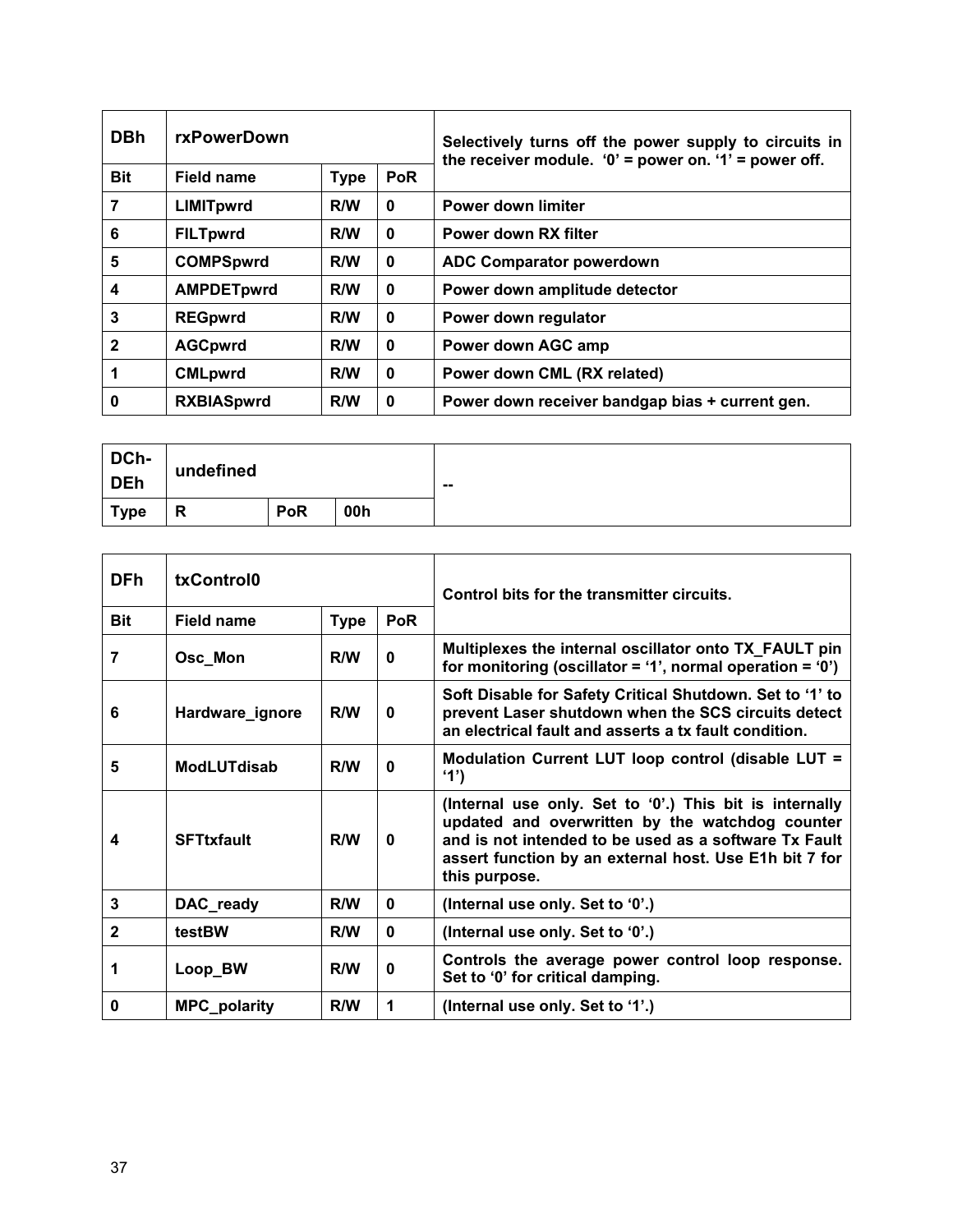| E0h          | txControl1                              |     |              | Control bits for the transmitter circuits.                                                                                                 |
|--------------|-----------------------------------------|-----|--------------|--------------------------------------------------------------------------------------------------------------------------------------------|
| <b>Bit</b>   | <b>PoR</b><br><b>Type</b><br>Field name |     |              |                                                                                                                                            |
| 7            | Test_comp_hiZ                           | R   | $\bf{0}$     | (Internal use only. Set to '0'.)                                                                                                           |
| 6            | Test_compout_en                         | R   | $\bf{0}$     | (Internal use only. Set to '0'.)                                                                                                           |
| 5            | Test_compout                            | R   | $\bf{0}$     | (Internal use only. Set to '0'.)                                                                                                           |
| 4            | Test_koff                               | R   | $\mathbf{0}$ | (Internal use only. Set to '0'.)                                                                                                           |
| 3            | <b>SDpolarity</b>                       | R/W | $\mathbf 1$  | Controls the polarity of the SHUTDOWN pin.<br>(For<br>SHUTDOWN pin = 1 for shutdown, set SDpolarity = 1).                                  |
| $\mathbf{2}$ | Kselect1                                | R/W | 0            | Kselect[1:0] selects one of four gain settings for a                                                                                       |
|              | Kselect <sub>0</sub>                    | R/W | $\bf{0}$     | gain stage in the automatic power control loop (see<br>Table 4). This optimizes the loop gain for the coupling<br>coefficient of the TOSA. |
| 0            | Tempsel3i                               | R   | $\bf{0}$     | (Internal use only. Set to '0'.)                                                                                                           |

| E1h              | txControl2                              |     |              | Control bits for the transmitter circuits.                                                                  |
|------------------|-----------------------------------------|-----|--------------|-------------------------------------------------------------------------------------------------------------|
| <b>Bit</b>       | <b>PoR</b><br>Field name<br><b>Type</b> |     |              |                                                                                                             |
| 7                | <b>HostSFTtxfault</b>                   | R/W | 0            | Set to '1' to assert a tx fault condition on the<br>TX_FAULT pin.                                           |
| $6\phantom{1}6$  | Watchdog5                               | R/W | $\mathbf{0}$ | When the watchdog counter is enabled, it must be                                                            |
| 5                | Watchdog4                               | R/W | $\mathbf{0}$ | incremented at least once every 100ms. If this does<br>not occur then the PHY1076-01 will disable the Laser |
| $\boldsymbol{4}$ | Watchdog3                               | R/W | $\bf{0}$     | and assert a tx fault condition. Incrementing the                                                           |
| $\mathbf{3}$     | Watchdog2                               | R/W | 0            | counter or disabling the watchdog will cause normal<br>operation to resume.                                 |
| $\overline{2}$   | Watchdog1                               | R/W | $\bf{0}$     |                                                                                                             |
| $\mathbf 1$      | Watchdog0                               | R/W | $\bf{0}$     |                                                                                                             |
| 0                | WatchdogEn                              | R/W | $\bf{0}$     | <b>Watchdog Function Enable (enable = 1)</b>                                                                |

| E2h<br>E4h<br>$\overline{\phantom{a}}$ | txControlSpare |            |     | reserved |
|----------------------------------------|----------------|------------|-----|----------|
| <b>Type</b>                            | о<br>''        | <b>PoR</b> | 00h |          |

| $E5h-$<br>E6h | ddmChecksum |            |     | 16-bit checksum updated by the PHY1076-01 every<br>10ms. See section 5.2.3 for a detailed description. |
|---------------|-------------|------------|-----|--------------------------------------------------------------------------------------------------------|
| <b>Type</b>   |             | <b>PoR</b> | 00h |                                                                                                        |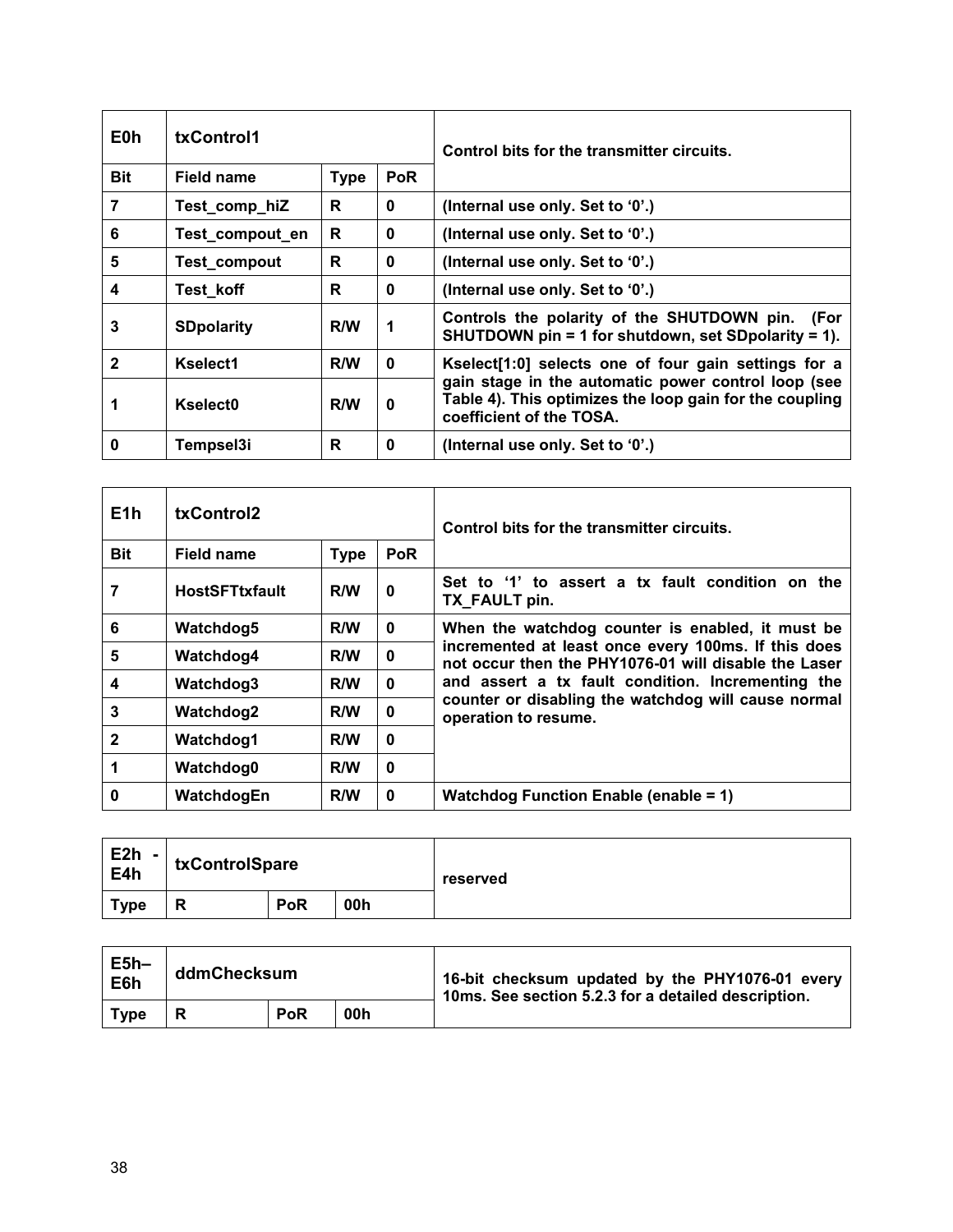| E7h          | diagnosticsSelect        |             |            | Diagnostic functions (for internal use) are controlled<br>by this register.                                                                                                                |
|--------------|--------------------------|-------------|------------|--------------------------------------------------------------------------------------------------------------------------------------------------------------------------------------------|
| <b>Bit</b>   | <b>Field name</b>        | <b>Type</b> | <b>PoR</b> |                                                                                                                                                                                            |
| 7            | ٠                        |             | 0          | spare                                                                                                                                                                                      |
| 6            | $\blacksquare$           | R           | 0          | spare                                                                                                                                                                                      |
| 5            | $\overline{\phantom{a}}$ | R           | 0          | spare                                                                                                                                                                                      |
| 4            | ۰                        | R           | 0          | spare                                                                                                                                                                                      |
| 3            | $\blacksquare$           | R           | 0          | spare                                                                                                                                                                                      |
| $\mathbf{2}$ | ٠                        | R           | 0          | spare                                                                                                                                                                                      |
| 1            | wdlnhibit                | R/W         | 0          | See also register 78h alarmBytePHY1076. Set to '1' to<br>disable the timer and prevent the chip from resetting<br>itself if the timer is not serviced. Set to '0' for normal<br>operation. |
| 0            | tstclksel                | R/W         | 0          | Set to '1' to select the SA_SDA pin as the clock<br>source for the digital macro instead of the internal<br>oscillator.                                                                    |

| E8h          | rxControl0                   |             |              | Control bits for the receiver circuits.                                                                                                                     |
|--------------|------------------------------|-------------|--------------|-------------------------------------------------------------------------------------------------------------------------------------------------------------|
| <b>Bit</b>   | Field name                   | <b>Type</b> | <b>PoR</b>   |                                                                                                                                                             |
| 7            | <b>AMPDET</b><br>dcfbdisable | R           | 0            | (Internal use only. Set to '0'.)                                                                                                                            |
| 6            | Gc_disable                   | R           | $\bf{0}$     | (Internal use only. Set to '0'.)                                                                                                                            |
| 5            | <b>AGCdcfb_disable</b>       | R           | $\bf{0}$     | (Internal use only. Set to '0'.)                                                                                                                            |
| 4            | Trimsel                      | R/W         | $\bf{0}$     | (Internal use only. Set to '0'.)                                                                                                                            |
| 3            | RX_dccouple                  | R/W         | $\mathbf{0}$ | For AC coupled input, set to '0' to terminate the<br>differential signal at RXIN+/- to a common mode<br>voltage. Set to '1' when the inputs are DC coupled. |
| $\mathbf{2}$ | <b>LOSpolarity</b>           | R/W         | $\mathbf 0$  | LOS pin sense ('1'=Signal Detect;'0'=Loss of signal)                                                                                                        |
| 1            | <b>LOStype</b>               | R/W         | $\bf{0}$     | LOS Detection Type ('1'=OMA;'0'=Mean RX power)                                                                                                              |
| 0            | <b>CMLslew</b>               | R/W         | $\bf{0}$     | RXOUT+/- slew rate control. Set to '0' for a fast slew<br>rate. Set to '1' for slow slew rate.                                                              |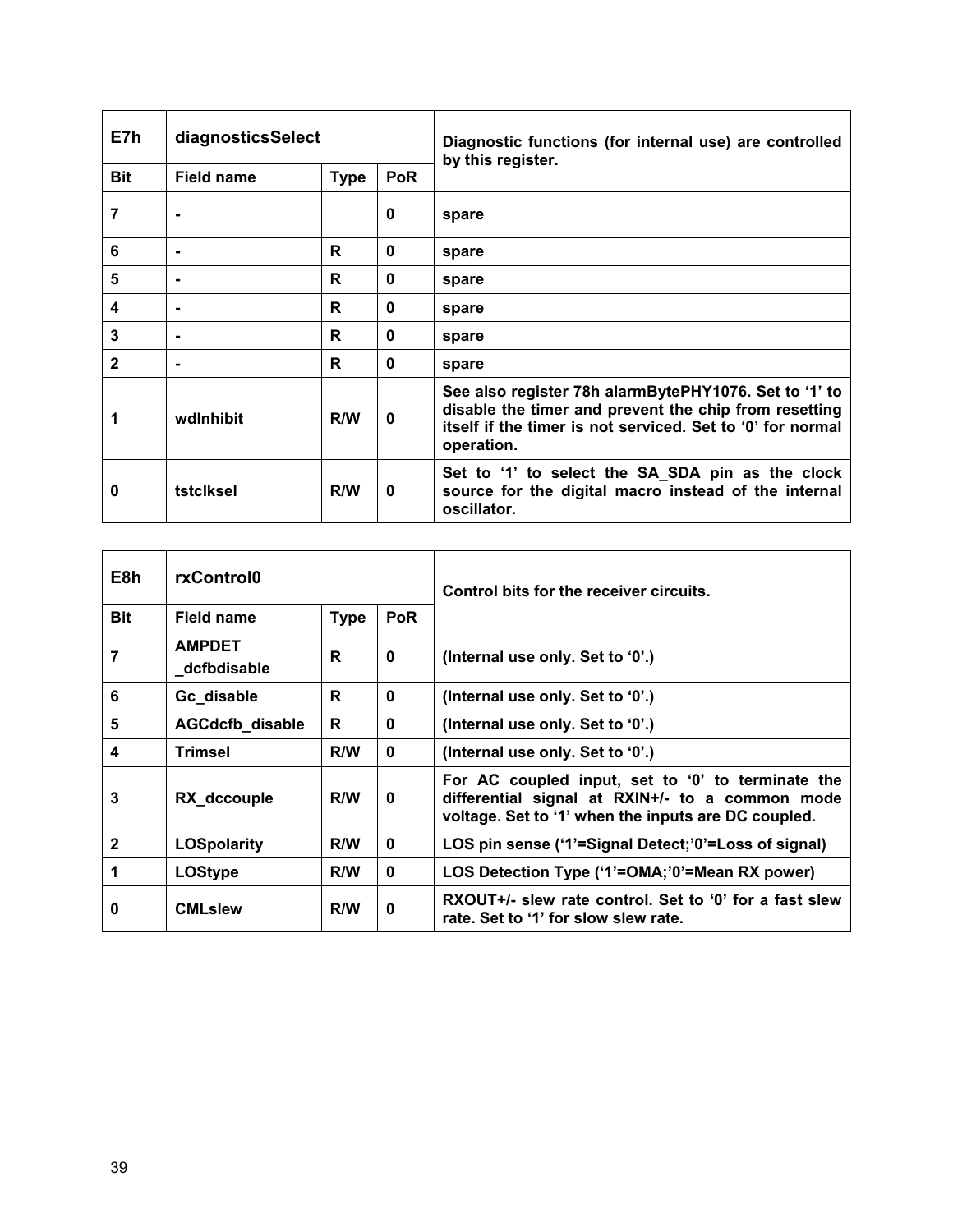| E9h          | rxControl1                              |     |          | Control bits for the receiver circuits.                                                                         |
|--------------|-----------------------------------------|-----|----------|-----------------------------------------------------------------------------------------------------------------|
| <b>Bit</b>   | Field name<br><b>Type</b><br><b>PoR</b> |     |          |                                                                                                                 |
| 7            | ۰                                       | R   | 0        | <b>Spare</b>                                                                                                    |
| 6            |                                         | R   | $\bf{0}$ | <b>Spare</b>                                                                                                    |
| 5            | ۰                                       | R   | 0        | <b>Spare</b>                                                                                                    |
| 4            | LorV                                    | R   | 0        | Always set to '1' for laser operation                                                                           |
| 3            | Fosctrim1                               | R   | $\bf{0}$ | (Internal use only. Set to '0'.)                                                                                |
| $\mathbf{2}$ | Fosctrim0                               | R   | $\bf{0}$ | (Internal use only. Set to '0'.)                                                                                |
|              | <b>HiLoSwing</b>                        | R/W | 0        | Controls the differential swing of the signal output on<br>RXOUT+/- ('1' = high amplitude, '0' = low amplitude) |
| 0            | LIM dcfbdisable                         | R   | 0        | (Internal use only. Set to '0'.)                                                                                |

| EAh -<br>EFh | rxControlSpare |            |     | reserved |
|--------------|----------------|------------|-----|----------|
| Type         | Ð<br>ĸ         | <b>PoR</b> | 00h |          |

| F <sub>1</sub> h | <b>Vref</b> |            |     | Reference voltage trim DAC. The reference voltage<br>can be set by adjusting Vref until the desired voltage<br>is seen at pin RREF. RREF is pulled to ground by a 10 |  |
|------------------|-------------|------------|-----|----------------------------------------------------------------------------------------------------------------------------------------------------------------------|--|
| <b>Type</b>      | R/W         | <b>PoR</b> | 71h | $K\Omega$ resistor for a 1V reference.                                                                                                                               |  |

| F2h         | tx_power_set |            |     | Sets the Tx mean power DAC. This DAC therefore<br>controls the average output power of the Laser. |
|-------------|--------------|------------|-----|---------------------------------------------------------------------------------------------------|
| <b>Type</b> | R/W          | <b>PoR</b> | 00h |                                                                                                   |

| F3h         | <b>OMA LOS set</b> |            |     | Sets the threshold level for optical measurement<br>amplitude based LOS detection. |
|-------------|--------------------|------------|-----|------------------------------------------------------------------------------------|
| <b>Type</b> | R/W                | <b>PoR</b> | 00h |                                                                                    |

| F4h         | AVG LOS set |            |     | Sets the threshold level for receiver signal strength<br>indicator (RSSI) based LOS detection. |
|-------------|-------------|------------|-----|------------------------------------------------------------------------------------------------|
| <b>Type</b> | R/W         | <b>PoR</b> | 00h |                                                                                                |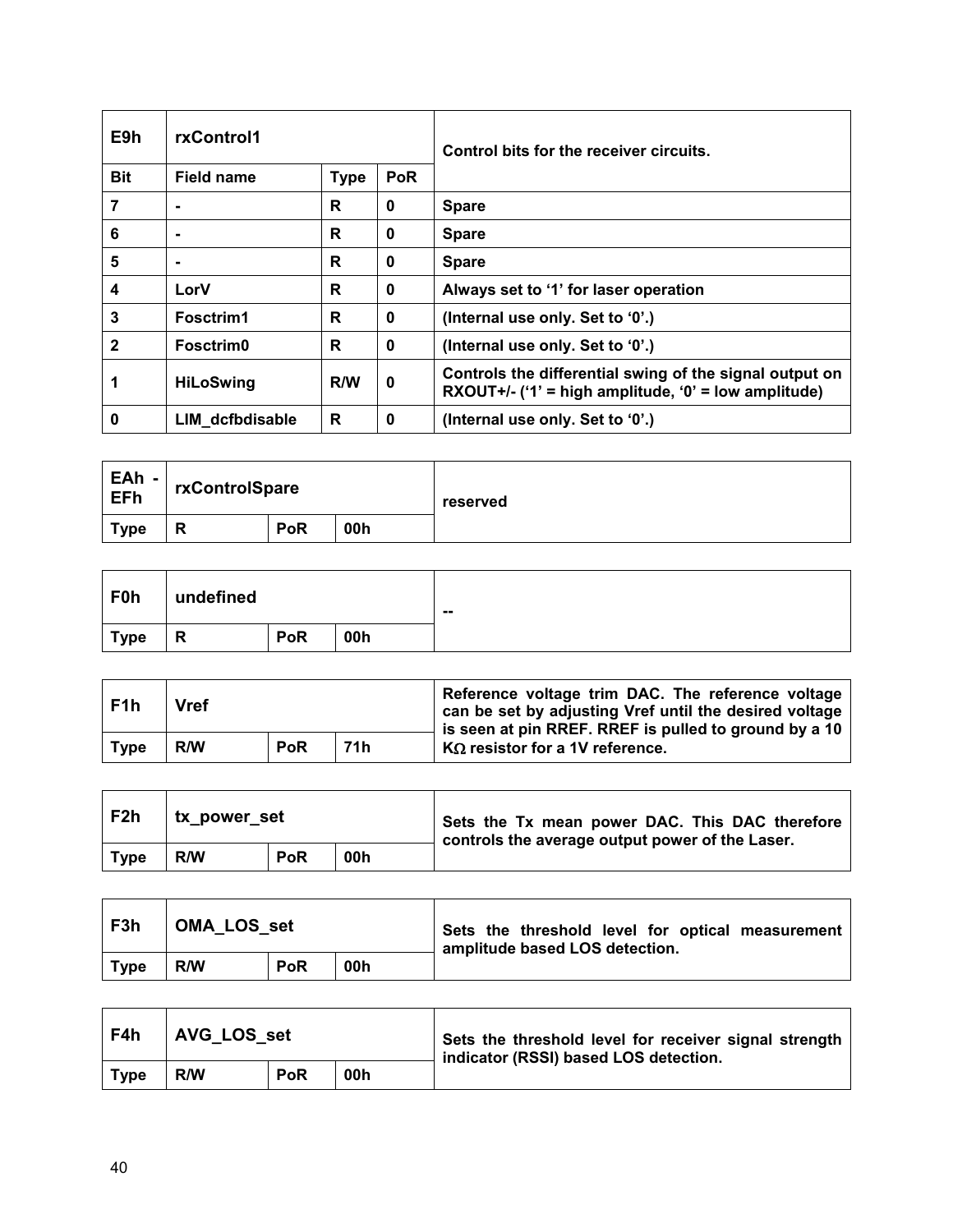| F5h          | rateSel      |             |             | Controls the bandwidth of the programmable low<br>pass filter in the receiver. The two rate selection<br>fields A and B enable switching between two different |
|--------------|--------------|-------------|-------------|----------------------------------------------------------------------------------------------------------------------------------------------------------------|
| <b>Bit</b>   | Field name   | <b>Type</b> | <b>PoR</b>  | bandwidths using the RATESEL pin.                                                                                                                              |
| 7            | TRIM1        | R/W         | $\mathbf 0$ | (Internal use only. Set to '0'.)                                                                                                                               |
| 6            | <b>TRIMO</b> | R/W         | $\bf{0}$    | (Internal use only. Set to '0'.)                                                                                                                               |
| 5            | RateselB2    | R/W         | 0           |                                                                                                                                                                |
| 4            | RateselB1    | R/W         | 0           | Rate Selection B. Selects one of six cut-off frequency<br>settings (see Table 1).                                                                              |
| 3            | RateselB0    | R/W         | $\bf{0}$    |                                                                                                                                                                |
| $\mathbf{2}$ | RateselA2    | R/W         | 0           |                                                                                                                                                                |
|              | RateselA1    | R/W         | 0           | Rate Selection A. Selects one of six cut-off frequency<br>settings (see Table 1).                                                                              |
| 0            | RateselA0    | R/W         | 0           |                                                                                                                                                                |

| F6h         | txDriverCap |            |     | Selects between different time constants for the<br>trimming network which controls the tx driver output |
|-------------|-------------|------------|-----|----------------------------------------------------------------------------------------------------------|
| <b>Type</b> | R/W         | <b>PoR</b> | 00h | damping (see Table 5).                                                                                   |

| $F7h-$<br>FAh | reserved |            |     | $\sim$ |
|---------------|----------|------------|-----|--------|
| <b>Type</b>   | D<br>ĸ   | <b>PoR</b> | 00h |        |

| ! FBh       | rxPowerADC |            |     | This register is dual functioned. Reads received<br>optical power, Rx ADC value. Writes data integrity |
|-------------|------------|------------|-----|--------------------------------------------------------------------------------------------------------|
| <b>Type</b> | R/W        | <b>PoR</b> | 00h | value SerialEepromIdentifier0.                                                                         |

| FCh         | txBiasADC |            |     | This register is dual functioned. Reads Laser bias, Tx<br>Bias ADC value. Writes data integrity<br>value |
|-------------|-----------|------------|-----|----------------------------------------------------------------------------------------------------------|
| <b>Type</b> | R/W       | <b>PoR</b> | 00h | SerialEepromIdentifier1.                                                                                 |

| FDh         | <b>txPowerADC</b> |            |     | This register is dual functioned. Reads transmit<br>optical power, Tx Power ADC value. Writes data |
|-------------|-------------------|------------|-----|----------------------------------------------------------------------------------------------------|
| <b>Type</b> | R/W               | <b>PoR</b> | 00h | integrity value SerialEepromIdentifier2.                                                           |

| <b>FEh</b> | temperatureADC |            |     | This register is dual functioned. Reads module<br>temperature ADC value. Writes data integrity value |
|------------|----------------|------------|-----|------------------------------------------------------------------------------------------------------|
| Type       | R/W            | <b>PoR</b> | 00h | SerialEepromChecksum0.                                                                               |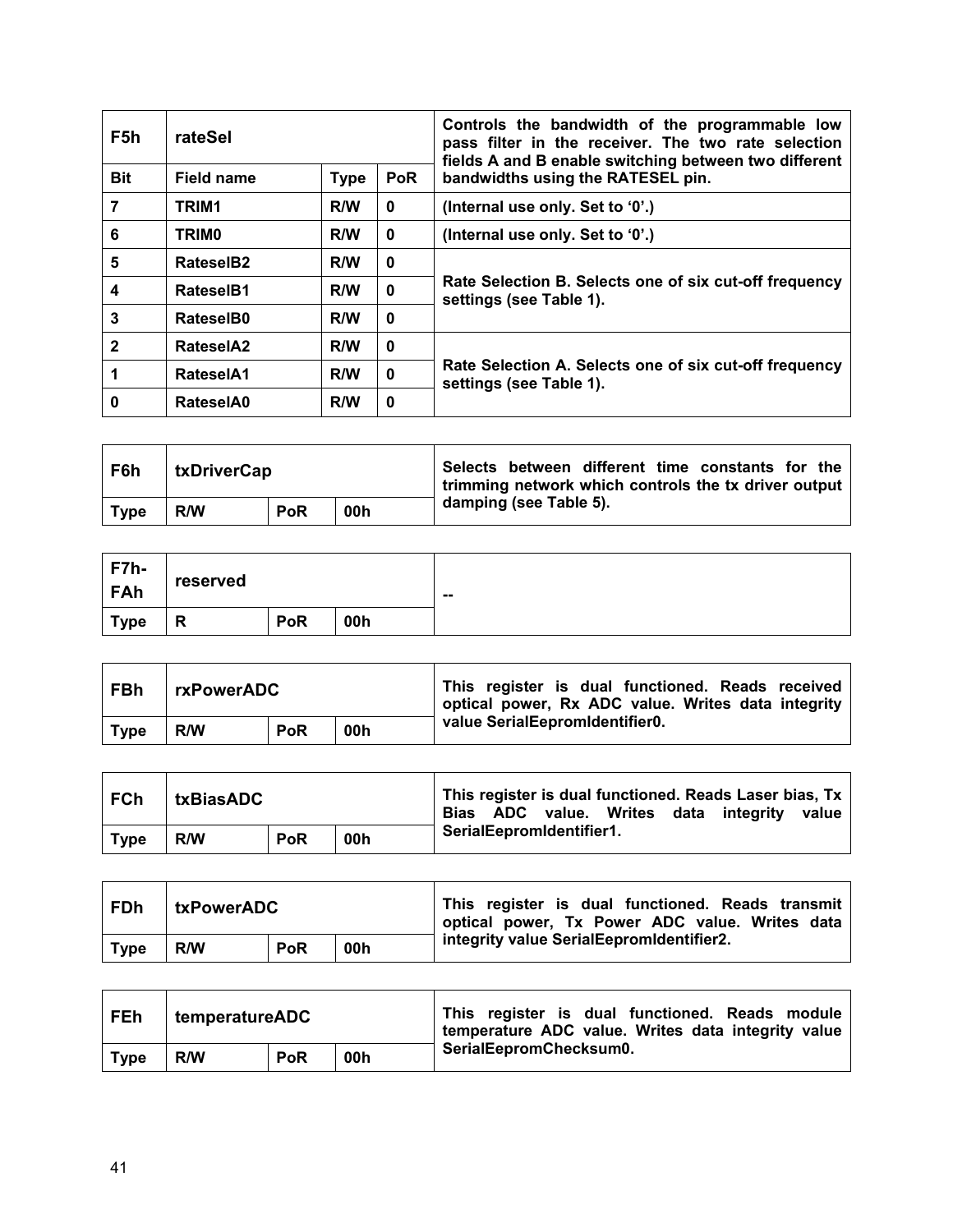| <b>FFh</b>  | vddADC |            |     | This register is dual functioned. Reads power supply,<br>VDD ADC value. Writes data integrity value |  |
|-------------|--------|------------|-----|-----------------------------------------------------------------------------------------------------|--|
| <b>Type</b> | R/W    | <b>PoR</b> | 00h | SerialEepromChecksum1.                                                                              |  |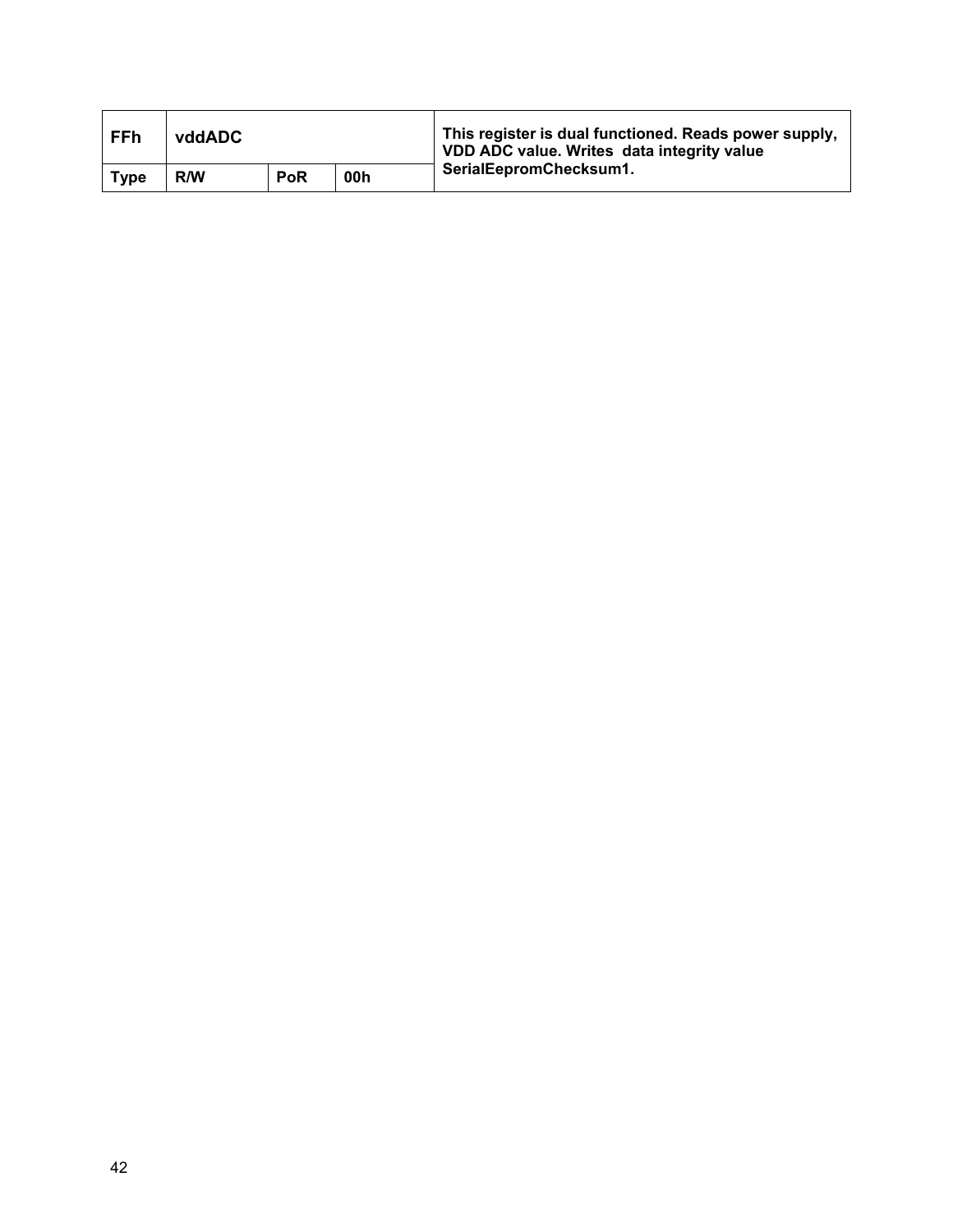# <span id="page-42-0"></span>**7. Simplified Interface Models**







*Figure 32- Receive input structure Figure 33- Receive output structure*



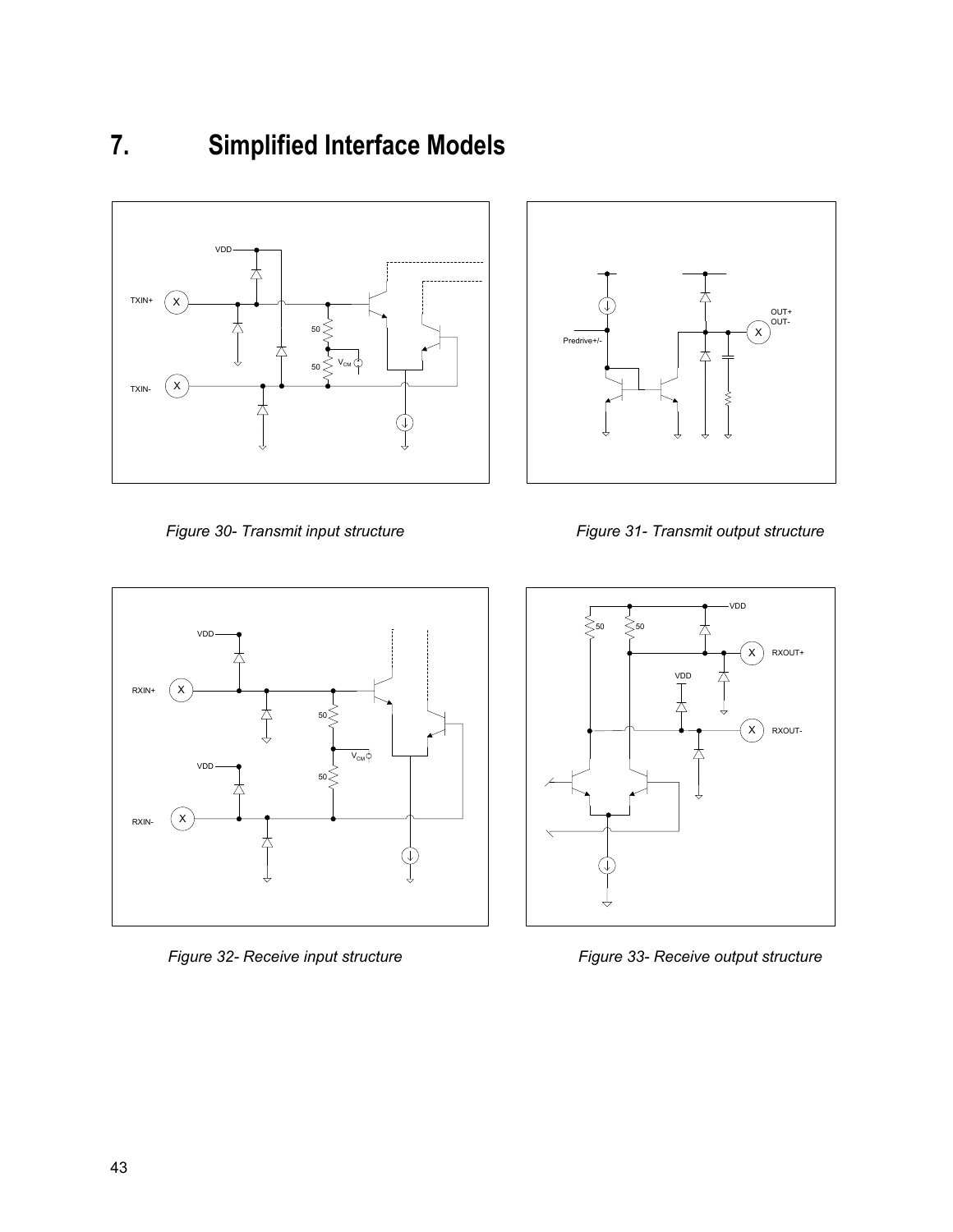



*Figure 34- MPD input structure Figure 35- Laser bias output structure*





*Figure 36- LOS/TX\_FAULT output Figure 37- RSSI regulator output structure*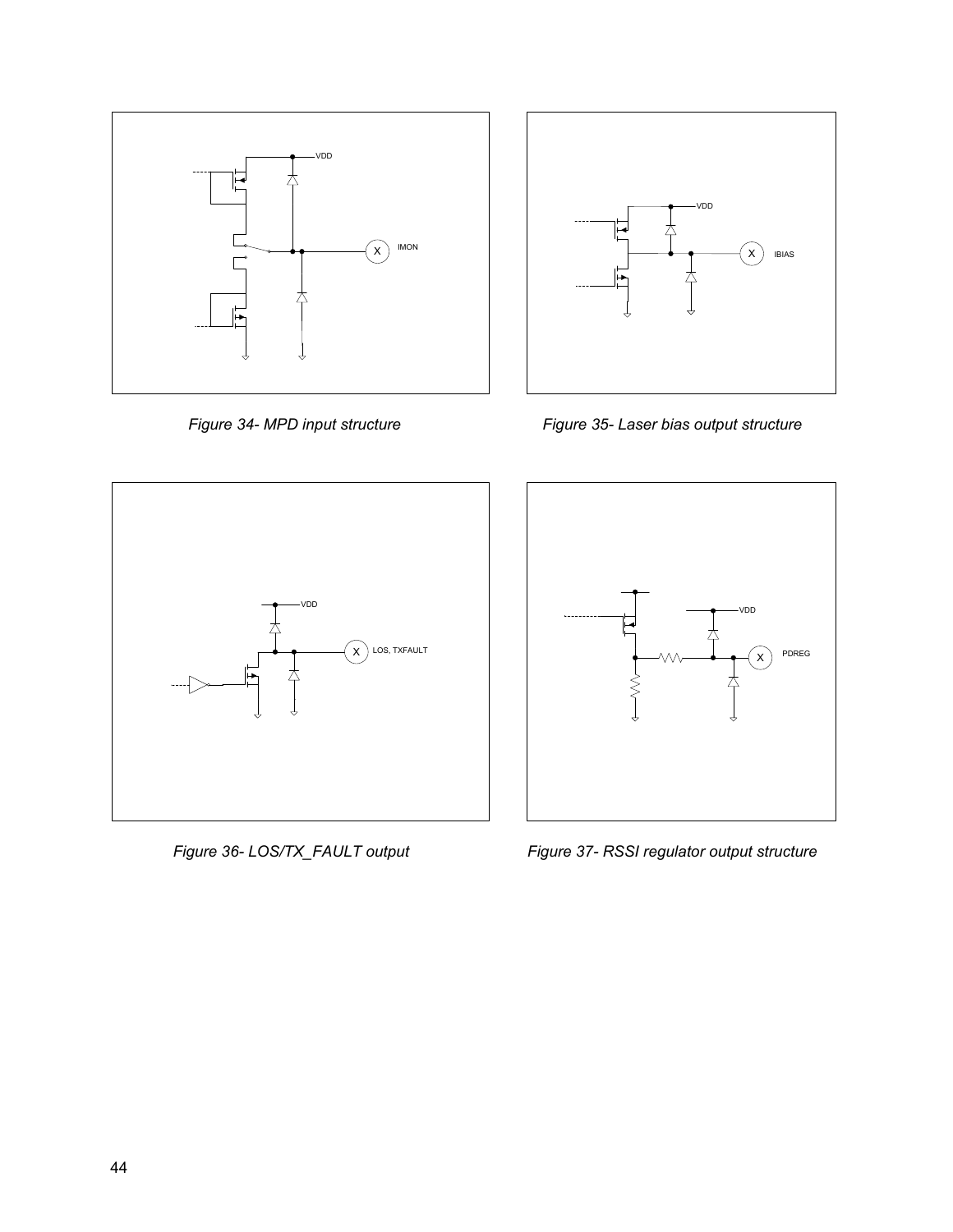# <span id="page-44-0"></span>**8. Typical Applications**



*Figure 38 – PHY1076-01 in DDM Mode*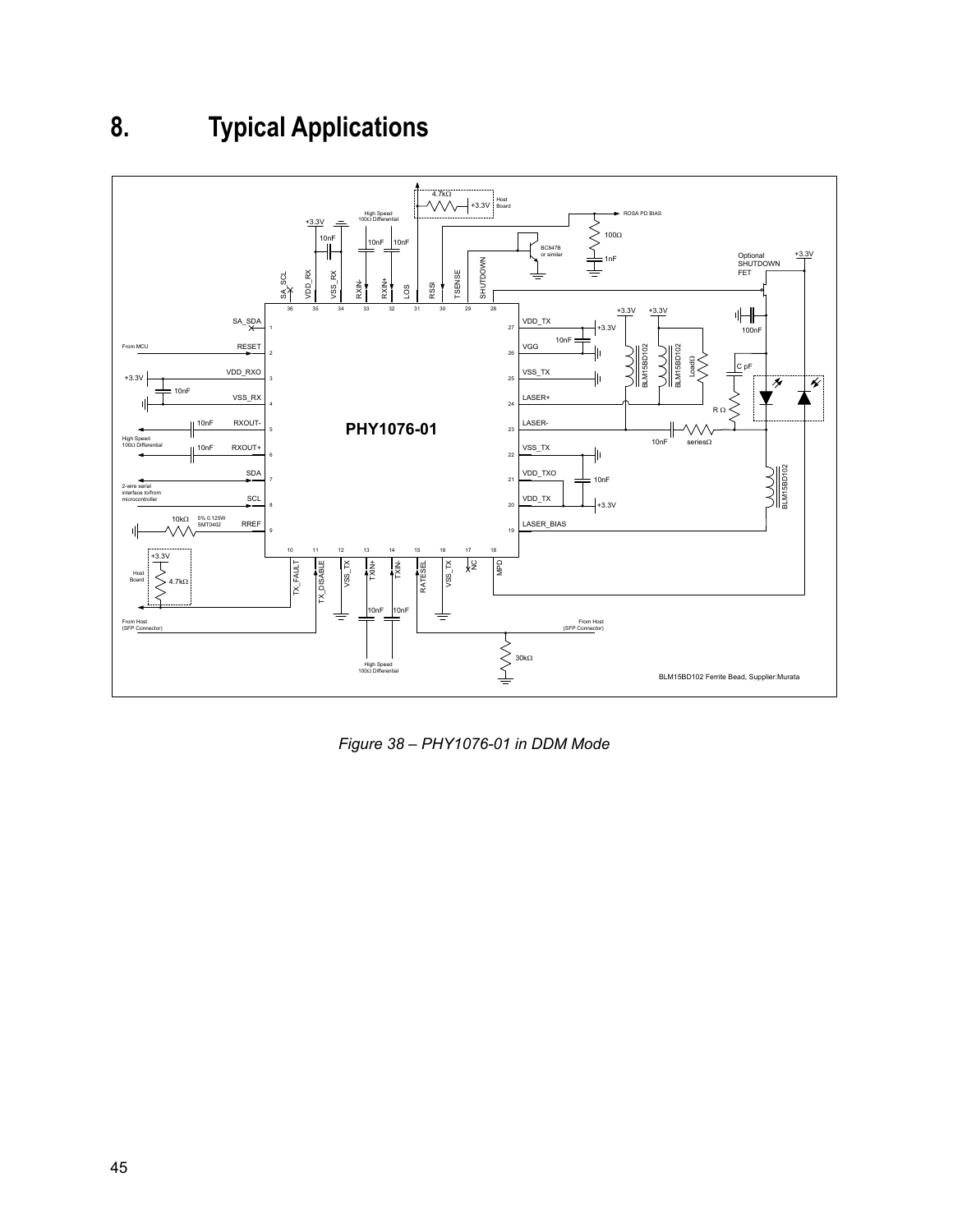

*Figure 39 – PHY1076-01 in Stand-alone Mode*

## <span id="page-45-0"></span>8.1. Power Supply Connections

The PHY1076-01 has been designed as a low power device. In order to achieve low operating power consumption the transmitter and receiver circuitry in the PHY1076-01 share some common internal bias circuitry. This requires that the PHY1076-01 transmitter and receiver be powered up together for correct operation. Powering up the transmitter VDDs and not the receiver VDDs, or the reverse, will not damage the PHY1076-01 but will cause the part to function incorrectly.

#### 8.1.1. Power Supply Filtering

Although the Tx VDDs and Rx VDDs should be powered together and therefore, ultimately be connected at a common node, it is beneficial to separately filter the power supplies for the Tx VDD and Rx VDD supplies. Separately filtering the transmitter and receiver supplies off chip will reduce power supply noise and cross talk between the transmitter and receiver – it is generally good practice to separately filter and decouple the individual supplies on any multifunction IC.

In addition to supplying separately filtered supplies to the Tx VDDs and Rx VDDs of the PHY1076-01, it is also recommended that any other ICs and digital circuitry connected to the PHY1076-01 in an application environment (e.g. SFP module) be suitably filtered and decoupled also. An example of this would be to supply a filtered digital supply for the external MCU, required to compliment the PHY1076-01 in DDM SFF-8472 applications.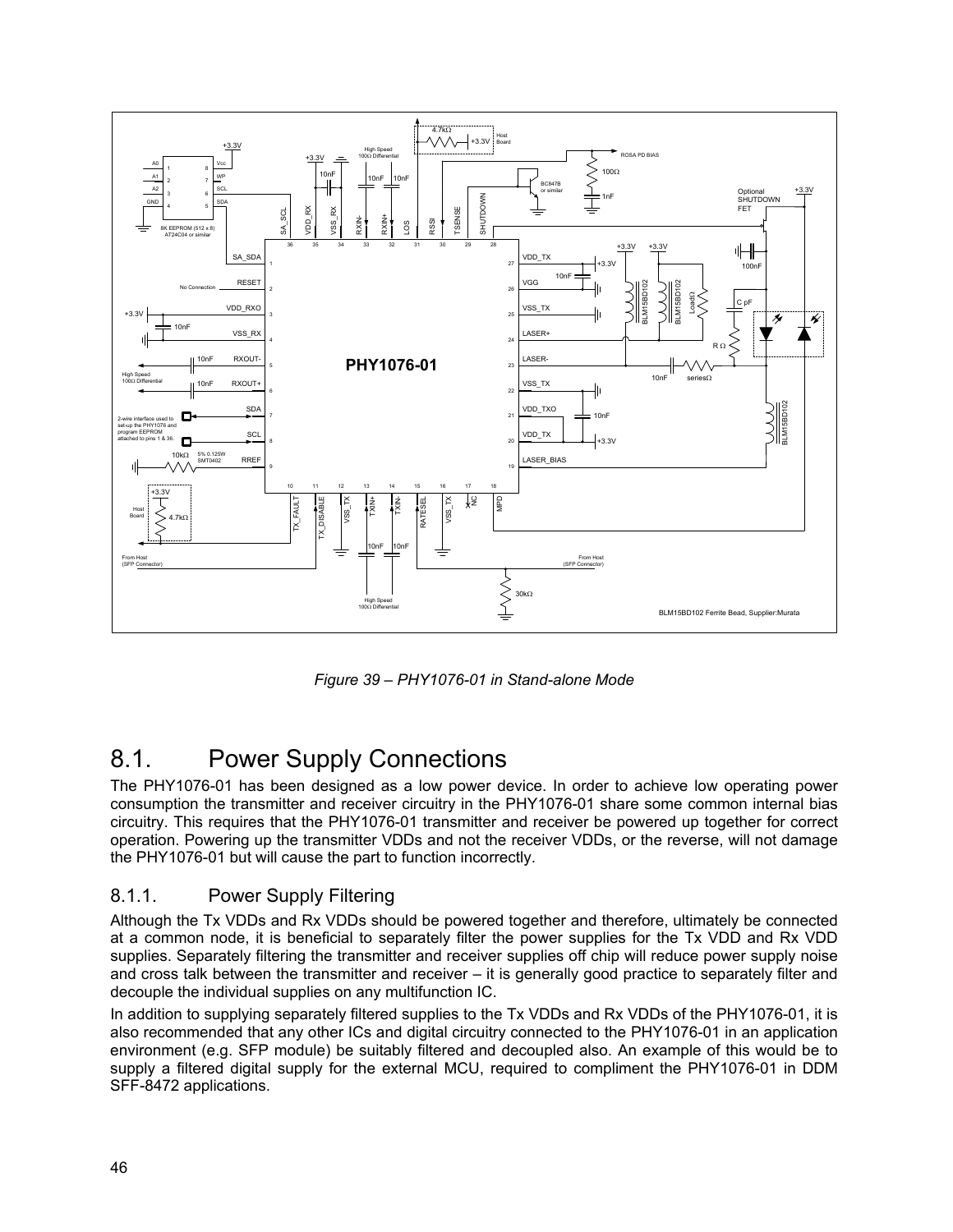

*Figure 40 – Recommended power supply connections and filtering.*

#### 8.1.2. Power-On-Reset

The PHY1076-01 features an internal power-on-reset function that applies a reset to the digital logic once the supply voltage reaches a preset value (>2.0V). The internal power-on-reset typically takes 27ms after power has been applied based on a 50ms slow start voltage ramp. The PHY1076-01 may be reset externally by applying a logic low pulse to the reset pin which is internally pulled up. This is useful to guarantee the state of the PHY1076-01 logic when using the device in conjunction with an external MCU.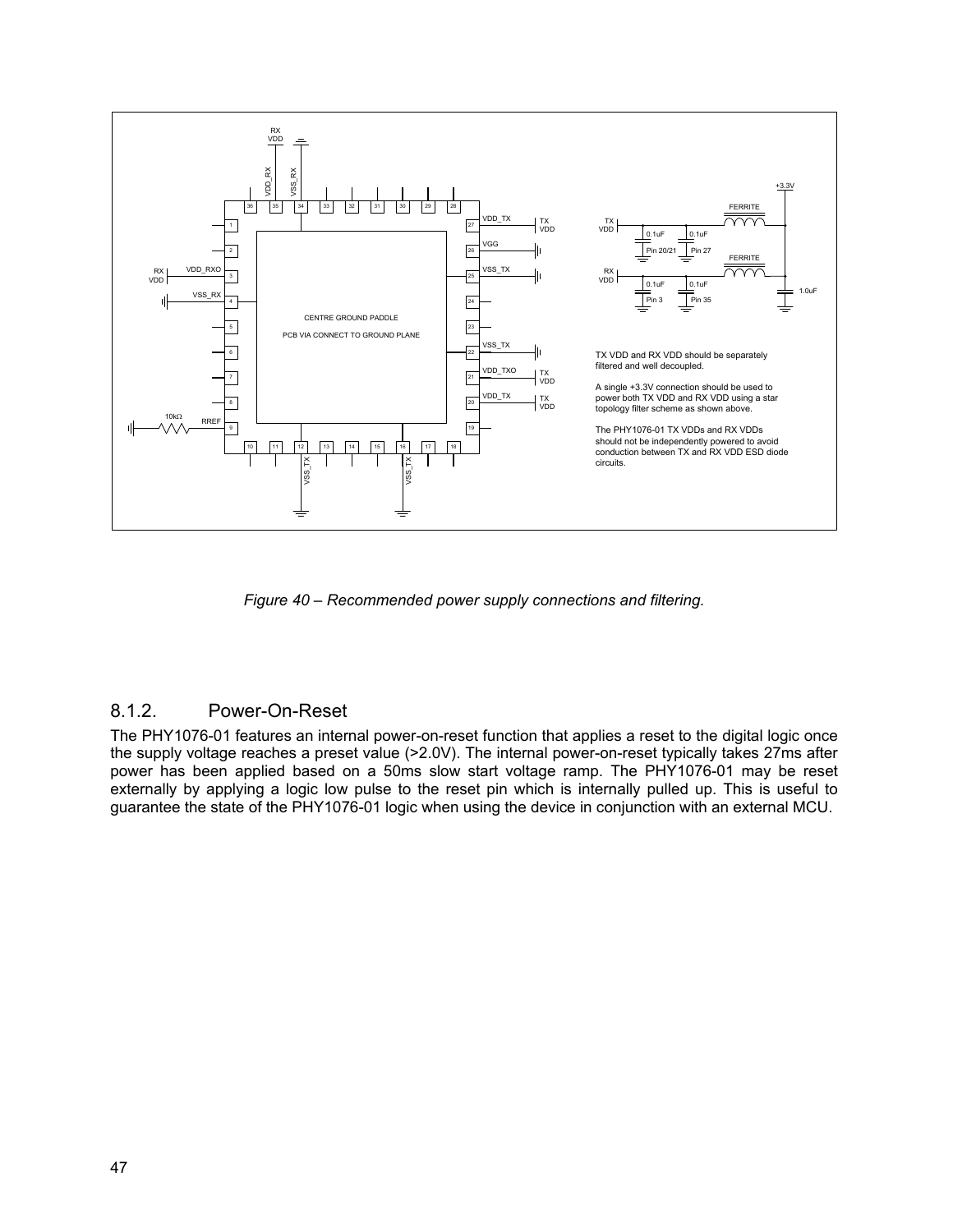# <span id="page-47-0"></span>**9. Packaging**



*Figure 41 - QFN 36 Package Outline Drawing*